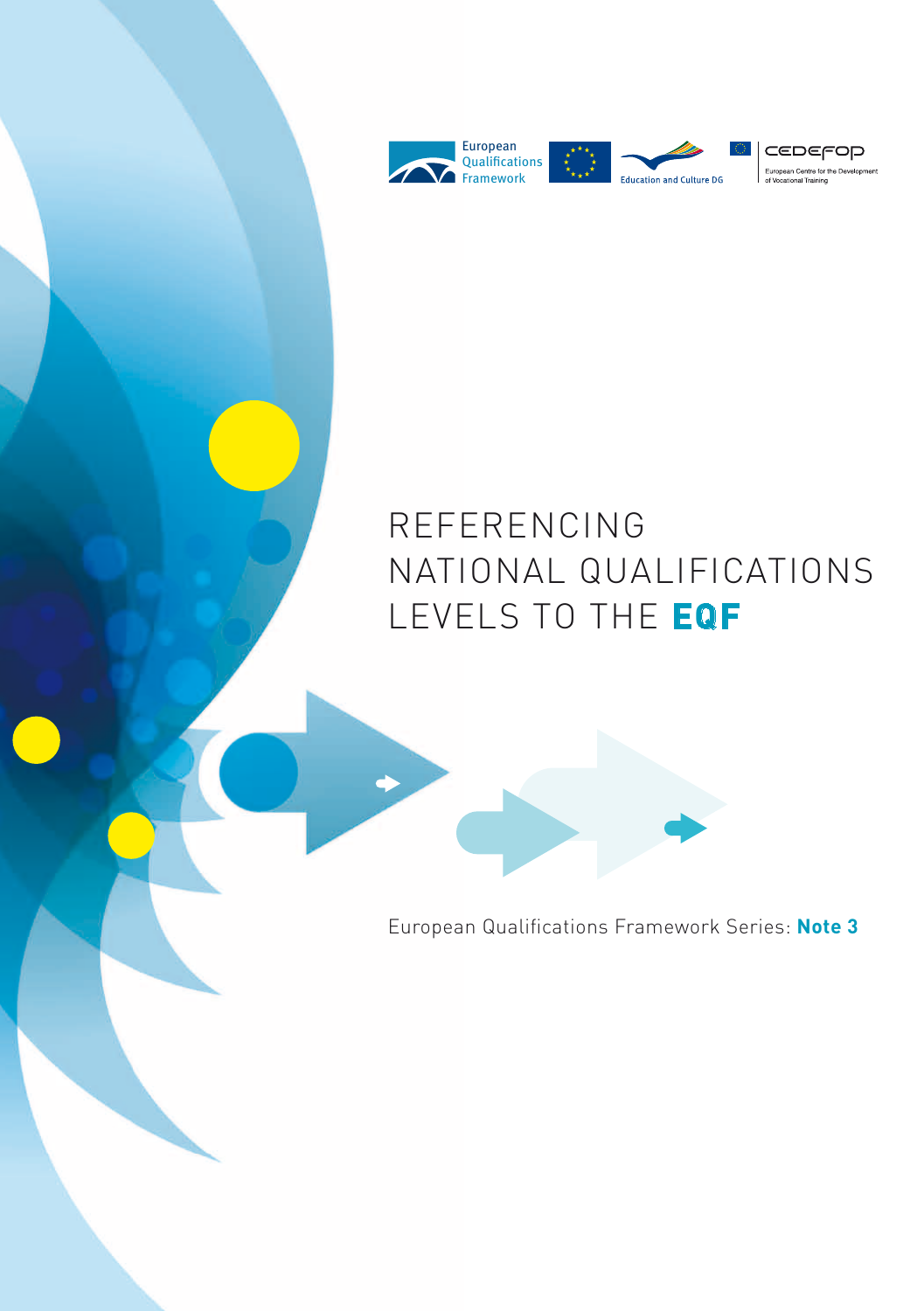The note was prepared by GHK Consulting as part of support provided to the EQF implementation activities through the Framework Contract DG EAC 19/06. It is based on discussions in the EQF Advisory Group and its sub-groups and feedback received from the EQF Advisory Group members to initial drafts was incorporated.

Main author: Mike Coles (external expert to GHK Consulting)

Contribution: Daniela Ulicna (GHK Consulting), Tine Andersen (DTI), Edwin Mernagh, Karin Luomi-Messerer (both external experts to GHK Consulting)

> Europe Direct is a service to help you find answers to your questions about the European Union.

## Freephone number (\*): **00 800 6 7 8 9 10 11**

(\*) Certain mobile telephone operators do not allow access to 00 800 numbers or these calls may be billed.

More information on the European Union is available on the Internet [\(http://europa.eu\).](http://europa.eu).)

Cataloguing data can be found at the end of this publication.

Luxembourg: Publications Office of the European Union, 2011

ISBN 978-92-79-19030-8 doi:10.2766/10878

Pictures: © European Commission

© European Union, 2011 Reproduction is authorised provided the source is acknowledged.

*Printed in Belgium*

Printed on white chlorine-free paper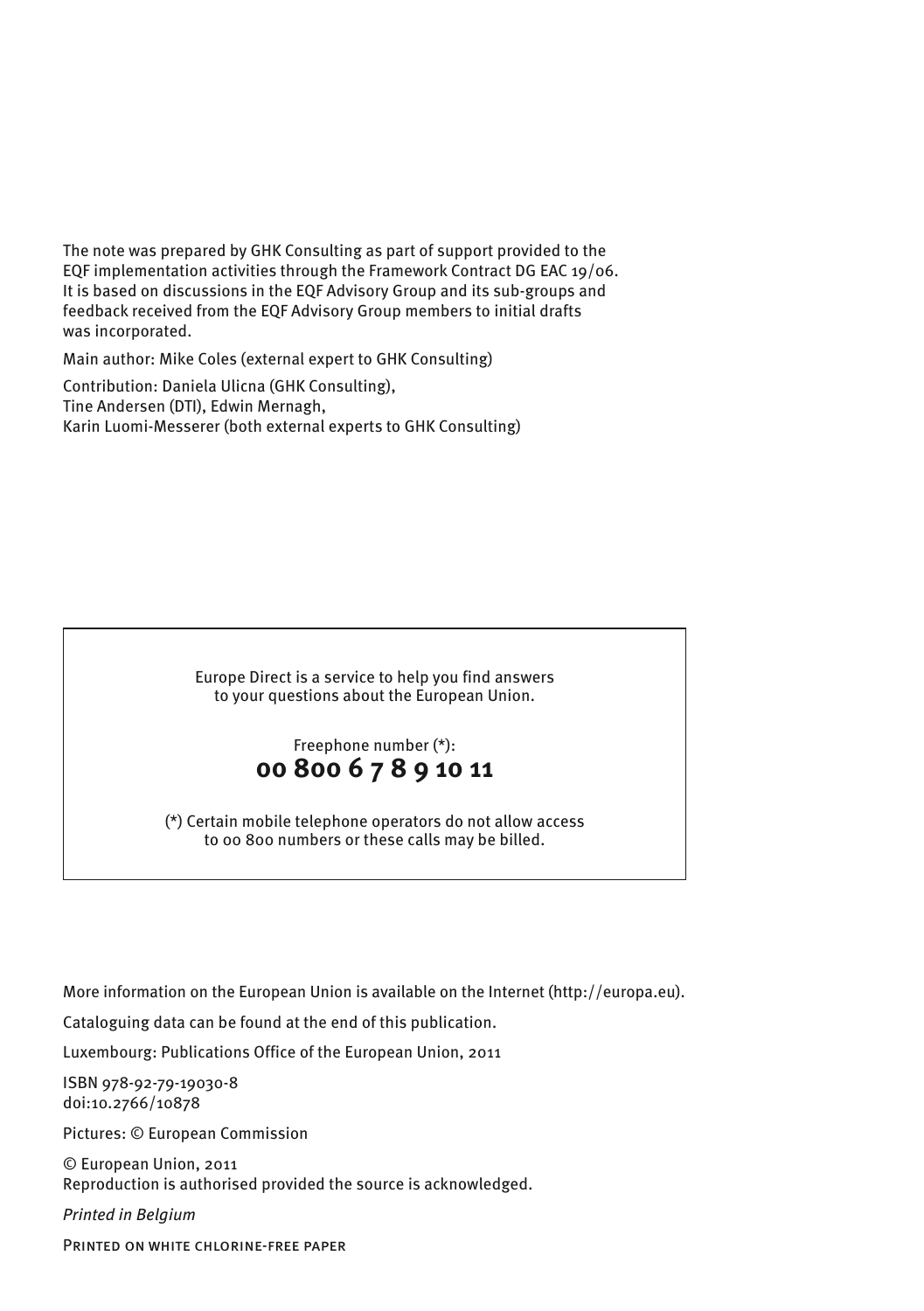# REFERENCING NATIONAL QUALIFICATIONS LEVELS TO THE **EQF**



European Qualifications Framework Series: **Note 3**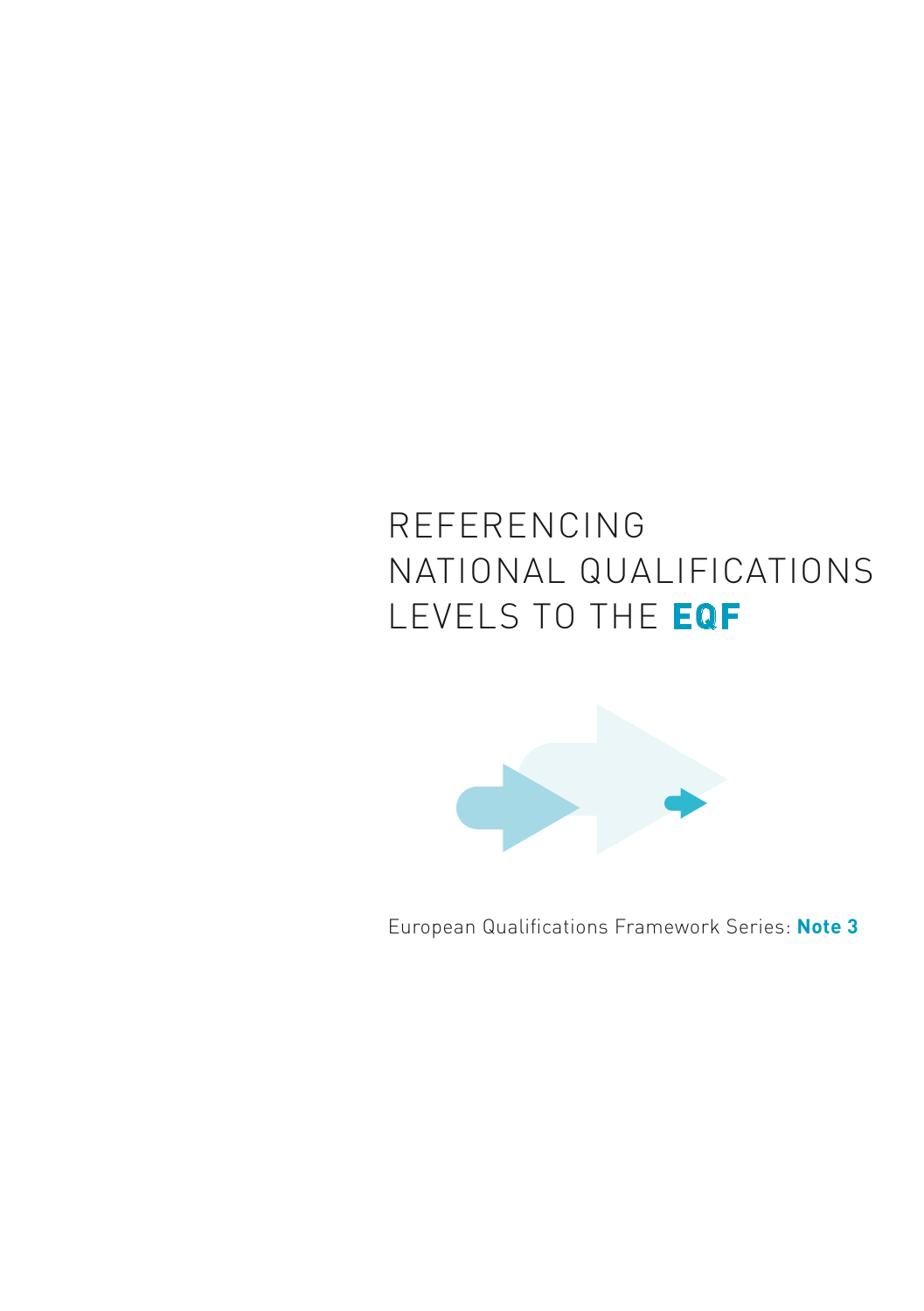## Table of contents

|   | <b>Foreword</b>                                                                  | 5  |
|---|----------------------------------------------------------------------------------|----|
| 1 | <b>Introduction</b>                                                              | 6  |
|   | What is referencing to the EQF?                                                  | 6  |
|   | Mutual trust in referencing outcomes                                             | 6  |
|   | The basis of this Note                                                           | 7  |
| 2 | <b>The EQF project</b>                                                           | 8  |
|   | European frameworks and national frameworks                                      | 8  |
|   | Qualifications not referenced to the EQF                                         | 10 |
| 3 | The EQF recommendation and expectations of Member States                         | 11 |
| 4 | <b>Accommodating diversity of qualifications systems</b>                         | 13 |
|   | The two European meta-frameworks                                                 | 14 |
| 5 | The 10 criteria for the referencing process                                      | 15 |
| 6 | The referencing methodology: some essentials                                     | 25 |
|   | Referencing involves linking national qualifications<br>levels to the EQF levels | 25 |
|   | Using the 10 referencing criteria                                                | 25 |
|   | Use of international experts                                                     | 26 |
|   | The usefulness of an NQF                                                         | 27 |
|   | Shifting towards use of learning outcomes                                        | 28 |
|   | Stakeholder involvement/management                                               | 28 |
|   | Steps towards a better referencing position                                      | 30 |
|   | Possible methods/techniques for referencing                                      | 30 |
|   | The essential concept of 'best-fit'                                              | 31 |
| 7 | Potential issues arising in the referencing process                              | 35 |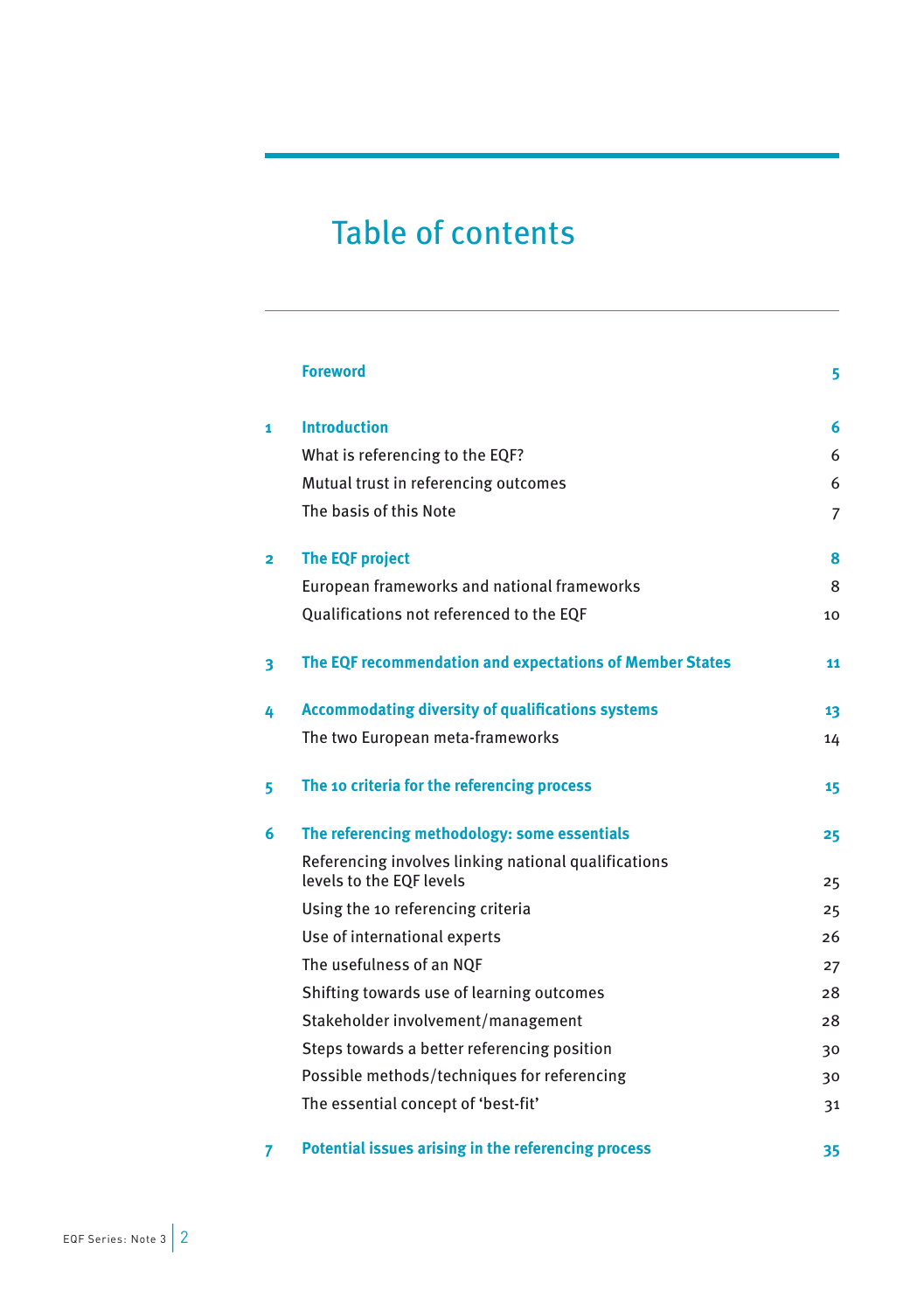

| 8  | <b>Reporting the referencing</b>                                                 | 37 |
|----|----------------------------------------------------------------------------------|----|
| 9  | After the referencing – the beginning of the end or<br>the end of the beginning? | 39 |
| 10 | <b>Practical points for NCP leaders</b>                                          | 40 |
|    | Useful resources for referencing                                                 | 42 |
|    | <b>Annex 1 – Information about National Coordination Points</b>                  | 44 |
|    | Annex 2 – Examples of methods used in available referencing reports              | 46 |
|    | Example 1: The Irish textual analysis                                            | 46 |
|    | Example 2: The Malta example – Direct comparison of descriptor text              | 47 |
|    | Example 3: 'Best-fit' in England and Northern Ireland                            | 47 |
|    | Example 4: The matching of multiple levels (Scotland)                            | 49 |
|    | Example 5: Using qualifications descriptors                                      | 50 |
|    | <b>References</b>                                                                | 51 |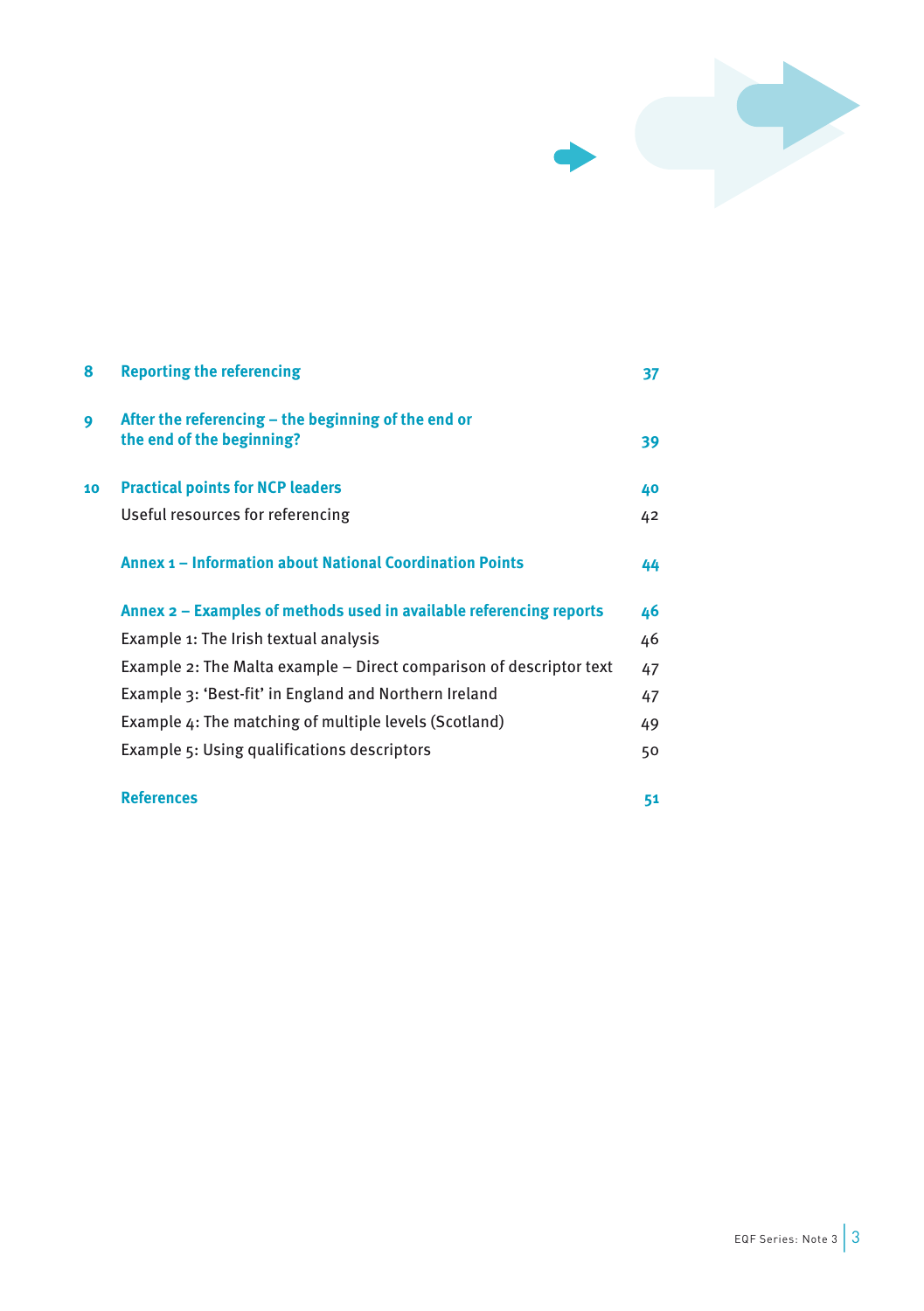

## <span id="page-5-0"></span>Foreword

This Note is the third in the European Qualification Framework Series that is written for policy makers and experts who are involved at national and European level in the implementation of the EQF.

The Recommendation of the Council and the European Parliament on the establishment of the EQF invites Member States *'to relate their national qualifications systems to the EQF by referencing their national qualifications levels to the relevant levels of the EQF, and where appropriate, developing national qualifications frameworks in accordance with national legislation and practise.'*

The success of the EQF will depend on the transparency of these national referencing processes and their results, and the trust these generate among stakeholders inside and outside the country. Therefore, it is critically important to share common principles in the referencing processes, and at the same time, to understand the rational of various methodologies and possible interpretations of the common criteria.

The particular purpose of this Note is to support discussions and decisions on the process and methodologies of referencing national qualifications levels to the levels of the EQF and on the presentation of the results of this referencing process. The considerations included in this Note are based on the debates in the EQF Advisory Group and National Coordination Points on the 10 Referencing criteria and experiences of countries that have presented their referencing reports until today. It is probable that the Note will need to be further elaborated as information on forthcoming referencing processes becomes available.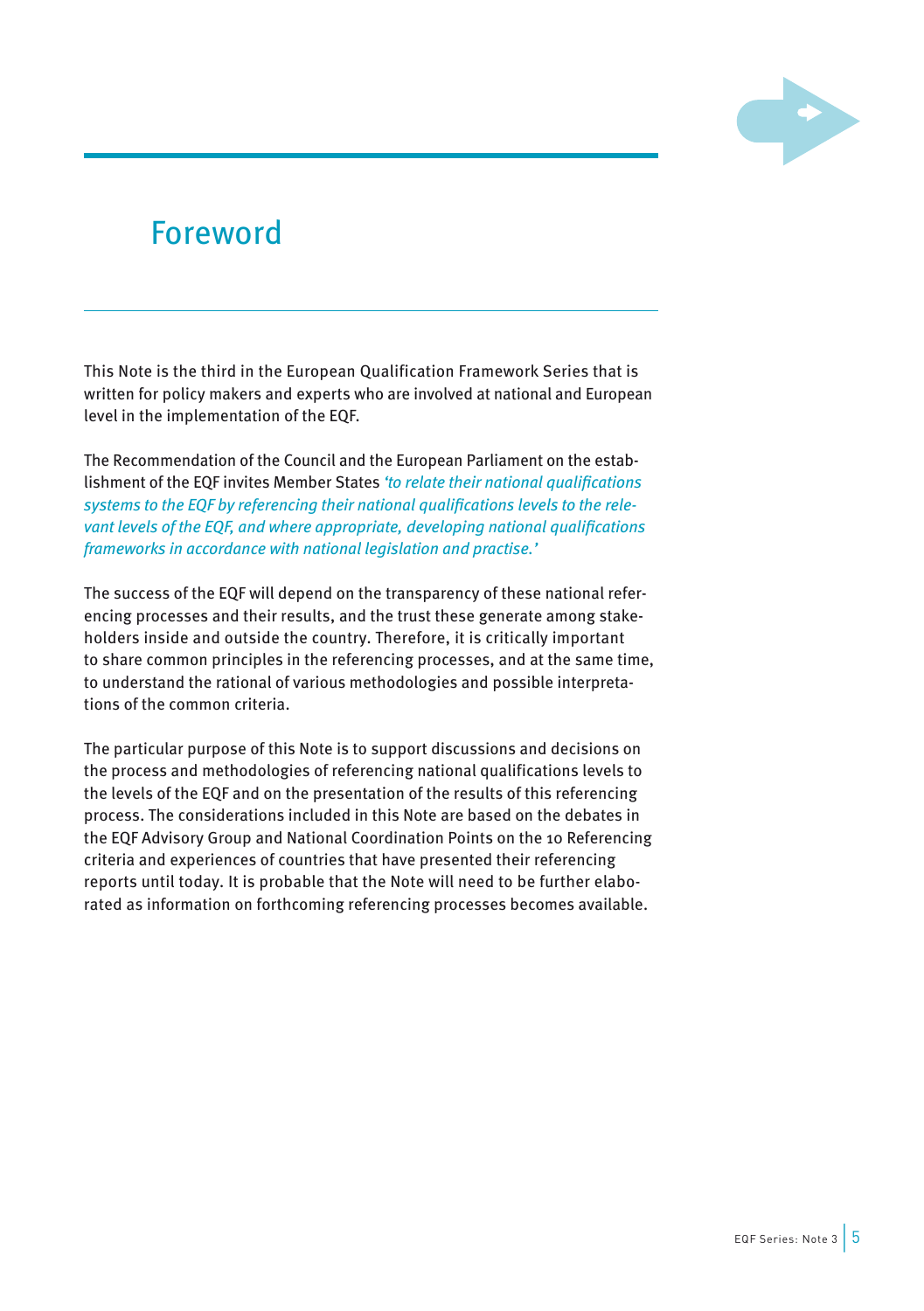## <span id="page-6-0"></span>**1** Introduction

The success of the EQF as a tool for transparency and mobility depends on the ways countries reference their national qualifications systems to the EQF level descriptors. High levels of trust in the EQF and realistic understandings of qualifications systems will come from open and rigorous referencing processes that truly reflect the position of national stakeholders as well as the position of national qualifications systems. Trust and good understanding will also depend on good communication of the outcome of the referencing process inside and outside the country. Referencing processes that are hard to understand or disguise problematic areas or are based on weak engagement of stakeholders will destroy trust in the EQF as a translation device. The referencing process is therefore critically important and this Note is intended to facilitate national and international exchanges that will lead to improvements to the process.

### **What is referencing to the EQF?**

Referencing is a process that results in the establishment of a relationship between the levels of the European meta-framework (EQF) and the national qualifications framework (NQF) or system. Through this process, national authorities responsible for

qualifications systems, in cooperation with stakeholders responsible for developing and using qualifications, define the correspondence between the national qualifications system and the eight levels of EQF.

### **Mutual trust in referencing outcomes**

Mutual trust is an expression that is often underlined as the objective of the referencing process. It is sometimes assumed to originate from the technical reliability of standards and procedures. However, it can also be assumed to arise from a consensus amongst stakeholders and the way in which that consensus is rooted in custom and practice.

The objective information currently available about the match between EQF descriptors and national system is only partial. Many European qualifications systems are progressively moving towards the learning outcomes based approach which is the basis of the EQF descriptors. Consequently the consensus of stakeholders in charge of qualifications, certification processes but also those using qualifications (employers, learners) is crucial for the credibility of the referencing process.

In summary, there are various determining factors that have an impact on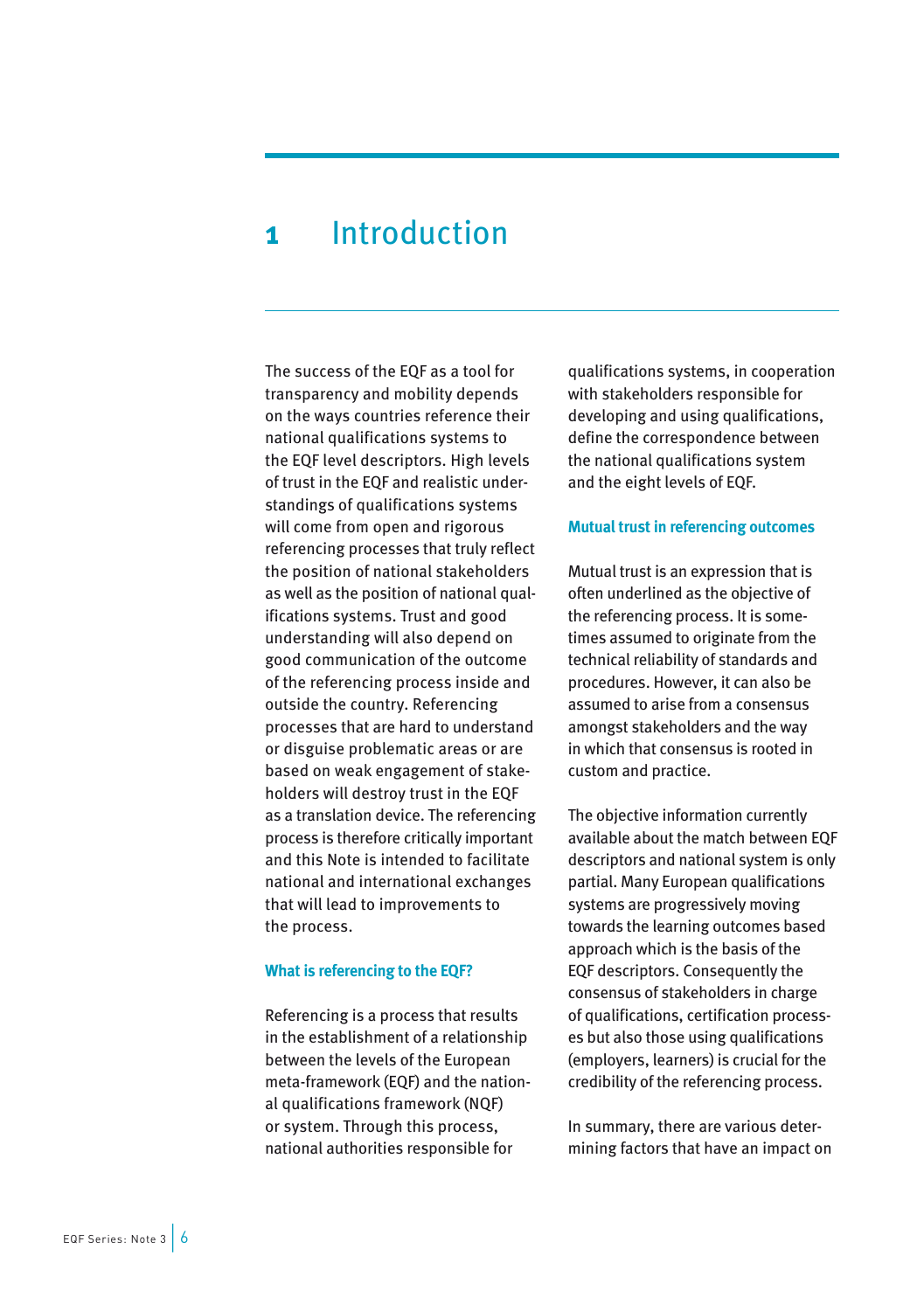

<span id="page-7-0"></span>the referencing processes of national systems to the EQF. The referencing process hence needs to embrace both objectivity and consensus as elements of trust.

### **The basis of this Note**

This Note has been written on the basis of the experience of the first countries to complete the referencing process( 1 ) (France, Ireland, Malta and United Kingdom( 2 )). It is also based on discussions in the EQF Advisory Group, peer learning activities of the Learning Outcomes Group( 3 ) (and the former Peer Learning Cluster on recognition of learning outcomes) and exchanges in seminars involving EQF National Coordination Points and their international observers.

The Note aims to support national decisions and international exchanges on the referencing process. It provides advice based on experiences of other countries, it gives sources of information, clarifies some concepts related to the EQF referencing and outlines answers to common questions. It also proposes certain issues to be considered when carrying out the referencing. This Note does not aim at prescribing any processes or methods for the referencing process beyond the ten referencing criteria adopted by the EQF Advisory Group (see chapter 4). It acknowledges that the countries that are currently carrying out their own referencing processes will develop their own fit-for-purpose procedures that will inform future editions of this Note.

The role of this Note is also to underline the benefits the referencing process can have for the national qualifications systems being referenced. So far the referencing has proven to be helpful to those countries that have experienced the process. It has made it easier for the stakeholders involved to examine the national qualifications systems from the point of view of an outsider. This perspective has, in some cases, revealed some issues. As a consequence of this some countries have undertaken new action to improve their national system. For example the French report points out:

*'Although it was often very difficult to draw a line between the work linked to referencing and that to be carried out to create a new list (NQF), the analyses made concerning the national descriptors and their comparison with the EQF descriptors led to reflections and critical analyses at a national level (that are not mentioned in the referencing report), but will be taken into account to ensure that the descriptors of the future French NQF are as coherent and transparent as possible as compared with the descriptors in the European framework.'*

The audience for this Note is members of national EQF steering groups, National Coordination Points and national policy advisers in the field of education, training and qualifications and stakeholders involved in the national referencing process.

#### (1)

The referencing reports of these countries are available on the web-site of the European Commission, DG EAC: [http://ec.europa.eu/education/](http://ec.europa.eu/education/lifelong-learning-policy/doc44_en.htm) [lifelong-learning-policy/](http://ec.europa.eu/education/lifelong-learning-policy/doc44_en.htm) [doc44\\_en.htm](http://ec.europa.eu/education/lifelong-learning-policy/doc44_en.htm)

#### $(2)$

The referencing of the United Kingdom encompasses the referencing of three qualifications frameworks: England and Northern Ireland, Scotland and Wales.

### (3)

This group is technically a sub-group to the EQF Advisory Group.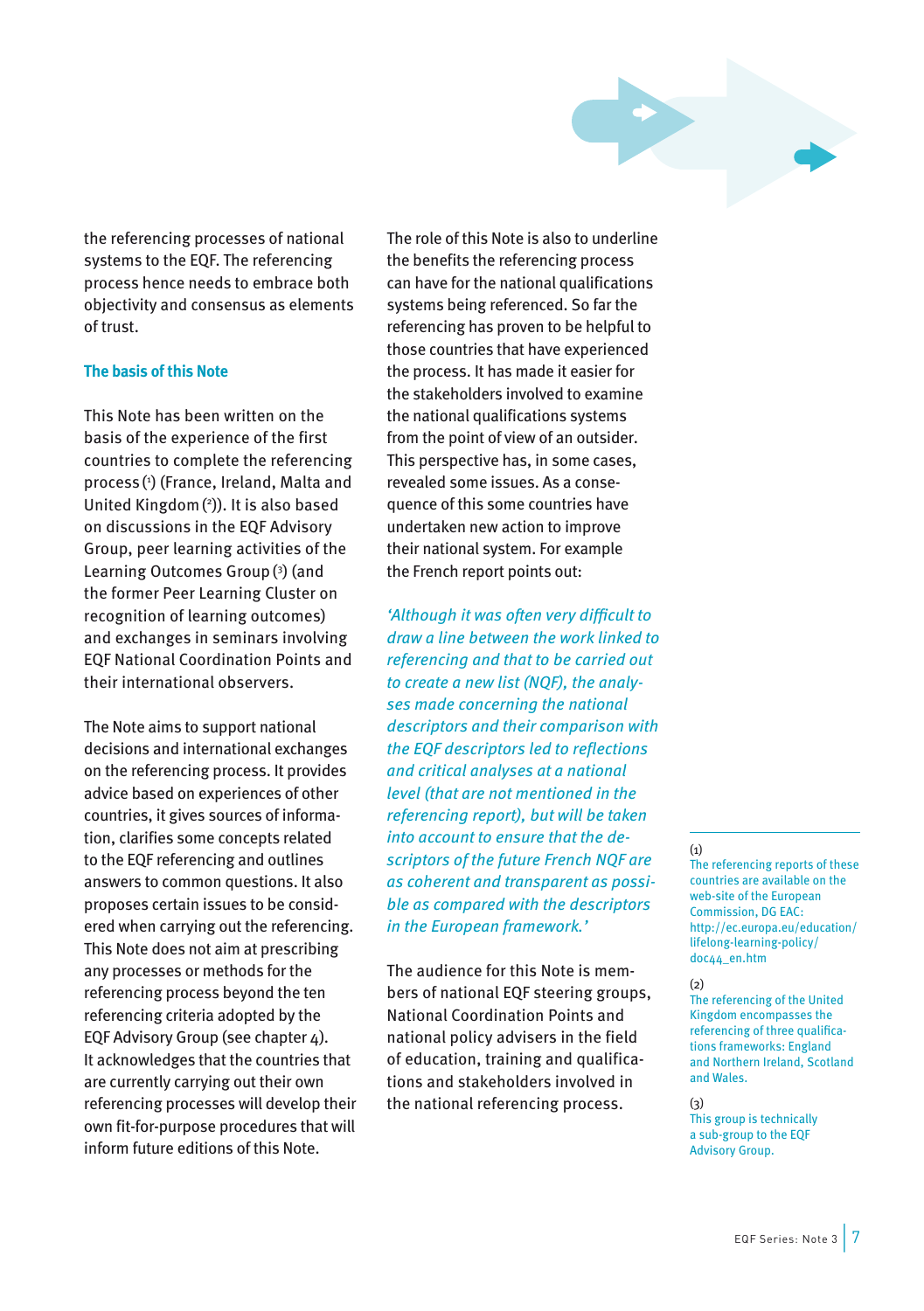## <span id="page-8-0"></span>**2** The EQF project

The EQF is designed to make it possible to compare qualifications' levels in national qualifications systems in Europe. These national systems are always complex and are generally difficult to understand by people who wish to work or study in countries other than their own. The same is true for business sectors and international companies that wish to treat the EU countries as a single labour market and a homogeneous territory for investment.

The EQF is also a policy about lifelong learning, and lifelong recognition. Thanks to the capacity of the EQF to capture all kinds and levels of qualifications regardless of where learning has taken place, the EQF is able to support active lifelong learning policies. It can encourage lifelong learning by increasing the transparency of qualifications systems and, through national qualifications frameworks, showing the potential (vertical and horizontal) links between qualifications. This is increasingly necessary in situations where peoples' trajectories (employment, learning or personal) are often subject to change and where access to professions, programmes or status requires proof of prior achievement.

The EQF is furthermore an inclusive framework of qualification levels that has functions that reflect and influence national priorities. These functions are, for example:

- the use of learning outcomes;
- the need for open processes of quality assurance;
- the facilitation of validation of non formal and informal learning;
- the development of NQFs and of credit transfer systems.

## **European frameworks and national frameworks**

The key attribute of the EQF is its metaframework status. It exists as a high level and generalised communication tool that can allow comparison of one national qualification system to another without, in principle, making demands on the national systems. It does not and cannot concern, ways in which countries structure and prioritise their education and training policies, structures and institutions.

National qualifications systems are rather stable structures that have grown from stakeholder interests built up over many years. The EQF is proving to be a catalyst for change in these systems and some countries have begun to use the referencing process as a vehicle to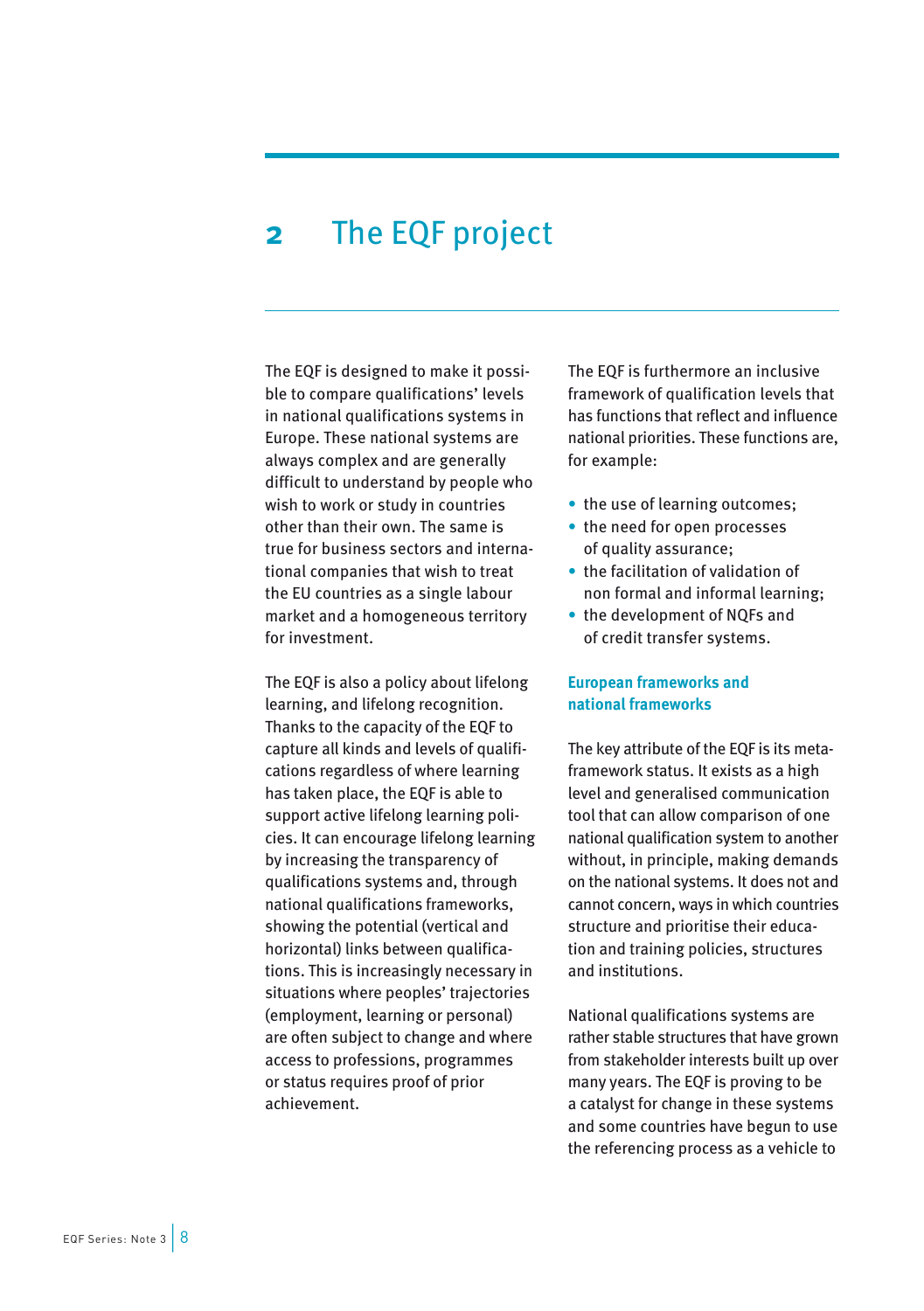

organise reform. A good example is the development of explicit national qualifications frameworks that will soon become a feature of the qualifications landscape in all Member States. But the principle remains – the EQF is based on different principles and functions than

National Qualifications systems and frameworks. These differences in principles create a particular challenge to those who manage the referencing process. The differences between the two types of frameworks – the NQF and the EQF are clarified in the table 1 below.

| <b>Differences between</b><br>the types of framework | <b>National qualifications</b><br>levels                                                                                                        | <b>EQF levels</b>                                                                                                   |
|------------------------------------------------------|-------------------------------------------------------------------------------------------------------------------------------------------------|---------------------------------------------------------------------------------------------------------------------|
| Main function:                                       | To act as a benchmark<br>for the level, possibly<br>volume and type of<br>learning.                                                             | To act as a benchmark<br>for the level of any<br>learning recognised<br>in a qualification or<br>defined in an NQF. |
| Developed by:                                        | Regional bodies,<br>national agencies and<br>sectoral bodies.                                                                                   | <b>EU Member States</b><br>acting jointly.                                                                          |
| Sensitive to:                                        | Local, regional and<br>national priorities<br>(e.g. levels of literacy,<br>labour market needs).                                                | Collective priorities<br>across countries<br>(e.g. globalisation<br>of trade).                                      |
| <b>Recognises learning</b><br>of individuals by:     | Assessment/evalua-<br>tion, validation and<br>certification.                                                                                    | [Does not directly<br>recognise learning<br>of individuals].                                                        |
| Currency/value<br>depends on:                        | <b>Factors within national</b><br>context.                                                                                                      | The level of trust<br>between international<br>users.                                                               |
| Quality is guaranteed by:                            | The practices of<br>national bodies and<br>learning institutions.                                                                               | National practices and<br>the robustness of the<br>process linking national<br>and EOF levels.                      |
| Levels are defined<br>by reference to:               | National benchmarks<br>which are embedded<br>in different specific<br>learning contexts,<br>e.g. school education,<br>work or higher education. | <b>General progression</b><br>in learning across all<br>contexts across all<br>countries.                           |

## **Table 1: Comparing national qualifications levels and levels in the EQF**

(4)

Bjornavold, Jens and Coles, Mike (2008) 'Governing education and training; the case of qualifications frameworks', *European Journal of vocational training,* n°42-43, CEDEFOP.

Source: Bjornavold, Jens and Coles, Mike (2008). (4)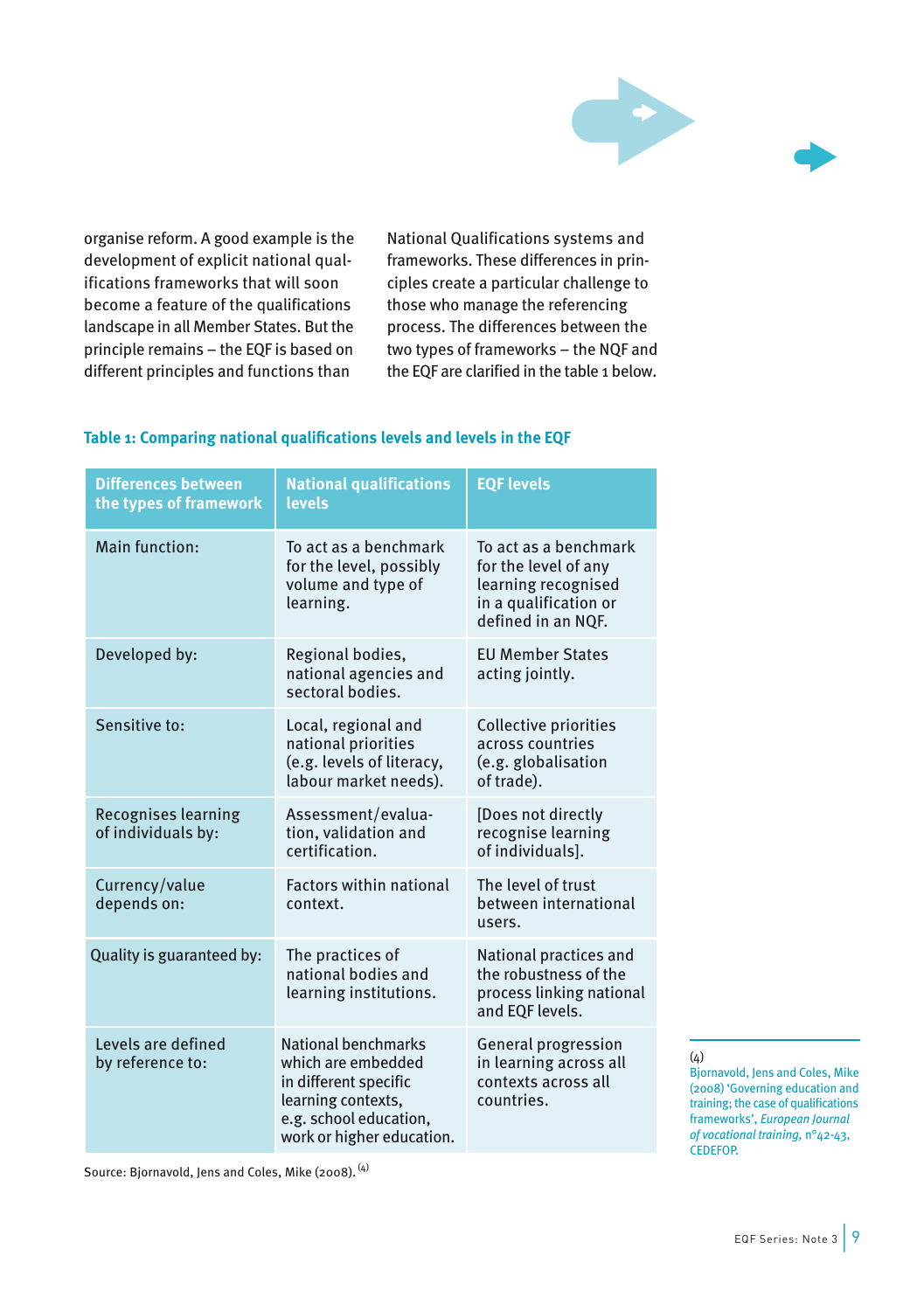## <span id="page-10-0"></span>**Qualifications are not referenced to the EQF**

There are no qualifications directly referenced to the EQF and there is no process envisaged to make this a possibility. Only national qualifications levels( 5 ) are formally linked to the EQF through the referencing process. For any specific qualification, the national qualification system is the only concrete point of reference. In other words a concrete qualification will be described by an EQF level only because the qualification has an agreed level in the national system and it is the system that has been referenced to the EQF. If the formal link between the qualification and a national system (such as being in a national register) is missing, there is currently no procedure for linking the qualification to the EQF. However, the objective of the EQF is to link as many qualifications as possible, be these awarded by private or public, national or sectoral bodies. The only agreed way of doing this is through the national systems and frameworks, for reasons of trust and credibility.

There are many qualifications that exist outside national systems, for example those awarded by professional bodies for business sectors or those awarded by international companies or certificates awarded by the volunteering organisations. As said above, there is currently no mechanism for describing the EQF level of these qualifications other than through national qualifications systems. At European level, work is being carried out to develop criteria that will guide the owners of qualifications that exist outside national systems towards gaining recognition in the EQF through national systems.

These considerations on what is EQF and how it operates show that the EQF referencing is a serious challenge, as it attempts to establish a link between qualifications levels related to real qualifications in countries and the rather abstract generalisation that is the EQF.

(5)

That contain officially recognised qualifications that may be awarded when the learner has acquired the learning outcomes regardless whether the learning has taken place in formal, non-formal or informal settings.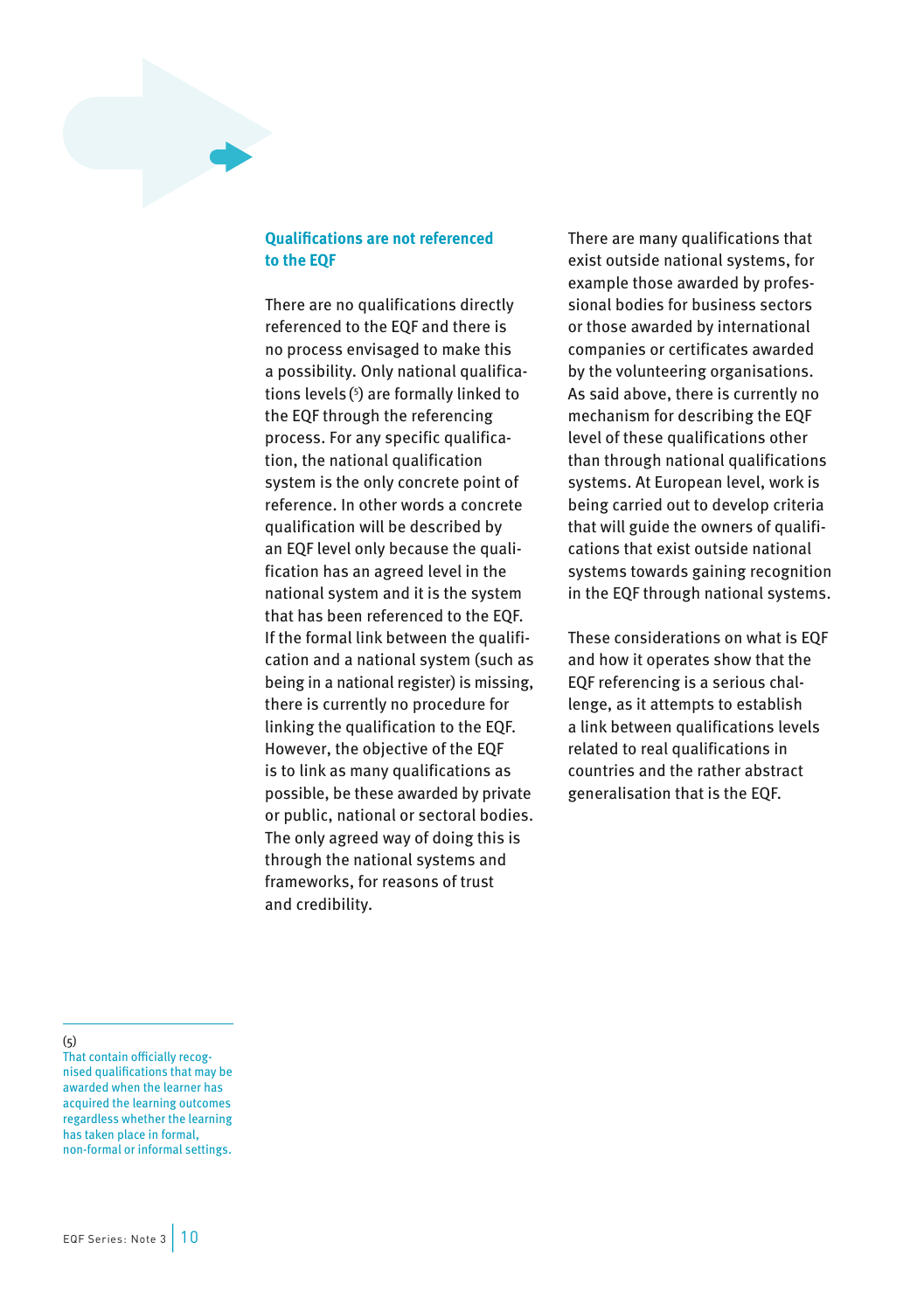## <span id="page-11-0"></span>**3** The EQF recommendation and expectations of Member States

The implementation of the EQF and what it entails for tasks for countries that cooperate in European education policy is formalised in the Recommendation of the European Parliament and the Council( 6 ) (EQF Recommendation). This Recommendation defines the basis of the EQF and recommends a certain number of actions to each country which voluntarily decides to implement EQF (see Box 1).

## *Box 1: Actions to be carried out by countries implementing EQF*

- *1. Use the European Qualifications Framework as a reference tool to compare the qualification levels of the different qualifications systems and to promote both lifelong learning and equal opportunities in the knowledge-based society, as well as the further integration of the European labour market, while respecting the rich diversity of national education systems;*
- *2.Relate their national qualifications systems to the European Qualifications Framework by 2010, in particular by referencing, in a transparent manner, their qualification levels to the EQF levels, and, where appropriate, by developing national qualifications frameworks in accordance with national legislation and practice;*
- *3.Adopt measures, as appropriate, so that, by 2012, all new qualification certificates, diplomas and 'Europass' documents issued by the competent authorities contain a clear reference, by way of national qualifications systems, to the appropriate European Qualifications Framework level;*
- *4.Use an approach based on learning outcomes when defining and describing qualifications, and promote the validation of non-formal and informal learning in accordance with the common European principles agreed in the Council conclusions of 28 May 2004, paying particular attention to those citizens most likely to be subject to unemployment or insecure forms of employment, for whom such an approach could help increase participation in lifelong learning and access to the labour market;*

#### (6)

European Parliament and the Council (2008) Recommendation of the European Parliament and of the Council on the establishment of the European Qualifications Framework for lifelong learning in *Official Journal of the European Union 2008/C 111/01.*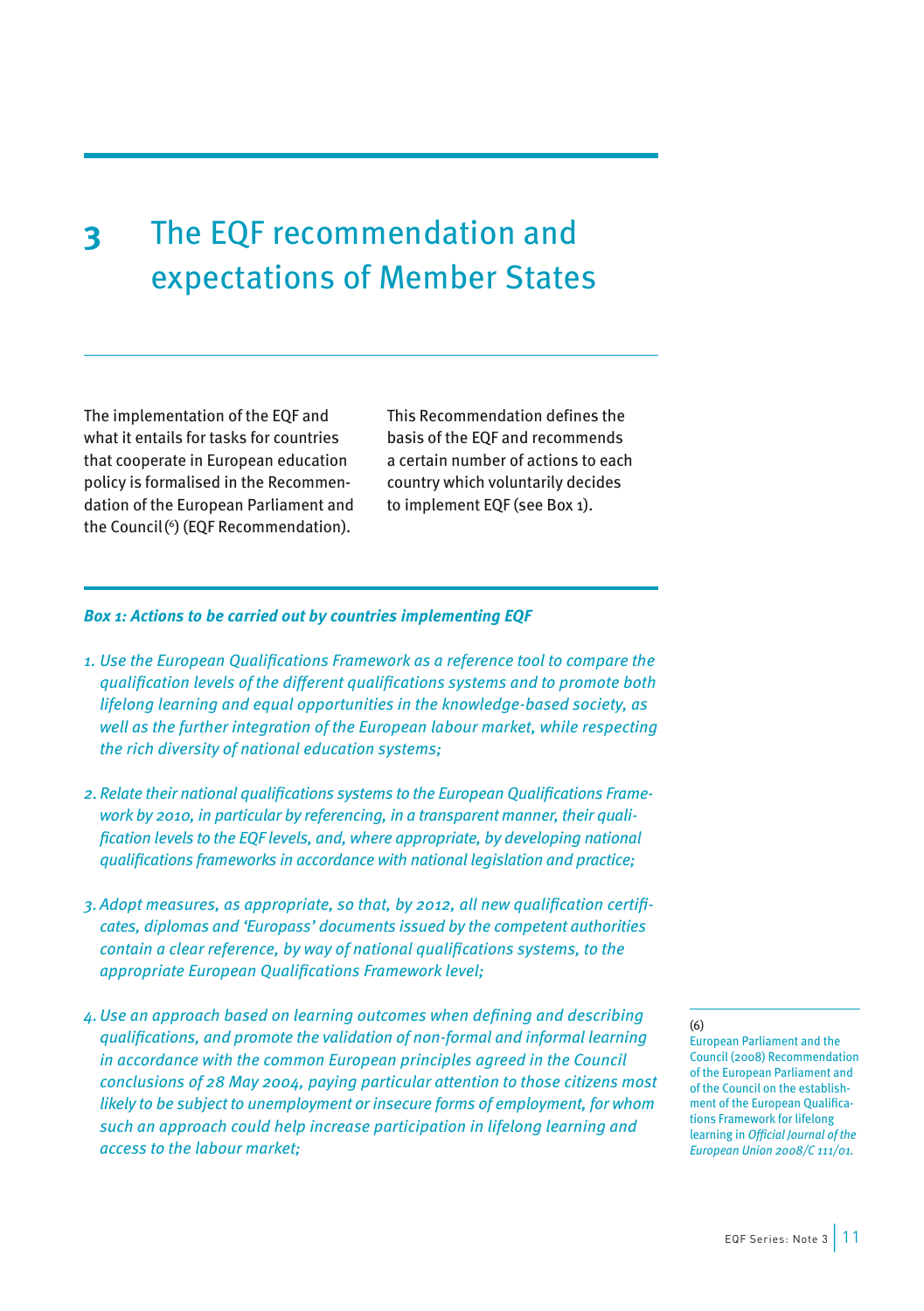

- *5. Promote and apply the European principles of quality assurance in education and training when relating higher education and vocational education and training qualifications within national qualifications systems to the European Qualifications Framework;*
- *6.Designate national coordination points linked to the particular structures and requirements of the Member States, in order to support and, in conjunction with other relevant national authorities, guide the relationship between national qualifications systems and the European Qualifications Framework with a view to promoting the quality and transparency of that relationship. The tasks of those national coordination points should include:*
	- *• referencing levels of qualifications within national qualifications systems to the European Qualifications Framework levels;*
	- *• ensuring that a transparent methodology is used to reference national qualifications levels to the European Qualifications Framework in order to facilitate comparisons between them on the one hand, and ensuring that the resulting decisions are published on the other;*
	- *• providing access to information and guidance to stakeholders on how national qualifications relate to the European Qualifications Framework through national qualifications systems;*
	- *• promoting the participation of all relevant stakeholders including, in accordance with national legislation and practice, higher education and vocational education and training institutions, social partners, sectors and experts on the comparison and use of qualifications at the European level.*

Source: EQF Recommendation.

All countries are engaged in practical matters to achieve outcomes for these points. The objective of the

Note is to share experience and plans for referencing national qualifications systems to the EQF.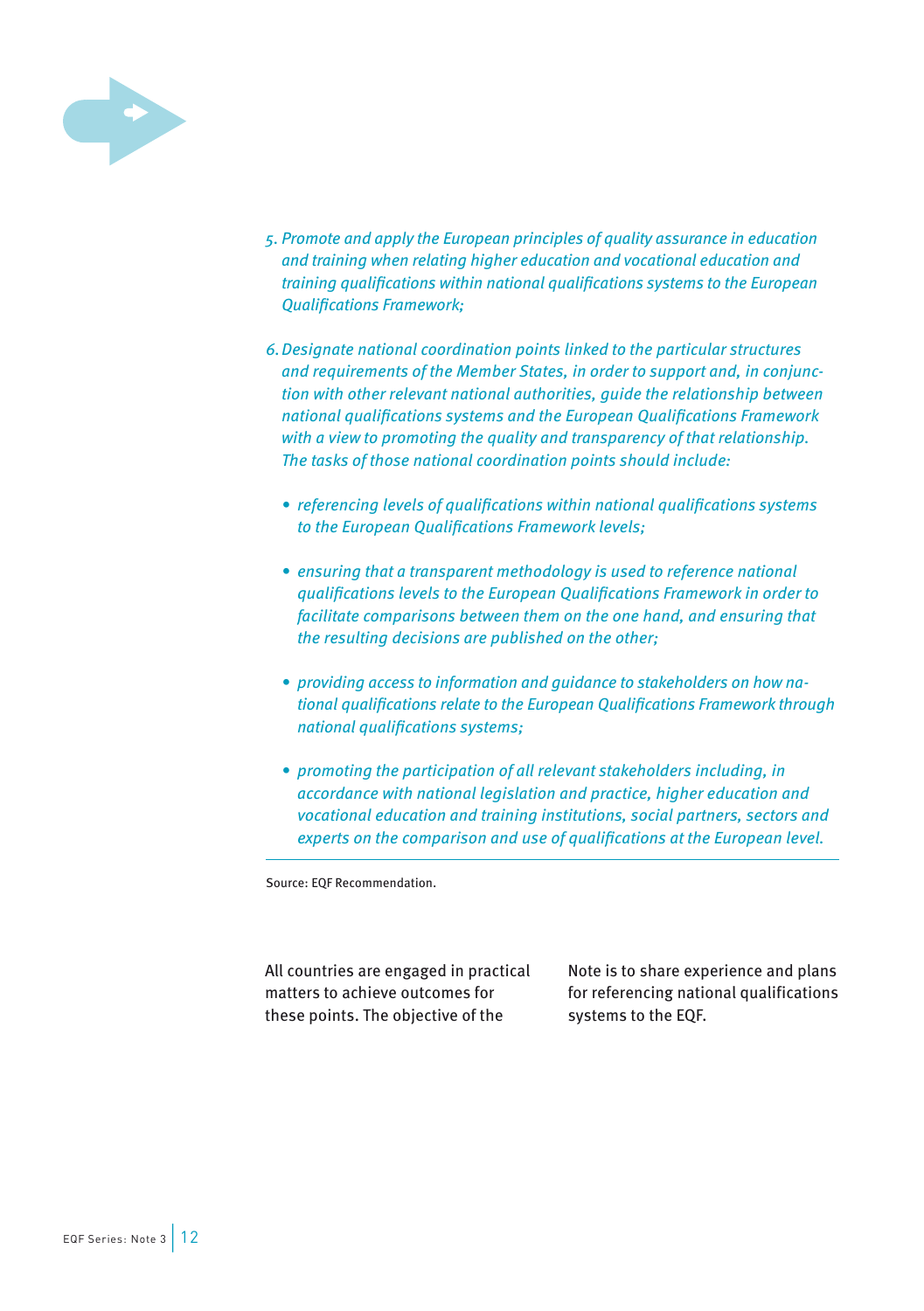## <span id="page-13-0"></span>**4** Accommodating diversity of qualifications systems

A country's qualification system when viewed from the outside invariably appears to be a complex mix of different stakeholders' responsibilities, varied governance arrangements, multiple institutions (each with its own role and responsibility), and sub systems which can be linked to others or almost separate from others. Indeed some people challenge the use of the word system as qualifications systems can appear to be barely systematic. Even within countries it is not unusual for citizens to express a lack of understanding of parts of the national qualifications system.

The diversity in the forms of national qualifications systems reflects the fact that qualifications are deeply embedded in national and regional economies, society and cultures. Sometimes qualifications represent much more than just achievement in learning but also remuneration level, personal status and social position.

The EQF Recommendation advises that referencing to the EQF of a national system is best achieved through a national qualifications framework (NQF). The referencing process is made easier with an NQF as the NQF levels embrace many qualifications and several sub-systems. With an NQF in place,

national referencing can be achieved by referencing each NQF level to an EQF level.

When an NQF is developed care is taken to ensure that it reflects the ways qualifications are used and valued in the country( 7 ). Obviously technical specification of the learning (included in the qualification) is taken into account as are a range of social factors to do with equivalencies between qualifications and how they interface with other national arrangements such as collective bargaining arrangements. In an ideal situation the NQF is a representation of all of these factors and stakeholders feel they can support the NQF classification and its associated functions. The NQF is in fact a simplification of the complex arrangements that underpin it.

Linking the NQF to the EQF levels needs to take account of the unique set of national arrangements embodied in the NQF. Any over-simplification at this stage in the referencing process may undermine stakeholder confidence that the NQF is truly reflected in the proposal for the referencing of the NQF to the EQF. People viewing from the outside of the country, from the perspective of the EQF, need to be confident that the NQF

#### (7)

Bjornavold, Jens and Coles, Mike (2010) *EQF Series 2: Added value of National Qualifications Frameworks in implementing the EQF.* European Commission.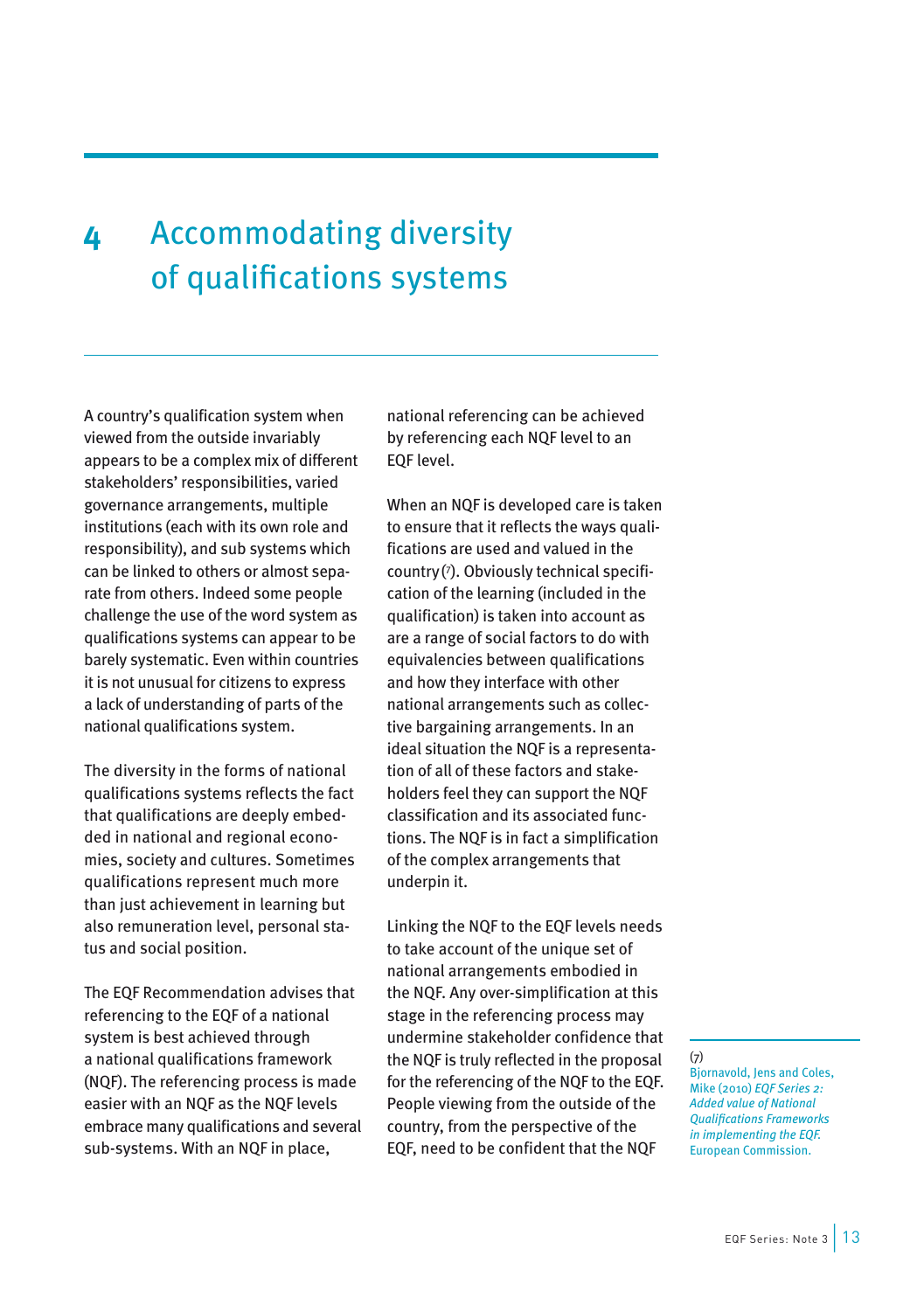<span id="page-14-0"></span>captures as much of the national qualifications system as is possible in a relatively simple tool such as an NQF classification.

#### **The two European meta-frameworks**

The EQF exists alongside the metaframework for higher education (Qualifications Framework for the European Higher Education Area( 8 )– QF EHEA). The latter has its own self-certification process for referencing national systems of higher education qualifications. The two meta-frameworks have been developed through two different, but coordinated processes and with

some differences in their objectives( 9 ), nevertheless each is compatible with the other. Malta has combined the two referencing exercises into a single process. Others, due to timing of developments, have handled the two processes separately. The Irish conference of April 2010( 10) on NQFs and overarching European frameworks brought together Bologna experts and those working with the EQF. The conclusion of the conference included a number of statements (see Box 2) that underline the need for coordinated activities in relation to the two European frameworks and the centrality of NQFs in achieving this.

## *Box 2: Abstract from conclusions of the Dublin (April 2010) conference on NQFs and overarching European frameworks*

*For qualifications frameworks to realise their full potential, there is a need for greater cohesion. To achieve this, opportunities should be harnessed to bring together the communities involved in national qualifications frameworks (for vocational education and training (VET), higher education (HE) or lifelong learning), sectoral qualifications and recognition. Ultimately, we are all trying to achieve the same objectives, but in different ways: we want individuals to have their learning recognised and be able to move with that learning between education and training sectors and between countries. The multiplicity of ways we are going about this, both at a European and a national level, whilst in itself desirable, requires effective communication and measures to address any difficulties and confusions that arise.* 

*Coherence between the two meta-frameworks should be ensured at national level, including through coordinated self-certifications. Individual states and the relevant authorities have a prerogative to decide the manner of implementing the Qualifications Framework for the European Higher Education Area ('Bologna Framework') and associated reforms and European Qualifications Framework for Lifelong Learning (EQF-LLL). It is imperative, however, if frameworks are to have any effect, that national frameworks meet national challenges for the development of education and training systems.*

Source: Higher Education Authority and National Qualifications Authority of Ireland (2010).

#### (8)

The official website of the Bologna Process: [http://www.ehea.info/](http://www.ehea.info/article-details.aspx?<00AD>ArticleId=65) [article-details.aspx?ArticleId=65](http://www.ehea.info/article-details.aspx?<00AD>ArticleId=65)

#### (9)

For discussion on the two meta-frameworks see Cedefop (2010) Linking credit systems and qualifications frameworks; sections two and eight [http://www.cedefop.europa.eu/](http://www.cedefop.europa.eu/EN/Files/5505_en.pdf) [EN/Files/5505\\_en.pdf](http://www.cedefop.europa.eu/EN/Files/5505_en.pdf)

#### $(10)$

See [http://www.nqai.ie/](http://www.nqai.ie/publications_by_topic.html#fi) [publications\\_by\\_topic.html#fi](http://www.nqai.ie/publications_by_topic.html#fi) for a report of the conference.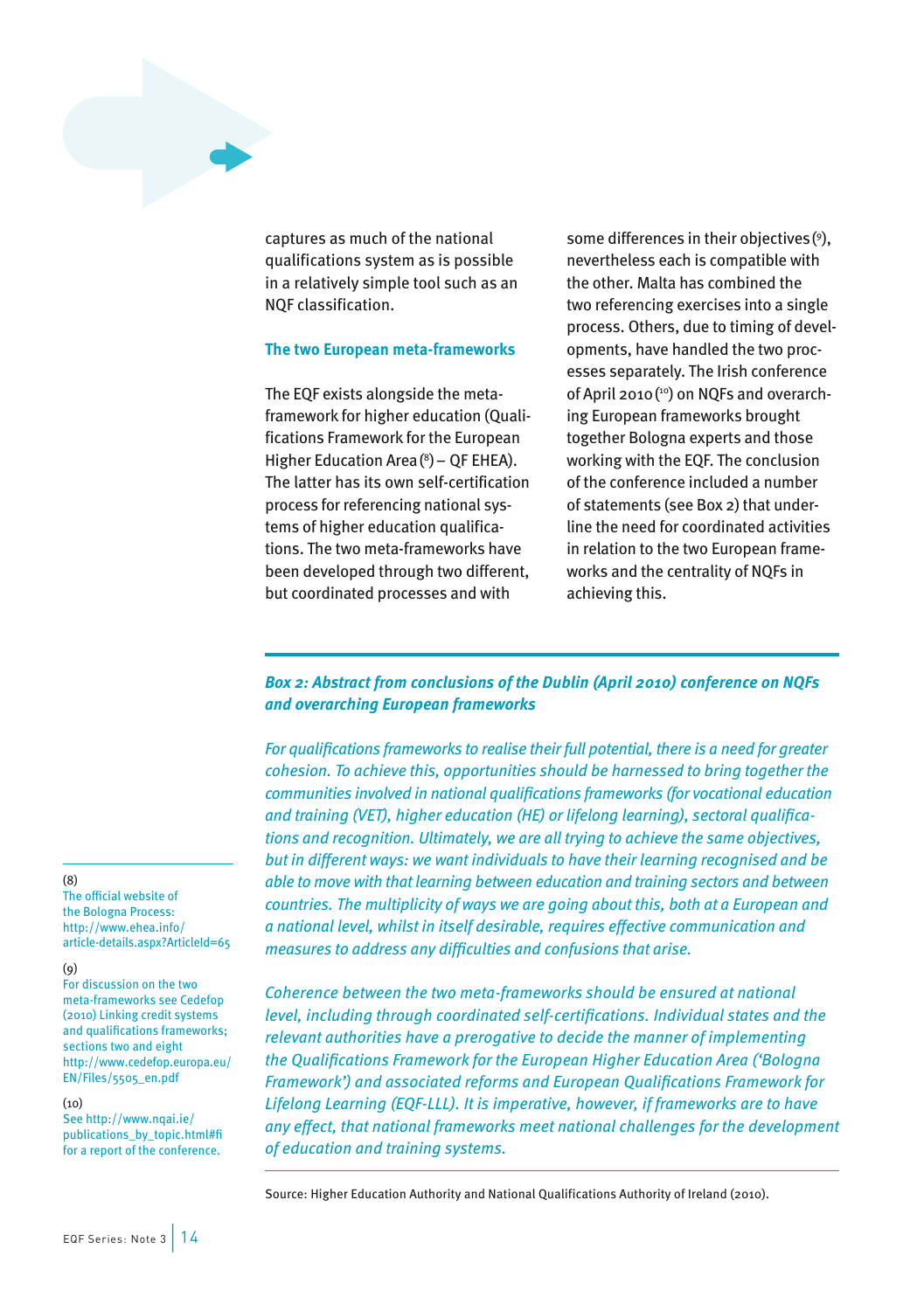## <span id="page-15-0"></span>**5** The 10 criteria for the referencing process

The EQF Advisory Group (the European level governance body for the EQF set up based on the EQF Recommendation) has discussed the referencing process on many occasions and, through the designation of an expert sub-group, has agreed to a set of ten criteria. These criteria guide the referencing process of participating countries and bring some conformity to it in the interests of mutual trust. The *'Criteria and procedures for the referencing of national qualifications levels to the EQF'*( 11) were finally adopted by the EQF Advisory Group in March 2009. The criteria were developed on the basis of the criteria and processes used in the self-certification process( 12) for QF EHEA.

The agreed EQF referencing criteria represent a collective international agreement and should not be considered as a scientifically perfect instrument. The debates in the Advisory Group and related sub-groups have clarified understandings of the ten criteria but there was still need for further exchange of views in order to discuss different interpretations and develop a common understanding. With the need for further clarification in mind a sub-group of the EQF Advisory Group took the ten criteria and

amplified them in an attempt to broaden understanding of what each of the criteria requires in a referencing process. This amplified list is reproduced below with further commentary on the application of each criterion.

Experience of the early referencing reports suggests that the ten criteria are very helpful for the referencing process and are the fundamental means of communicating the referencing outcomes. The criteria form the structure of headings for the referencing reports and have been made a core of these reports. The National Coordination Points (NCP)( 13) that have completed the referencing also found the experience of the Bologna self-certification process helpful.

It should be noted that the implementation of the EQF, including the referencing process, is ongoing and European and national decisions need to be reconsidered regularly based on past experiences. Therefore, the elaboration of the referencing criteria and the review of referencing reports should be considered a natural and necessary part of EQF implementation.

## $(11)$

[http://ec.europa.eu/education/](http://ec.europa.eu/education/lifelong-learning-policy/doc/eqf/criteria_en.pdf) [lifelong-learning-policy/doc/](http://ec.europa.eu/education/lifelong-learning-policy/doc/eqf/criteria_en.pdf) [eqf/criteria\\_en.pdf](http://ec.europa.eu/education/lifelong-learning-policy/doc/eqf/criteria_en.pdf)

#### $(12)$

These criteria and processes are described in the report of the Bologna Working Group on Qualifications Frameworks (2005).

#### $(13)$

The role of NCPs is defined in the EQF Recommendation – see Box 1 point 6.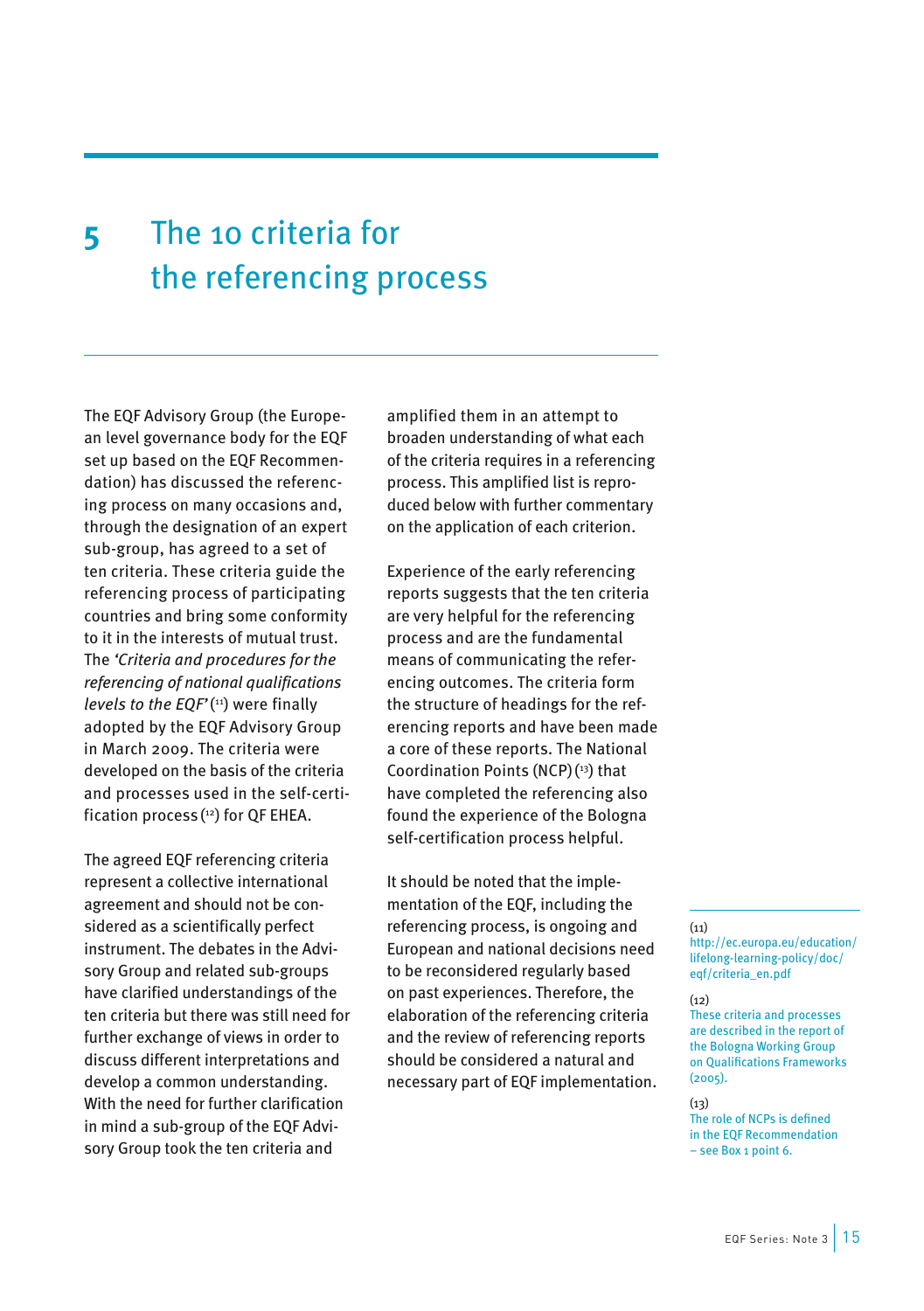## **The 10 referencing criteria**

*Criterion 1. The responsibilities and/ or legal competence of all relevant national bodies involved in the referencing process, including the National Coordination Point, are clearly determined and published by the competent public authorities.* 

When it comes to national qualifications systems, different countries have different institutional structures. In the referencing process, it is necessary to take into account all of the bodies that have a legitimate role in the referencing process and to clarify (for international readers) their roles. Bodies with these types of functions are generally considered as having such legitimate role:

- those responsible for governing the processes through which nationally recognised qualifications are designed and awarded;
- those in charge of quality assurance in relation to design and award of nationally recognised qualifications;
- those managing and maintaining a qualifications framework (if in existence);
- representatives of institutions awarding qualifications; and
- representatives of those using qualifications (employers, learners).

Some bodies such as ministries of education offer political leadership, other designated agencies may be responsible for managing the process. Other bodies may have an advisory and consultative role and will bring in a range of stakeholder perspectives to the discussions.

As presented in Box 1 countries implementing the EQF are invited to designate NCPs that will coordinate the referencing process. The NCPs can take many forms – the evidence available to date suggests that NCPs are mainly based in ministries of education or government supported qualifications agencies. However, these two types of organisation are not the single relevant bodies for the referencing process. If this position were adopted it would miss the opportunity of widening the involvement of other stakeholder groups in referencing such as social partners, bodies representing business sectors with high levels of mobility of employees, learning providers and learners themselves. For this reason the word relevant in the criterion should be seen as an opportunity to broaden the ownership of the referencing process even if the responsibility for national qualifications remains firmly with a single ministry. The information on stakeholders in chapter 6 may be helpful here.

The list of NCPs as of 2011 is presented in Annex 1.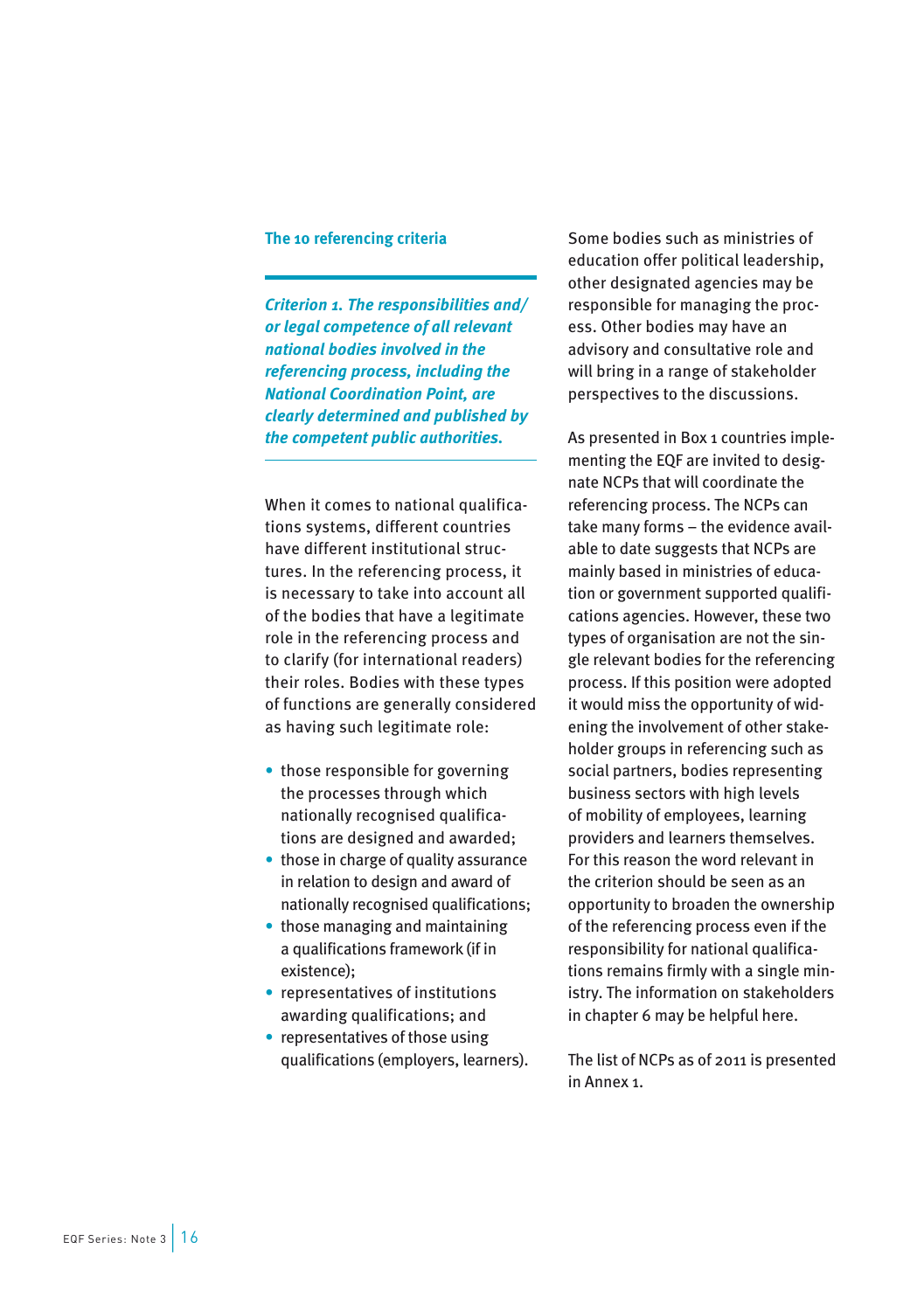*Criterion 2. There is a clear and demonstrable link between the qualifications levels in the national qualifications framework or system and the level descriptors of the European Qualifications Framework.*

Some would consider this to be the key criterion for the referencing process. For a *clear and demonstrable link* to be established there needs to be an understanding of EQF levels and NQF levels and how they relate. When this understanding is established the procedure for matching levels needs to be described: this procedure should be robust and transparent, probably including a careful application of a 'best-fit' process. The matching procedure and 'best-fit' concept are discussed in more detail later in this Note (see chapter 7) – here it is important to appreciate what defines a qualification framework level.

The EQF levels need to be appreciated as a generalised model of learning that may in some circumstances appear to be limited – for example the EQF level descriptors do not make reference to personal qualities or key competences. To gain a good understanding of each level it is necessary to appreciate that a level is probably more than the sum of the three parts that make it up (knowledge, skills and competence). An appreciation of level comes from reading across the

descriptors. This creates a narrative with meaning – for example – *this is the knowledge (facts, principles and concepts) that can be used with these skills (cognitive and practical) in this kind of context (indicating levels of autonomy and responsibility).* 

EQF levels are also in a hierarchy where the content of one level is assumed to include the content of lower levels. Each level descriptor therefore describes the new demands for that particular level of learning.

In some circumstances, for example when NQF levels include qualifications from different educational sectors, it may be helpful to refer to the criteria defining these different qualifications in the process of linking levels to the EQF. This will make the understanding of the EQF-NQF links more meaningful to a wider range of stakeholders who might appreciate qualifications' descriptors more readily than new and possibly general NQF level descriptors.

Having established a clear and demonstrable link from each national level to an EQF level, it is important that this link is explained to a wide audience of interested parties – all assumptions and approximations should be made clear. In demonstrating the link between the levels referencing reports might usefully contain examples of qualifications that make the link clearer to national and international readers of the report.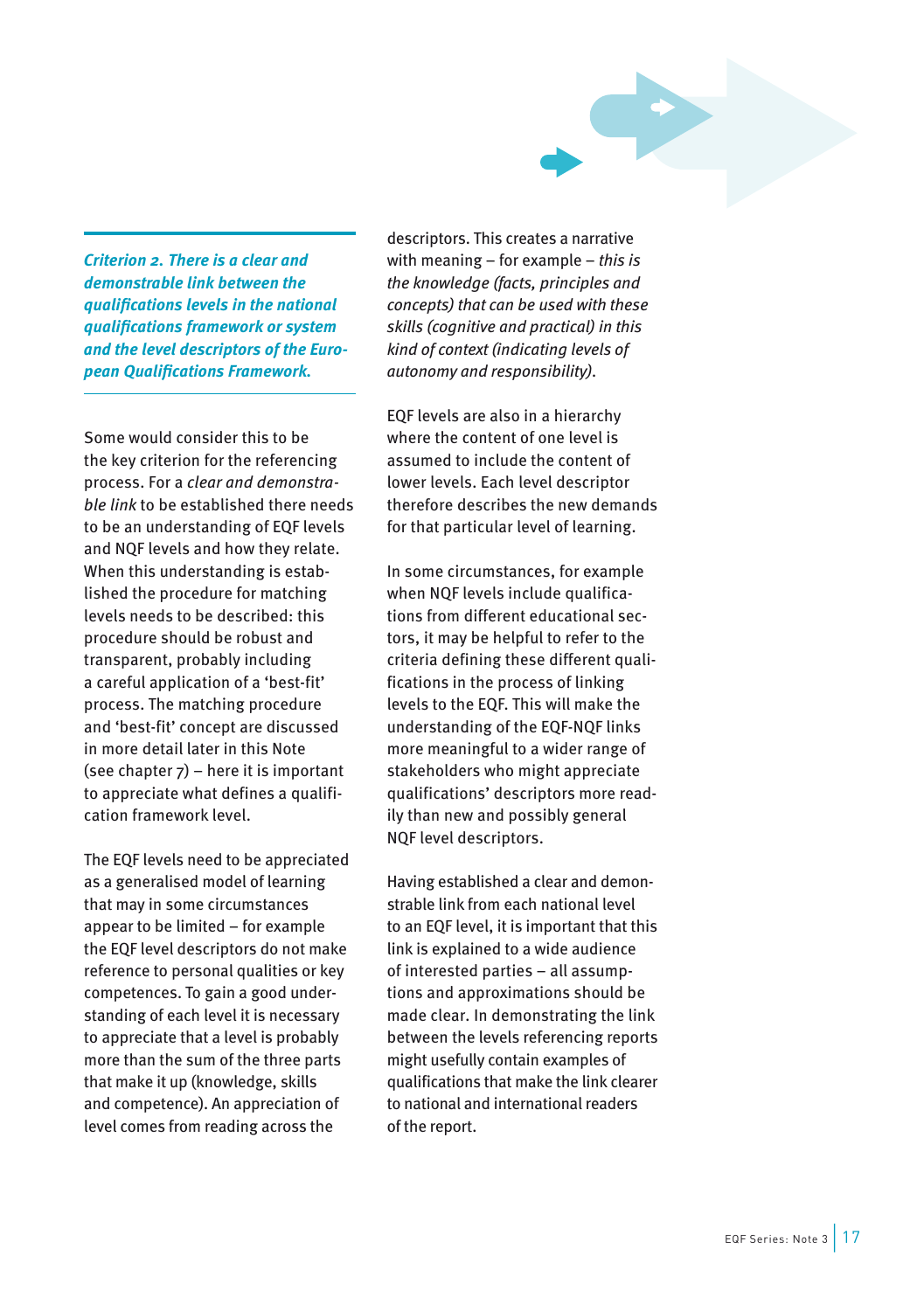Some more specific guidance on developing this 'demonstrable link' follows in chapter 7 of this Note.

*Criterion 3. The national framework or qualifications system and its qualifications are based on the principle and objective of learning outcomes and linked to arrangements for validation of non-formal and informal learning and, where these exist, to credit systems.*

Developing qualifications based on learning outcomes (rather than inputs only) is a goal of many ongoing reforms in European countries. All the European level tools for supporting mobility and transparency of qualifications and learning achievements encourage and depend on the use of learning outcomes. However, the road to widespread use of learning outcomes is long and varies considerably between different parts of education and training. This means the countries, sectors and institutions that are in transition from learning inputs to using learning outcomes will be referencing to the EQF using national benchmarks or standards that are not yet explicit in terms of learning outcomes. In some cases they will be using benchmarks (level descriptors) based on learning outcomes but without these being fully implemented at the level of qualifications. These countries will therefore need to develop trust by explaining these implicit standards carefully to users outside the country. The condi-

tions that need to be met in terms of standards and quality assurance will need to be included in referencing reports so that they reassure others that the country is moving towards a generalised use of learning outcomes.

Whilst we are lacking a generalised method for identifying and defining learning outcomes, several interesting approaches have been developed and tested, showing how stepwise identification and definition of learning outcomes is possible. This is explained more fully in the forthcoming EQF Note on learning outcomes( 14).

Some countries have national systems for the validation of non-formal and informal learning and some have national credit systems. The functions of systems for the validation of non formal and informal learning and the ways credit systems work need to be made explicit in the referencing report as they are important for opening up qualifications systems to international users. Of particular importance is to explain the ways validation processes and credit systems are dependent on the NQF for making them operational.

 $(14)$ 

European Commission (forthcoming) *EQF Note on the Use of Learning Outcomes* (provisional title) expected to be published in 2011.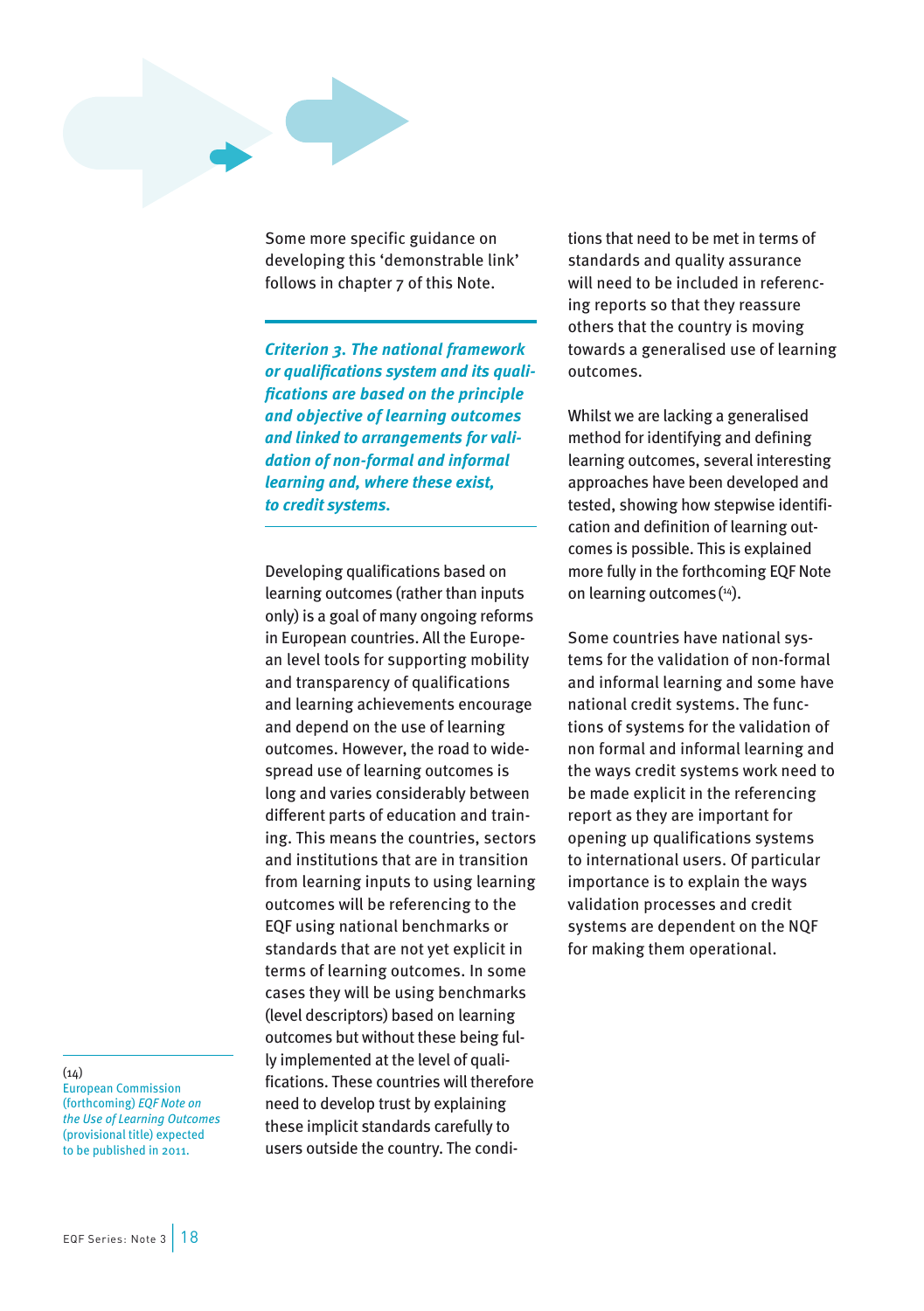*Criterion 4. The procedures for inclusion of qualifications in the national qualifications framework or for describing the place of qualifications in the national qualification system are transparent.*

Qualifications are the most meaningful part of qualifications systems for citizens. The ascribing of specific qualifications to an NQF level brings meaning to the NQF level and, through the referencing process, to the EQF level. It is therefore important that the way a qualification is located at a level is described in full and examples are provided of the rules governing the process. There is also an opportunity to include in the referencing report two or three examples of qualifications and the evidence used for giving them a national level.

Quality assurance systems have to cover an NQF (see the next referencing criterion). For example the NQF can be used as a 'gateway' for approved (quality assured) qualifications. Phrases such as 'this qualification is *in* the framework' arise from this quality assurance function. Entry to such frameworks is governed by criteria and transparency of the referencing process is enhanced if such criteria are included in referencing reports. For example the types of expectations of qualifications could be summarised.

In many countries national registers or catalogues are in use. International enquiries about qualifications are likely to use these databases, especially if they are available through a web site. The databases usually include definitions of all officially recognised qualifications and it is common for each one to be ascribed an NQF level( 15). The criteria used to determine this level should be made explicit in EQF referencing reports so that users of the database feel they are gaining information on a transparent and coordinated system of qualifications.

*Criterion 5. The national quality assurance system(s) for education and training refer(s) to the national qualifications framework or system and are consistent with the relevant European principles and guidelines (as indicated in annex 3 of the Recommendation).*

The success of the referencing process, and the mutual trust it generates, is closely linked to criterion 5 that addresses quality assurance (and to criterion 6 which is discussed below). Referencing reports need to demonstrate the links between national quality assurance systems( 16), NQFs and the overarching European agreements in this field, including a statement from the relevant quality assurance bodies that they agree with the documentation provided in the referencing process. If quality

#### $(15)$

Although these registers can exist without an NQF and vice versa.

## (16)

Particularly important here is the ways quality assurance procedures influence the design and award of qualifications. These procedures are powerful influences on trust and confidence in qualifications in the country and will have the same strong effect outside the country if they are explained clearly. For example, procedures that define the content of qualifications, the nature of curricula, assessment practices, awarding procedures, certification requirements.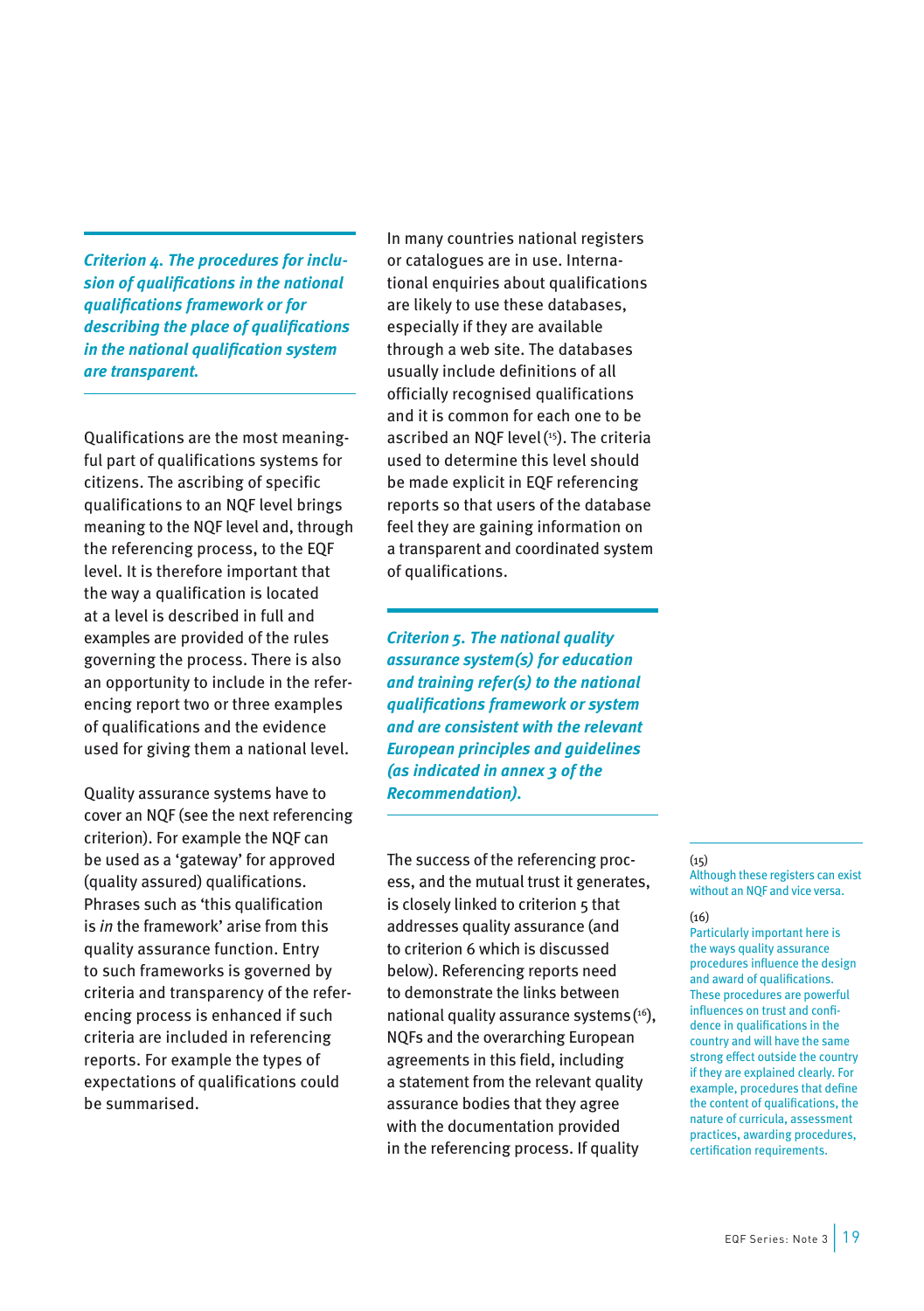assurance agencies have been involved in preparing the NQF and the proposal for referencing, or if they have given official (and positive) statements during the process, the statement could convey this information and guarantee that this criterion has been fulfilled. If such an agreement were to be missing from a referencing report it would seriously undermine the credibility of the referencing.

Annex III of the Recommendation provides some guidance as regards how to present a country's quality assurance arrangements – with a particular attention to certification processes. However, it is clear from the existing referencing reports that presenting quality assurance processes for international readers is a challenging task. There are several reasons for this such as the fact that much quality assurance is based on implicit agreements and processes and are therefore difficult to describe formally. A second reason is that there is sometimes no single body with responsibility for all quality assurance – several bodies that manage the process over a specific sector or a subsystem often carry out this function. A third reason is that documentation is usually a diverse corpus of texts with little obvious linkage between them. In some cases, the quality assurance practices are closely linked to regular procedures and pointing them out separately requires a lot of information explaining the whole system. Each of the

current referencing reports has included a summary of quality assurance procedures on each sub sector of education and training (schools, universities, training institutions). The countries that have already referenced their qualifications systems confirm that the referencing process is an opportunity to bring coherence to quality assurance arrangements – this is possible because all of the main quality assurance bodies have been involved in referencing.

As qualifications systems are evolving towards more focus on learning outcomes, quality assurance systems are also moving towards making sure that expected learning outcomes are met when a qualification is awarded. Many quality assurance systems were traditionally based on ensuring the quality of inputs (teachers' qualification, teaching methods, etc.) but processes directed at outcomes are progressively being introduced (though some countries have a strong tradition of ensuring the quality of certification)( 17).

Annex III covers quality assurance arrangements for higher education and VET in the context of the EQF. The criteria on Annex III are consistent with the European Quality Assurance Reference Framework( 18) (EQARF) for VET and the European Standards and Guidance( 19) (ESG) for higher education. These criteria assert inter alia that quality assurance should be an integral part of the internal management of education and training institutions and that

### $(17)$

For a discussion of different approaches to ensure the quality of certification processes in a sample of nine European countries see Cedefop (2009) *The relationship between quality assurance and VET certification in EU Member States.*  [http://www.cedefop.europa.eu/](http://www.cedefop.europa.eu/EN/Files/5196_en.pdf) [EN/Files/5196\\_en.pdf](http://www.cedefop.europa.eu/EN/Files/5196_en.pdf)

#### $(18)$

European Quality Assurance Reference Framework for VET. Summary: [http://europa.eu/](http://europa.eu/legislation_summaries/education_training_youth/lifelong_learning/c11108_en.htm) [legislation\\_summaries/](http://europa.eu/legislation_summaries/education_training_youth/lifelong_learning/c11108_en.htm) [education\\_training\\_youth/](http://europa.eu/legislation_summaries/education_training_youth/lifelong_learning/c11108_en.htm) [lifelong\\_learning/c11108\\_](http://europa.eu/legislation_summaries/education_training_youth/lifelong_learning/c11108_en.htm) [en.htm](http://europa.eu/legislation_summaries/education_training_youth/lifelong_learning/c11108_en.htm)

 $(19)$ ENQA (2005).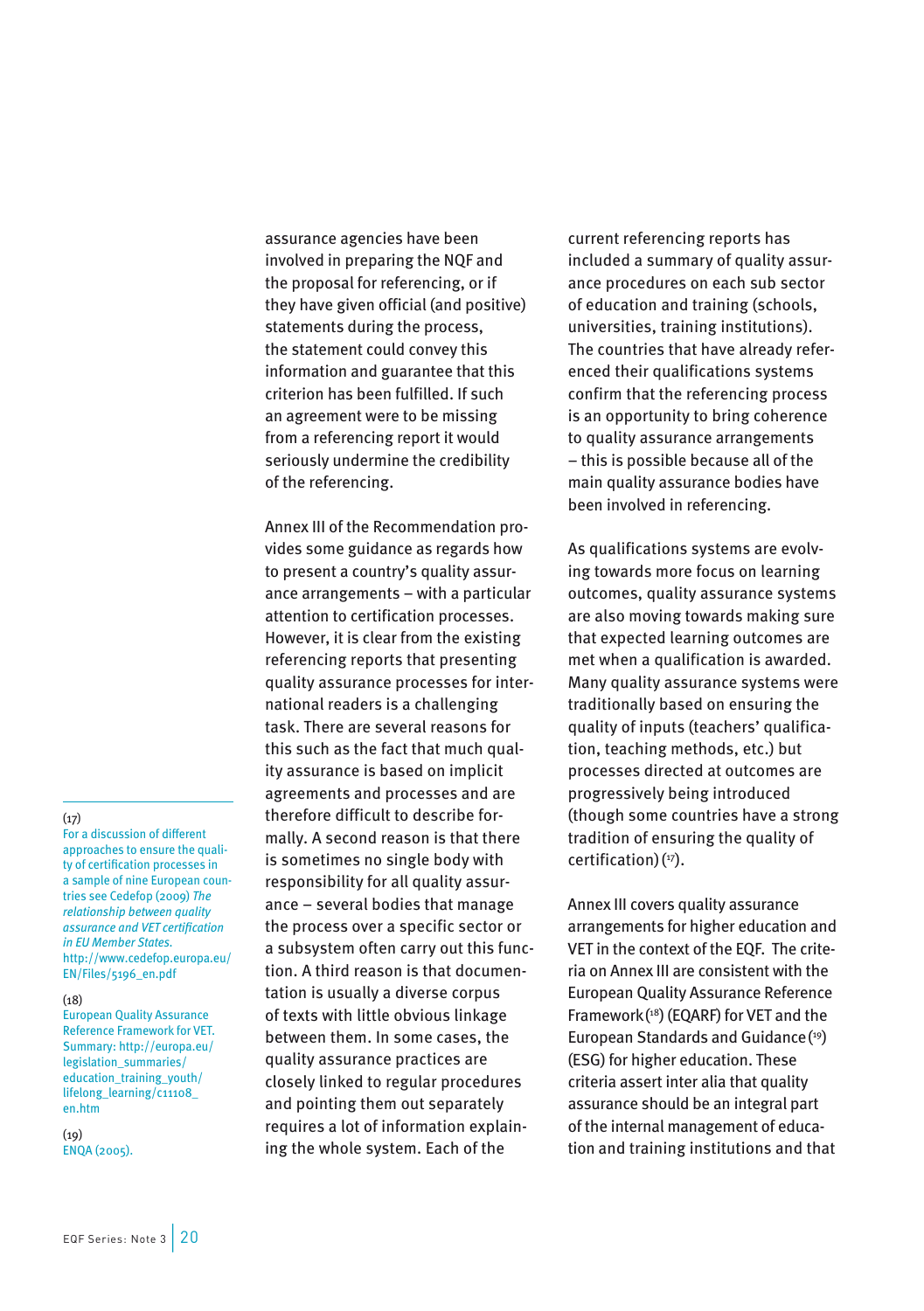

they be regularly evaluated, as should the agencies that carry out quality assurance. These quality assurance procedures should include reference to context, input, process and output dimensions, while giving particular emphasis to outputs and learning outcomes.

*Criterion 6. The referencing process shall include the stated agreement of the relevant quality assurance bodies.*

As stated earlier, experience from the first group of countries to produce a referencing report indicates that the referencing process has been particularly effective in bringing together all of the bodies that have a role in quality assurance of qualifications. These bodies often operate independently and confine their influence to one particular educational sector.

The main focus of quality assurance is different in countries and sectors – some qualifications systems pay most attention to the quality of teaching and training and others pay most attention to independent assessment of learning. It should be noted that historically, in most countries, quality assurance procedures have mainly covered provision of learning and since learning outcomes is a relatively new approach to defining learning, they may be less prominent in current quality assurance arrangements. However there is a clear tendency to increase the

use of learning outcomes. In the first set of referencing reports it is possible to identify the following range of quality assurance bodies as being important to the referencing process:

- Government ministries, particularly the education and labour ministries;
- Qualifications bodies, particularly those with national oversight of the system or of the major sectors (schools, higher education and VET) but also those bodies that assess learning, issue awards and certificates;
- Independent quality assurance bodies such as those that set standards for learning in schools, higher education and VET and those that evaluate institutions;
- Bodies that set occupational and educational standards in a country or employment/education sector;
- Bodies that manage the development and implementation of NQFs, especially the NQFs that regulate standards in sectors and nationally; and
- Bodies that disburse public funds to learning institutions and require compliance with quality criteria.

The referencing process is intended to engage stakeholders and quality assurance bodies are a key stakeholder in the qualification process. In addition to playing a part in the referencing process these bodies are required to agree on the report that is produced. In particular they are required to agree the level to level referencing and the way the quality assurance system in the country is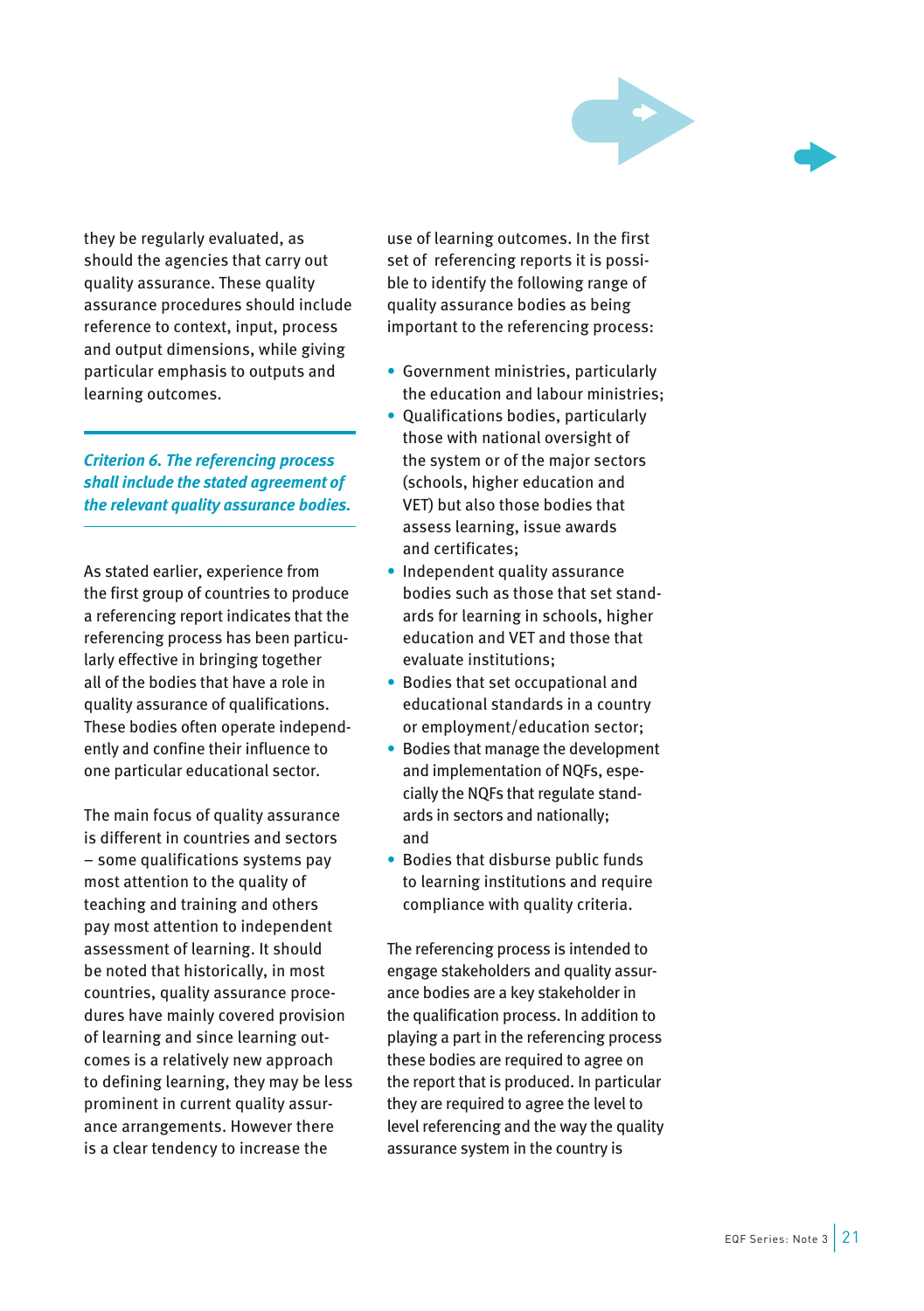

described. This includes the laws, regulations, procedures and any points of discussion for improvements. This is what is meant by the phrase *stated agreement* used in the criterion 6.

In some countries the responsibility for quality assurance process is mainly located at provider level and this means that many institutions can be considered responsible for quality assurance. The coordination here lies with the ministry of education or a body established by government for this purpose.

## *Criterion 7. The referencing process shall involve international experts.*

The EQF is intended to improve international understanding of qualifications. Consequently the referencing process should clarify the relationship between the EQF and the national qualifications systems for a person without particular understanding of the qualifications system concerned. International experts have a role in making sure that this expectation is met. They also have a role with regard to ensuring the quality of the EQF referencing process by witnessing that the process of gathering evidence and consultation have taken place and that all the criteria are addressed in the report.

In order to ensure the sufficient breadth of insight as well as ensuring good communication with people who do not have the native language,

experts with different qualifications expertise (i.e. higher education, vocational education and training, initial education) should be appointed as international experts. National authorities may look to the EQF Advisory Group or the European EQF projects to identify relevant experts.

International experts do not need to be involved in the detail of the referencing process – the national authorities need to decide at which phase of referencing they wish to involve international experts. The international experts are only intended to provide an external point of view helping the preparation of the referencing report so that those who are not familiar with the countries qualifications system may understand the referencing and have trust in its outcomes. This is discussed in more detail in chapter 7 of this Note.

The role played by the experts in the referencing process should be clearly explained in the report and their viewpoints must be clearly visible.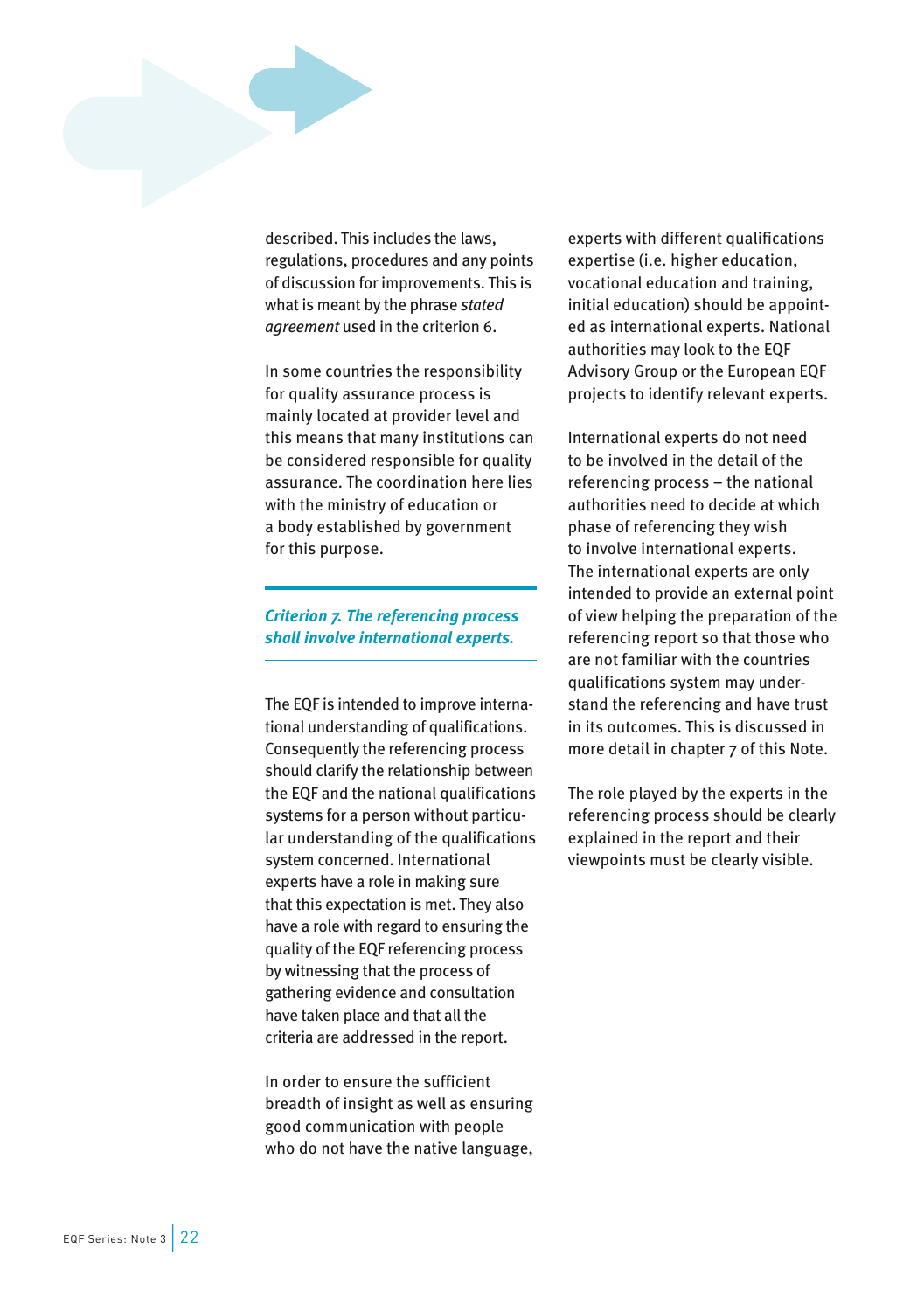*Criterion 8. The competent national body or bodies shall certify the referencing of the national framework or system with the EQF. One comprehensive report, setting out the referencing and the evidence supporting it shall be published by the competent national bodies, including the National Coordination Point, and shall address separately each of the criteria.*

The aim of this criterion is to ensure that countries cover the entire range of qualifications levels (and types) in their framework or system, thus reflecting the overarching, lifelong learning character of the EQF. However the EQF does not insist that countries link all qualifications (through the NQF or the national system) to the EQF at the same time. The criterion 8 expectation of a single report means that whatever the scope of the referencing process( 20) this should be done in a single report (meaning it was coordinated and agreed by all relevant stakeholders at national level.) This means there is no possibility to submit, say two referencing reports – one referencing report vocational education and training and another one for higher education. However a country might, for the time being, decide to reference only their vocational qualifications framework to the EQF and only include these in the referencing report. Later it may be decided to link other qualifications to the EQF and in this case a new comprehensive report will need to be prepared.

In the case of the UK the single report includes a coordinated response from three regional independent NCPs. The certifying competent body in this case was the UK's national government in collaboration with the governments in the separate UK countries.

NQFs are still under development in most European countries and in some cases the first version of an NQF is being referenced to the EQF in the full knowledge that a second referencing report will be needed when a new version of the NQF is accepted and implemented in the future.

The centrality of the set of ten criteria in the referencing report is underlined in this criterion. A response to each criterion needs to be included.

*Criterion 9. The official EQF platform shall maintain a public listing of member states that have confirmed that they have completed the referencing process, including links to completed referencing reports.*

Countries should indicate the links to their main qualifications web portals that will carry the link to the referencing report. Links to national qualifications frameworks (and any associated guidance) should also be included as this will help people from outside the country to access information.

### $(20)$

By scope of the referencing process is understood the range of qualifications covered by the national system or NQF that is referenced to the EQF.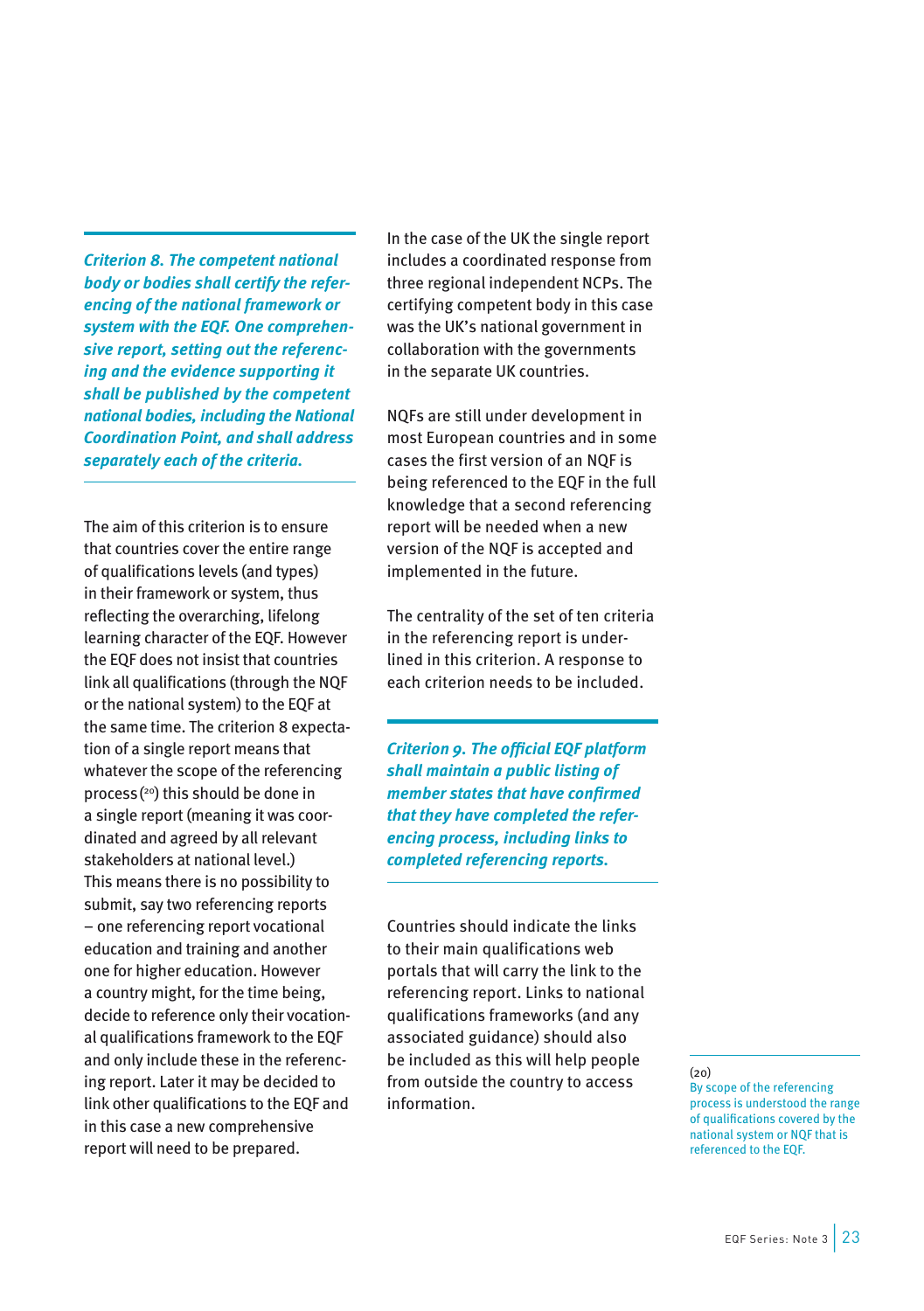

An EQF portal is being developed by the European Commission based on advice from the EQF Advisory Group. The main aim of the EQF portal is to present the results of the referencing process. Based on information provided in the referencing reports, the portal will enable citizens to understand how NQF levels relate to EQF levels, and to compare how the NQF levels of different countries relate to a certain EQF level. The EQF portal will also provide references to relevant national portals and the full referencing report.

*Criterion 10. Following the referencing process, and in line with the timelines set in the Recommendation, all new qualification certificates, diplomas and Europass documents issued by the competent authorities contain a clear reference, by way of national qualifications systems, to the appropriate European Qualifications Framework level.*

Indicating an EQF level on a certificate would help stakeholders to judge the level of a national qualifications and facilitate comparison of qualifications from different systems (for example in case of mobile workers).

Criterion 10 might be considered a second stage in the referencing process. Once the level-to-level agreements are in place and qualifications are linked, through NQFs, to the EQF levels then the EQF can be seen as adding international currency to national

qualifications. For this added value to be clear to all users, all qualifications in NQFs need to be associated with an EQF level. How to actually provide the reference to the EQF level in individual qualifications, taking into account national attitudes and needs, is being discussed within the EQF Advisory Group( 21).

#### $(21)$

Providing the reference in Europass documents is being discussed also by National Europass Centres, the Diploma Supplement Bureau and the national authorities responsible for the Certificate and the Diploma Supplement.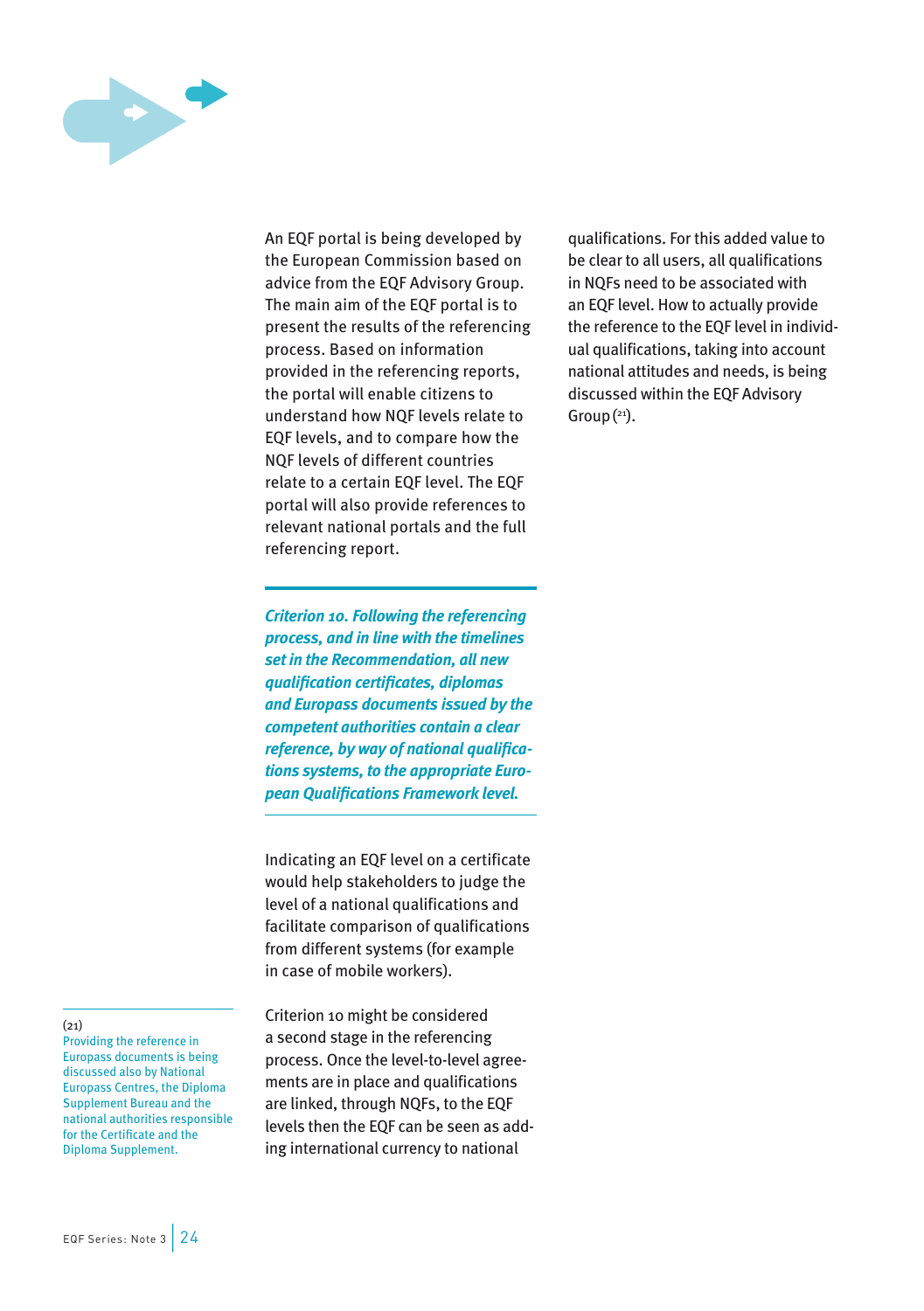## <span id="page-25-0"></span>**6** The referencing methodology: some essentials

Experience from the first countries to complete the EQF referencing process is useful for the countries currently engaged in referencing. In this section the experience of those who have completed the process is used to identify some factors to consider. It is expected that this section will be further expanded as more referencing reports are becoming available.

## **Referencing involves linking national qualifications levels to the EQF levels**

The functions (mobility of persons, transparency of qualifications) of the EQF depend on an international agreement on eight levels of learning outcomes (knowledge, skills, competences). This agreement is built on consensus amongst European experts and need not be anchored in specific national experience of levels of learning. On the other hand national qualifications levels in NQFs are likely to be built on concrete experience of assessing levels of learning. These national levels may be defined in different ways when compared to the EQF levels. They may also differ in number. For this reason, the national levels (which are much more concrete than the EQF levels) are therefore best understood as the starting point

in the referencing process. If the EQF descriptors are taken as the starting point the level-to-level relationship may be more difficult to establish because the EQF descriptors are necessarily general and therefore open to different interpretations. NQF descriptors are likely to be more specific and less prone to divergent interpretation.

## **Using the 10 referencing criteria**

The basis of the referencing process is the challenge of meeting the requirements of the ten criteria outlined in chapter 5 above. The criteria have provided a structure for the process of referencing and for the report of the process. The fact that the criteria were developed as an agreement during meetings of the EQF Advisory Group provides them with the authority to function in this way. In chapter 5 of this Note the criteria have been explained based on current interpretation of their scope and meaning, it is likely that this mutual understanding will further develop as more countries engage with the referencing process.

The existing experience points to the importance of explaining in full (in each referencing report) how each criterion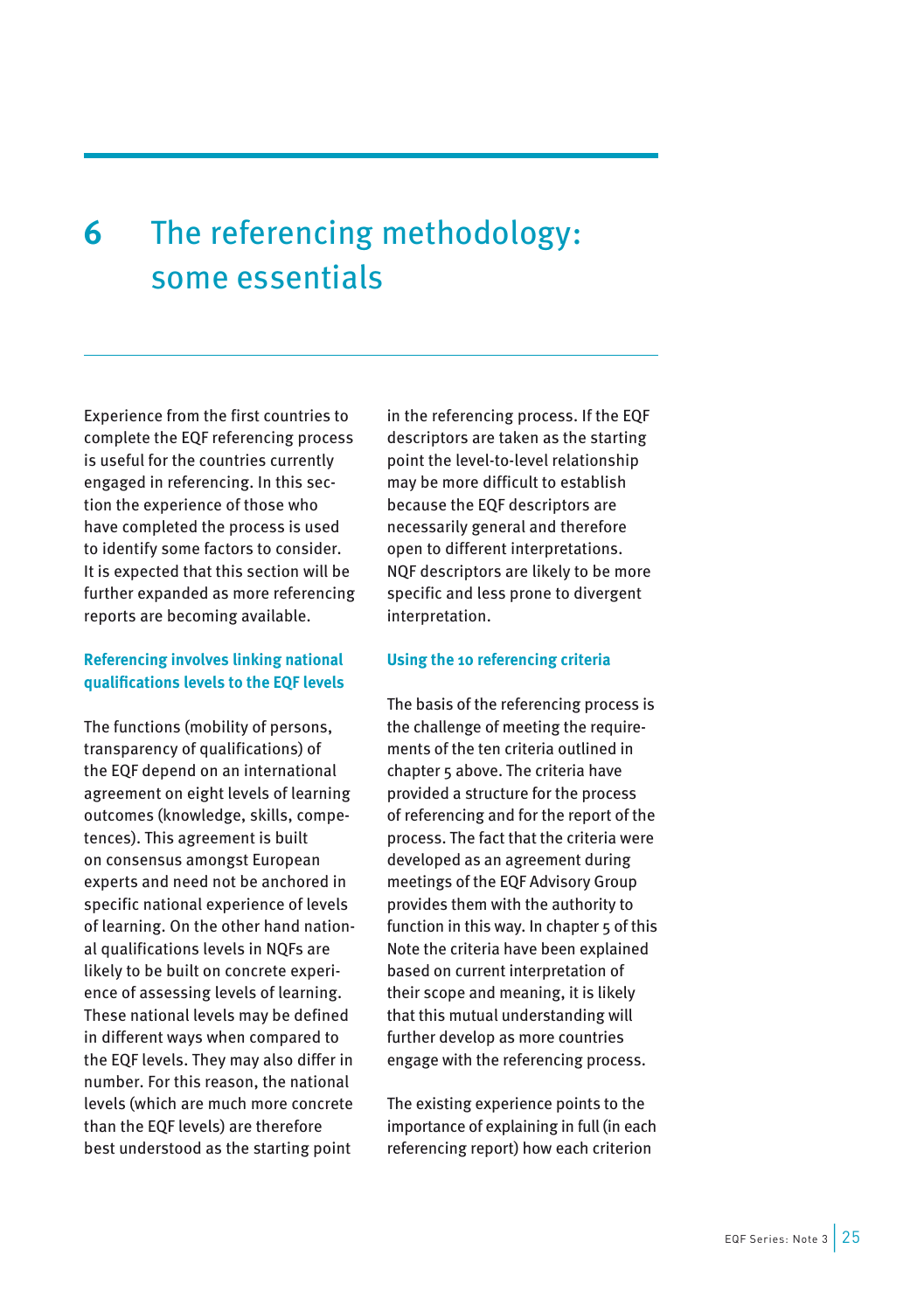<span id="page-26-0"></span>is addressed in the referencing process. The most questions from international audience (and therefore uncertainty) have arisen when the detailed response to a criterion is not available in the referencing report.

### **Use of international experts**

Involving international experts in the referencing process is designed to help generate confidence and mutual trust in a country's referencing outcome by the international community. Criterion 7 suggests that international experts add value to the referencing process. This could be done by, for example, offering advice on the transparency of the process, external benchmarks for levels and communicating the outcomes of referencing to an international audience. The decision about how to best use international experts is for the host country to decide.

Experience so far suggests that two or three international experts can be used effectively. This provides an opportunity to link with neighbouring countries and countries with very different qualifications systems and to gain insights into the EQF implementation process in these countries.

An immediate choice facing NCPs is whether to select an expert who understands the national system or one that does not. Obviously there are management issues if an expert is selected who does not know the national system (as documents will

need to be prepared to explain the national system) or if the expert in question is not aware of difficult local issues and therefore not in a position to compare the referencing with the situation in her/his country. An expert from a close or neighbouring system is an obvious solution but then there is the risk of missing important issues that unfamiliar people reading the report might raise. There are clear advantages from use of at least one expert with deep knowledge of a qualifications system that is not at all similar to that in the system being referenced. Such external points of view obliges those in charge of the referencing process to be explicit about issues they would possibly not have considered as potentially important for the international audience.

A related issue concerns the language capabilities of experts – the use of experts who are not familiar with the language of the country will necessitate additional support in translation and possibly an induction process. These language issues should not be seen as a barrier to involving the experts likely to make the final report understandable across a range of countries.

It would be useful if countries undertaking the referencing process could indicate their reasons and motivation for inviting experts from certain countries.

A question also arises about the depth and timing of the involvement of experts. In some countries the plan is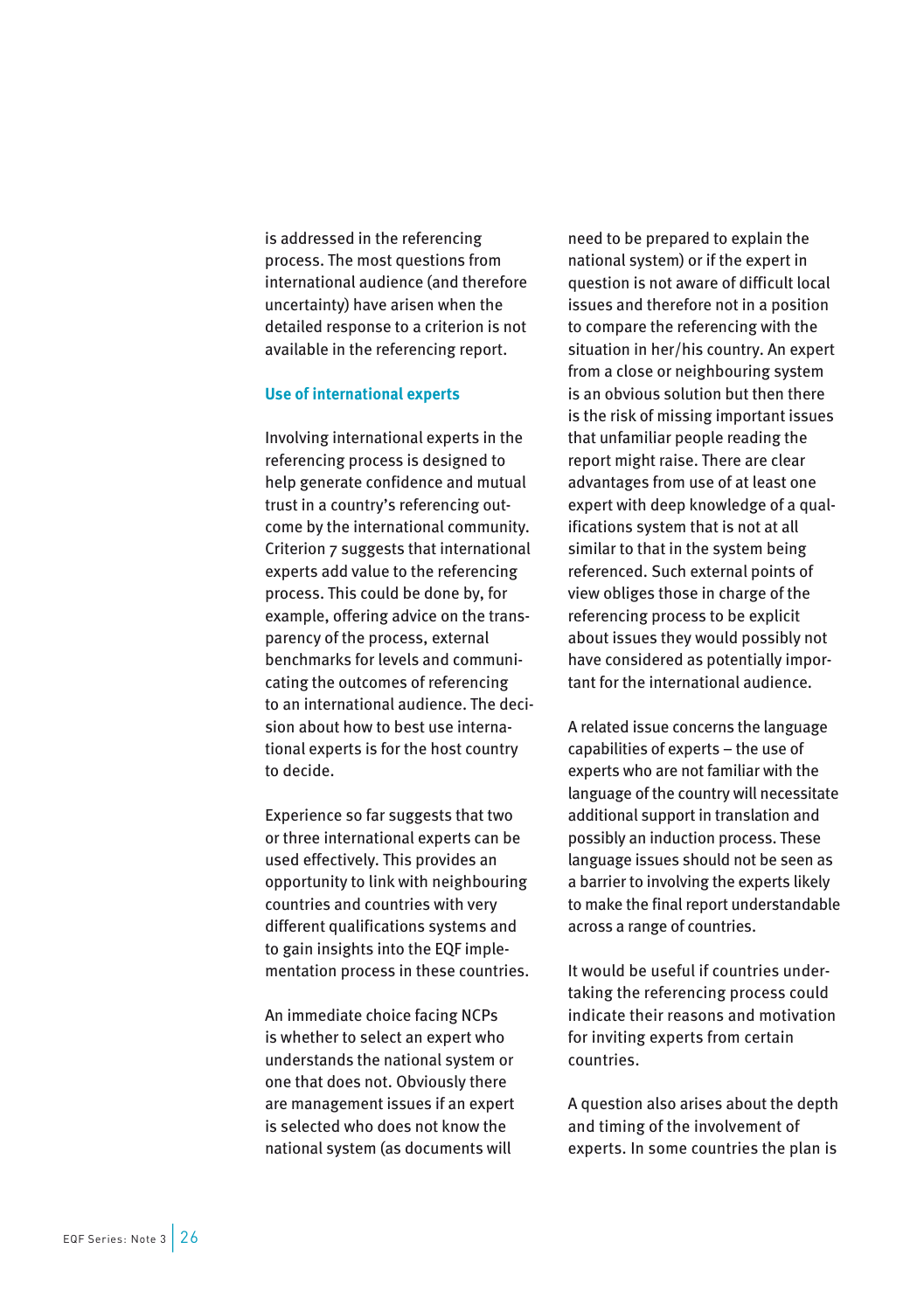

<span id="page-27-0"></span>to bring in the experts towards the end of the process to act as a check on the procedures and outcomes. In other countries they have been involved from the start of the process so that they can become familiar with the national system.

In some countries the experts are simply treated as part of the steering process just as other national experts are. However some countries have reserved a position in the referencing reports for the international experts to act as evaluators and to make a statement of support or otherwise for what has been agreed as the referencing outcome.

Feedback from the international experts that have already supported the referencing process suggests it is a demanding role. They underlined the usefulness of a specific briefing document that helps them understand the qualification system and the intentions for the referencing process. Meeting the main national stakeholders in a referencing meeting was also considered important. The experts also found that the fact that the countries concerned in referencing were already using learning outcomes made it easier for them to contribute to the referencing process.

## **The usefulness of an NQF**

The EQF Recommendation suggests that an NQF is useful for referencing a national qualifications system to the EQF. So far, the countries that have

produced referencing reports have been those with existing qualifications frameworks. They were able to start the referencing process on the basis of these NQFs( 22). The regular Cedefop survey( 23) of 31 countries suggests that the remaining countries are making progress towards a national qualifications framework and that the stages of development are very different. Clearly, in many such instances, the development of the NQF is seen by countries as a precursor to the referencing process and the referencing process is necessarily slow whilst NQF development proceeds.

The concurrent development of NQFs with the referencing process is potentially problematic. There is a certain risk that the two very distinct processes – NQF design and implementation and EQF referencing – will be confused. Both processes require high levels of communication, documentation and consultation and this can lead to overloading key stakeholder groups with information and requests. The conclusion of NCP leaders and international experts (attending a seminar on referencing) was that NCPs and NQF designers needed to take care to maintain a distinction between NQF development (which can be a huge undertaking) and the EQF referencing process. The clarity of each process was considered crucially important  $(24)$ .

Exchanges in the EQF Advisory Group and in expert seminars have suggested that in some countries the different levels of learning that people can

 $(22)$ 

Although in the case of France the framework being referenced was a long-standing one from 1969 that is currently being revised.

#### $(23)$

Cedefop (2010) *The Development of National Qualifications Frameworks in Europe.*  [http://www.cedefop.europa.eu/](http://www.cedefop.europa.eu/EN/publications/16666.aspx) [EN/publications/16666.aspx](http://www.cedefop.europa.eu/EN/publications/16666.aspx)

#### $(24)$

The existence of a long standing framework, and a provisional referencing to the EQF pending the acceptance of a new NQF (e.g. France) is also potentially confusing for those outside the country – the coexistence of two NQFs can also be confusing (e.g. the NQF and QCF in England, Wales and Northern Ireland). All such situations need to be properly explained in the referencing report.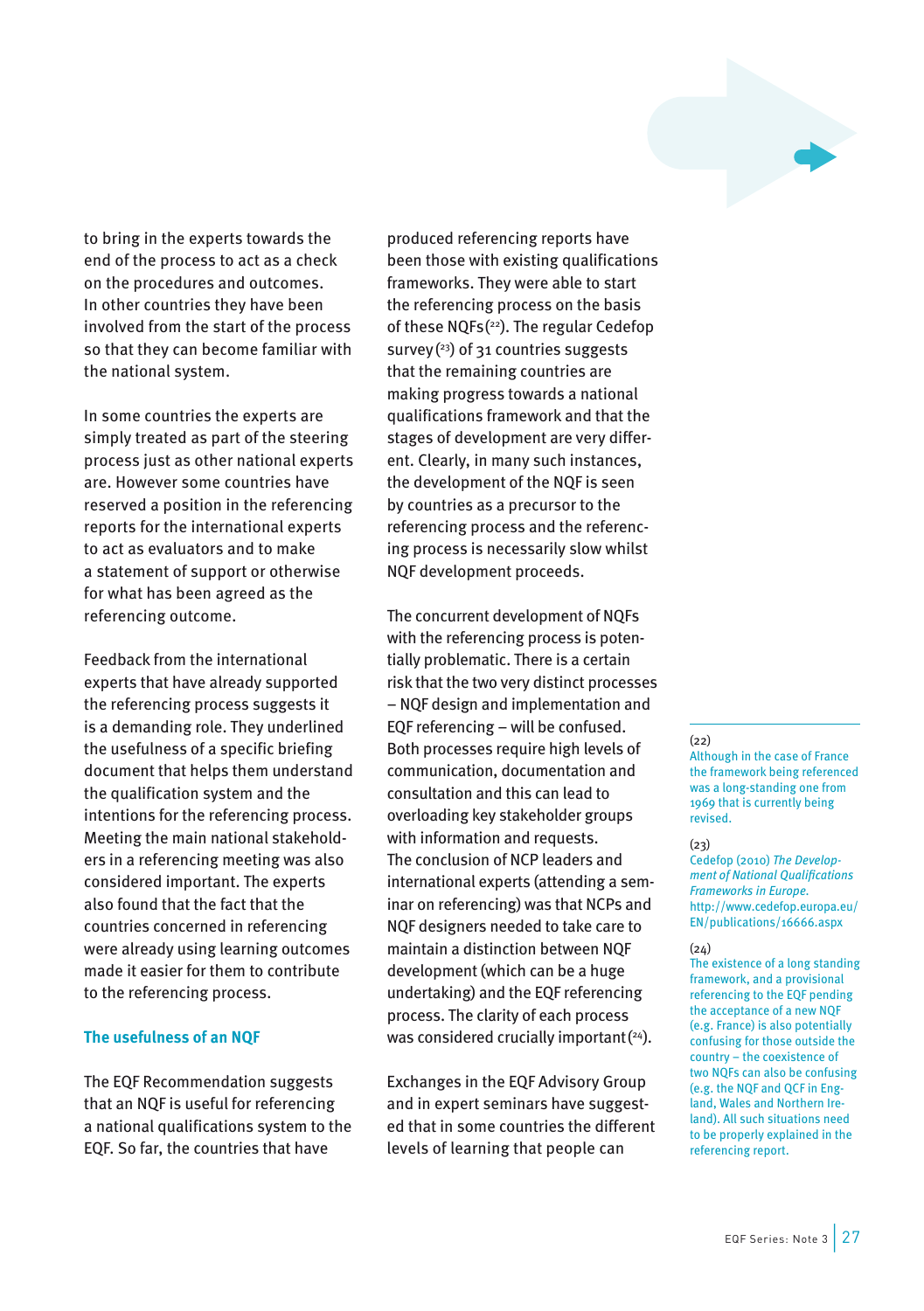<span id="page-28-0"></span>

have at the end of compulsory schooling can be difficult to define and therefore difficult to reference to the EQF levels. In fact the development of NQFs can help to distinguish between the levels of learning outcomes that are associated with the end of compulsory schooling and this may make the referencing of these school-leaving levels of qualification easier to link to the EQF.

There are now several published resources to support countries implementing NQFs including the following:

- Development of the national qualifications frameworks in Europe( 25);
- The EQF Series and namely the note on *Added value of National qualifications Frameworks in Implementing the EQF* ( 26);
- Publications of the International Labour Organisation namely the *Introductory Guide to National Qualifications Frameworks Conceptual and Practical Issues for Policy Makers* ( 27);
- ETF publications on NQFs (<sup>28</sup>);
- Publications and reports about development and implementation of the QF EHEA( 29).

## **Shifting towards use of learning outcomes**

The EQF Recommendation reminds us that learning outcomes are helpful for creating transparency and making comparisons between qualifications and qualifications systems. The countries that have already completed the

referencing process have been those with a tradition in using learning outcomes in NQFs and qualifications, and there is evidence( 30) that all EU, EEA and candidate countries are making progress towards a more substantial use of learning outcomes than exists at present.

The referencing process depends on being able to compare the descriptors of the levels of the national qualifications framework or system with those of the EQF (written as learning outcomes). No national qualifications system could relate to the EQF without such explicit link between levels. However, it is often the case that the learning outcomes approach is implemented in the different educational sectors in different countries to various degrees at the level of individual qualifications, standards, assessment criteria, curricula, etc. This means that the process of describing the referencing may well differ from sector to sector.

For a full discussion of the use of learning outcomes with information on the different settings in which they are used see the forthcoming EQF Series note on *The use of learning outcomes.*

## **Stakeholder involvement/ management**

Several of the referencing criteria require explicit and substantial involvement of stakeholders in the national qualifications system.

(25) Cedefop (2010b).

#### (26)

Bjornavold, Jens and Coles, Mike for the European Commission (2010).

 $(27)$ Tuck, Ron for ILO (2007).

## (28)

For example: Coles, Mike for ETF (2006). ETF (2010) Developing Qualifications Frameworks in EU Partner Countries.

 $(29)$ 

EHEA web-site: [http://www.ehea.info/article](http://www.ehea.info/article-details.aspx?ArticleId=65)[details.aspx?ArticleId=65](http://www.ehea.info/article-details.aspx?ArticleId=65)

#### $(30)$

The Shift to Learning Outcomes. Conceptual, political and pratical developments in Europe. Cedefop. 2008 [http://www.cedefop.europa.eu/](http://www.cedefop.europa.eu/EN/Files/4079_en.pdf) [EN/Files/4079\\_en.pdf](http://www.cedefop.europa.eu/EN/Files/4079_en.pdf)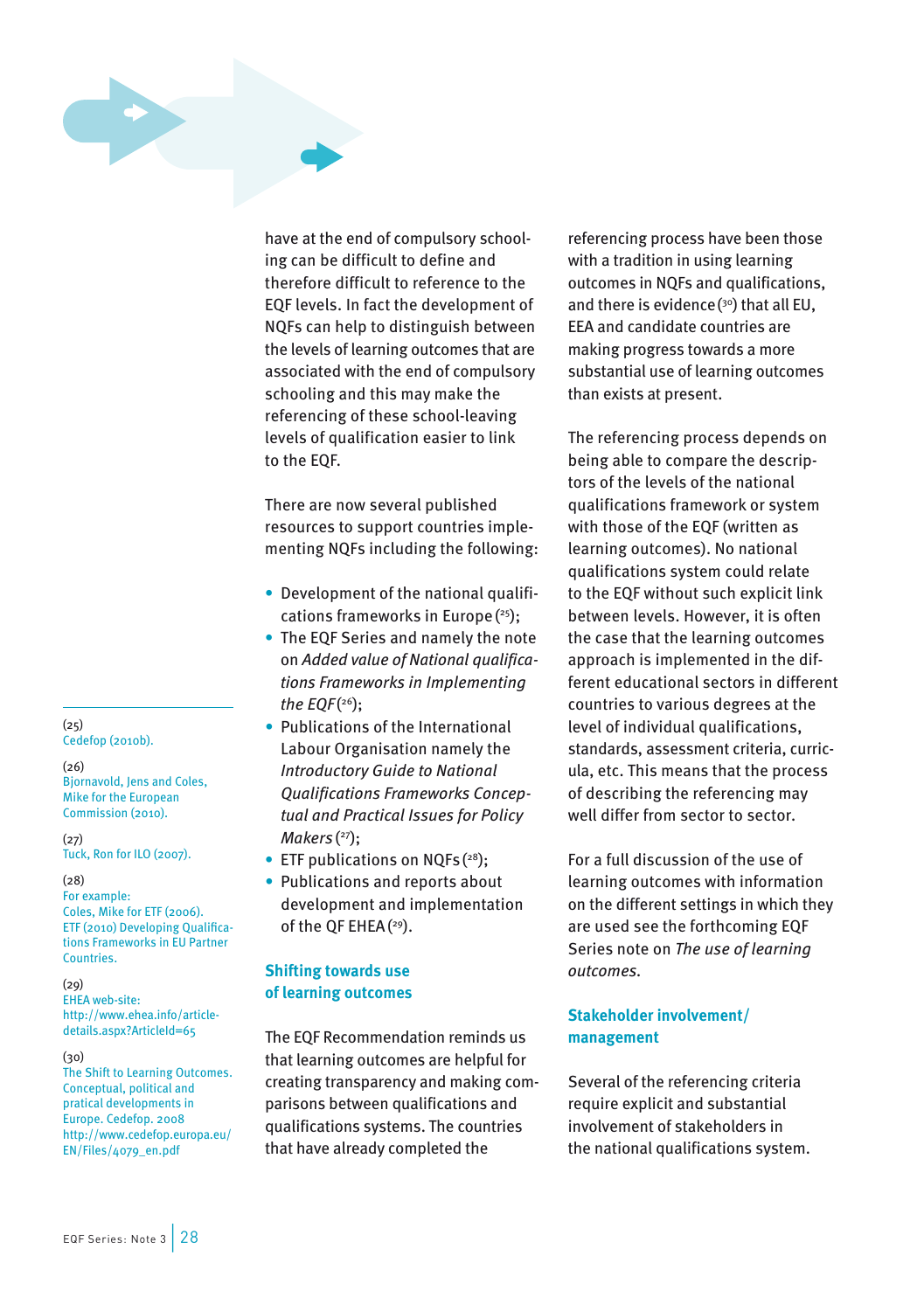<span id="page-29-0"></span>The countries that have completed the referencing have made it clear that this is a prerequisite for a robust, trusted and longstanding referencing outcome. There have been different ways of involving stakeholders in the

process but the experience so far suggests that the following stakeholder groups have been involved in highlevel groups (i.e. groups steering the referencing process or those directly in charge of carrying it out).

- 1. Government ministry(ies) (or designated agency) in the capacity of leading/managing.
- 2. Education experts (in various education and training sectors and levels – general education, vocational education and training, higher education, further education and training, etc.) including:
	- Curriculum and Assessment
	- Learning providers/institutions
	- Teachers and trainers
	- Learners
- 3. Social partners including:
	- Employers
	- Trade unions
	- Professional bodies
- 4. Organisations awarding qualifications (if different from the above types).
- 5. A wider range of government bodies responsible if these are for qualifications in their area (for example ministries of youth, agriculture and social security).
- 6. Non-governmental organisations including volunteering organisations and charities (in some systems these may be in charge of specific qualifications).
- 7. Education and training funding agencies.
- 8. Qualifications agencies (if existing).
- 9. Quality assurance agencies (or bodies with this role).
- 10. Research community (especially international experts and technical consultants).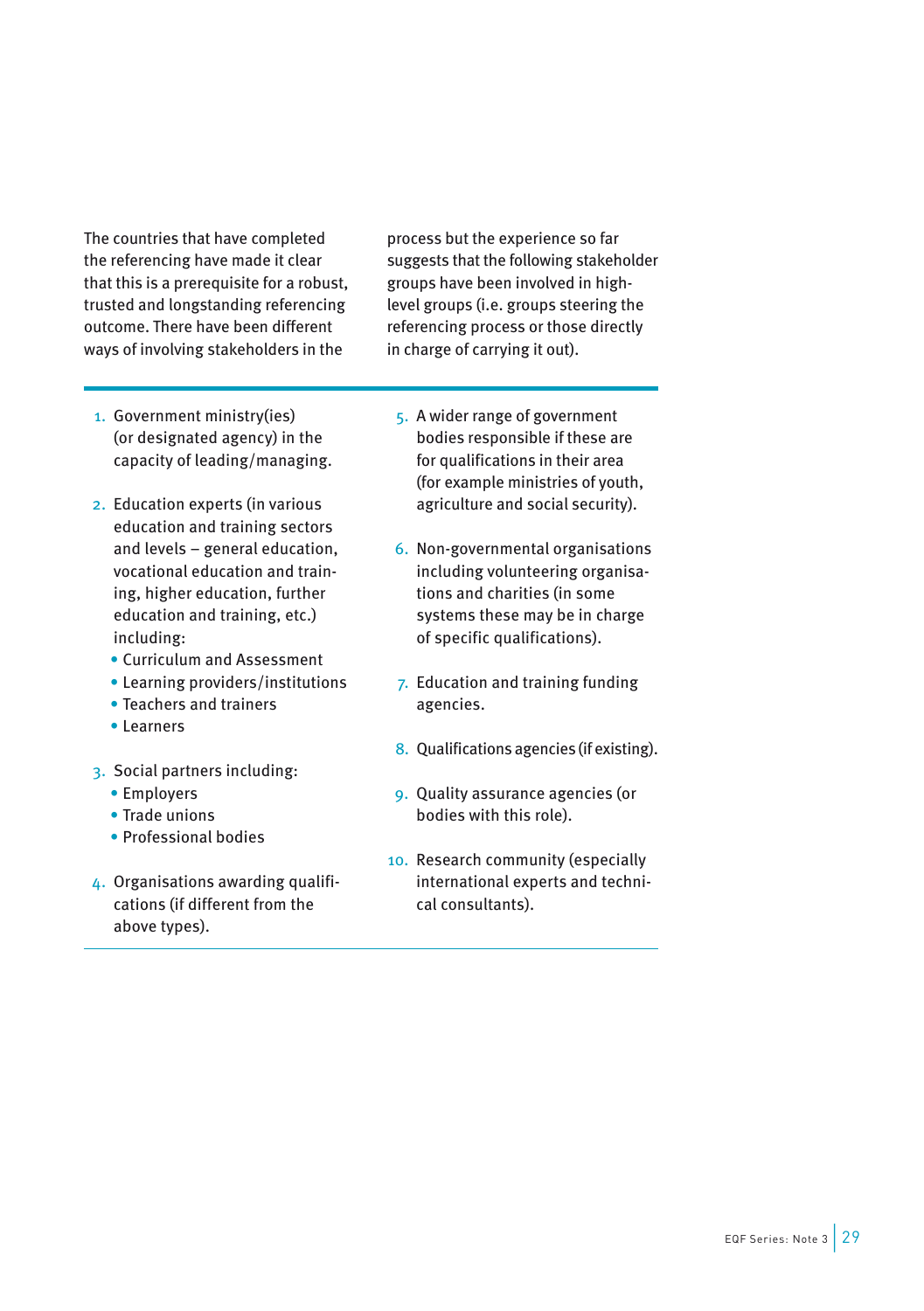<span id="page-30-0"></span>There has also been widespread and open consultation that has enabled other people with an interest in this field to participate. Some of the countries held seminars and conferences that were designed to engage stakeholders in the referencing process and allow an interaction between the various stakeholder groups.

## **Steps towards a better referencing position**

Discussions between NCP leaders and in the EQF Advisory Group have underlined the idea that the referencing process can only capture how the national system relates to the EQF at a given point in time. In other words the referencing reports give a photograph or a snapshot of this relationship. Qualification systems change incrementally and NQFs evolve to reflect these changes and in order to respond to new challenges and expectations. Furthermore, as already outlined at several occasions, EQF implementation and referencing require the use of learning outcomes but in many countries this is progressively being introduced. Full use of learning outcomes at all levels (not only qualifications framework descriptors, but also definition of qualifications and the assessment process) will take time to realise. This may change the links between qualifications and NQFs. Furthermore, NQFs are new in many countries and only as they become more established will all stakeholders fully understand the mechanisms and issues as stake.

This may lead to an evolution in how the NQF is perceived and used in the country that can also impact on the referencing to the EQF.

It may therefore be useful to acknowledge this dynamic and to make it clear to stakeholders that the referencing is a significant first approximation towards relating a national system to the EQF but that further adjustments may be necessary after, say, five years to reflect changes to both the national system and its NQF, the EQF Recommendation (which is to be reviewed in 2013) and as a result of the referencing process in other countries. This appreciation of the referencing process as dynamic should help to focus on the key stable aspects of qualifications systems that need to be related to the EQF.

Some countries have made it clear that the NQF development that they plan will take place in stages. These stages will gradually lead to an NQF that is more and more comprehensive to become a more powerful tool for transparency and coherence in the qualifications system.

## **Possible methods/techniques for referencing**

There is no research that provides a proven model for a referencing methodology. The road to a complete EQF referencing is a new one for all countries. However there are some useful indicators of methods that might be used. For example there is a growing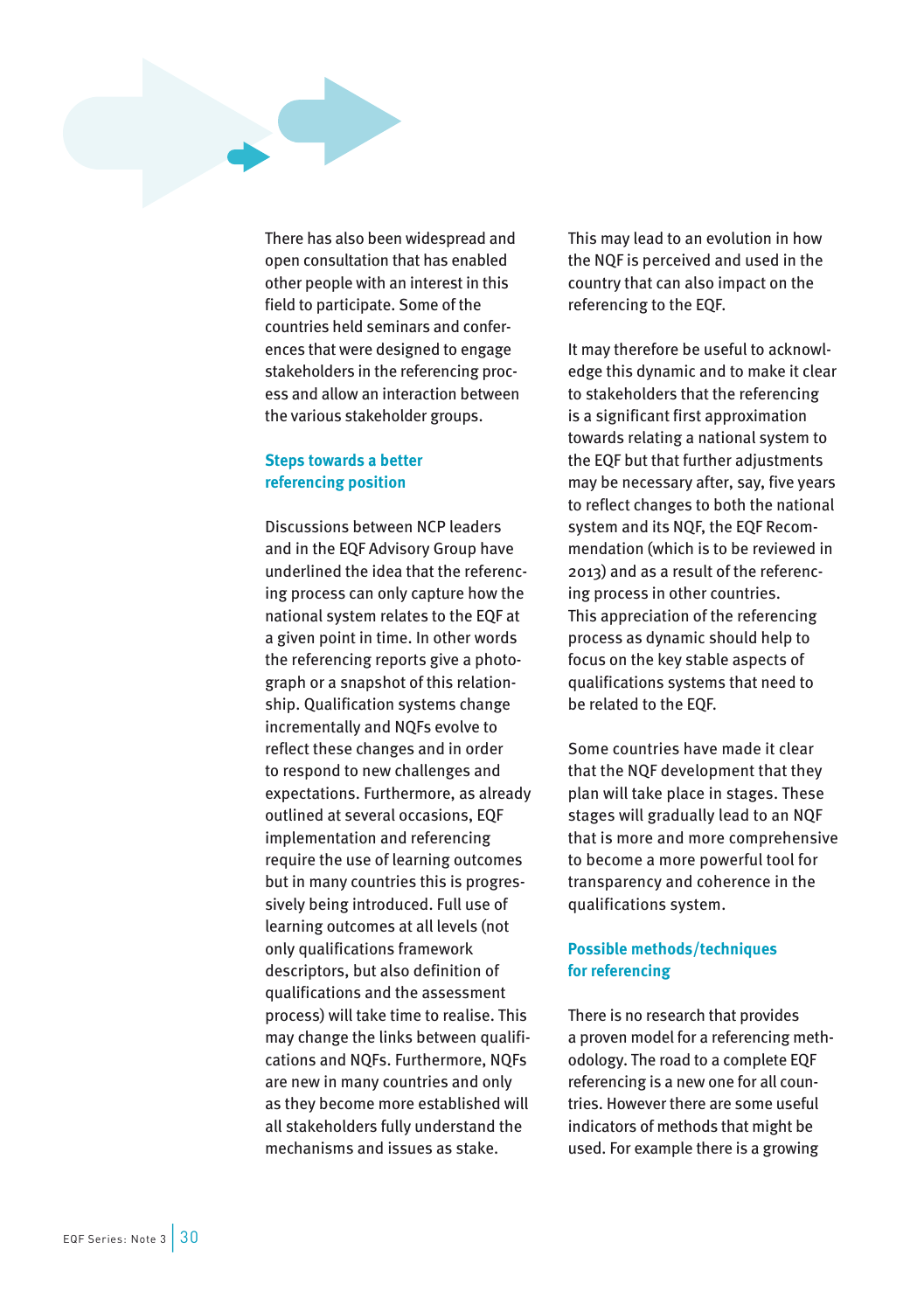<span id="page-31-0"></span>literature on frameworks and levels that is made up of policy documents and research analysis. This literature does not only help in the design of NQFs but it also provides insights into the general understanding of what qualifications levels can mean in different contexts. The EQF testing projects provide a multilingual bibliography of this literature.

In addition to this literature there is a growing base of empirical evidence built on actual practice of referencing (the referencing reports and this Note  $(31)$ ) and the testing of NQFs that are designed to link to the EQF $(3^2)$ .

The recently developed referencing reports are the obvious source of information about *technical methods*  for referencing. Sometimes these are explicit in the reports and sometimes the technical detail is included in background documents. The technical methods include linguistic analysis of descriptor text – looking at whole descriptors and component parts (see Annex 2 example 1). It also involves analysis of the hierarchies and progression paths implied by descriptors. The latter leads to consideration of links with other meta-frameworks (the Framework of Qualifications for the European Area for Higher Education or QF EHEA) and how this is reflected in level-to-level referencing. The descriptors for major national qualifications are also a source of evidence that can be used in a technical matching process.

In addition to the technical method a *social analysis* can be used so that current practice in relation to implicit levels is taken into account: for example, seeking out common understandings of what a specific level of learning represents in terms of a hierarchy of learning, jobs and future opportunities for the learner. In the social analysis approach it is especially important to consider evidence gathered from stakeholders and published literature on the value and status of key qualifications and present this evidence in support of the proposed referencing. Whilst the results of this social analysis might appear more ephemeral than those of a technical process the value added by the social analysis is critically important to trust amongst stakeholders, especially citizens.

All of the referencing reports published so far (as of mid 2010) strongly focus on technical comparison methods. It is to be assumed that future referencing reports will include some that are based on social analysis and that rely for validity on documented stakeholder consensus and an explanation of how qualifications arrangements are rooted in custom and practice. In time, a body of information on the social analysis approach will emerge, but for now there are no sources of empirical information available for this approach.

### **The essential concept of 'best-fit'**

The procedure for referencing a set of levels in a national qualifications

#### $(31)$ This Note will be updated regularly.

## (32)

See the Cedefop survey of NQF developments that is updated regularly Cedefop (2010b) *The development of national qualifications frameworks in Europe (August 2010).*  [http://www.cedefop.europa.eu/](http://www.cedefop.europa.eu/EN/publications/16666.aspx) [EN/publications/16666.aspx](http://www.cedefop.europa.eu/EN/publications/16666.aspx)  Cedefop (2009b) *The development of national qualifications frameworks in Europe (September 2009).*

[http://www.cedefop.europa.eu/](http://www.cedefop.europa.eu/EN/publications/5030.aspx) [EN/publications/5030.aspx](http://www.cedefop.europa.eu/EN/publications/5030.aspx)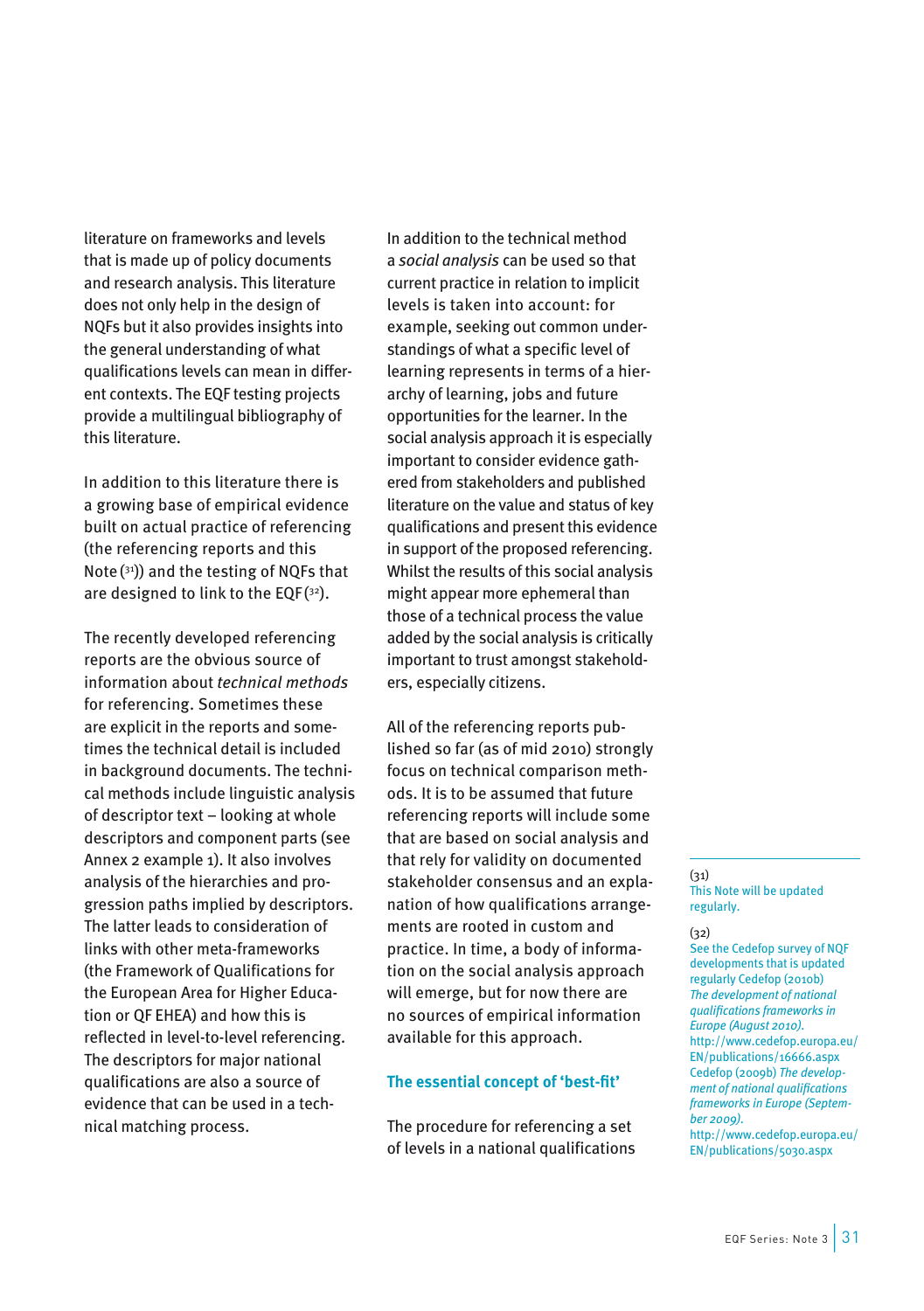system to those in the EQF is likely to be imperfect and require the use of 'best-fit'. The concept of 'best-fit' is not a new one – it is a long-standing mathematical and engineering idea for finding harmony between two sets of data or two or more devices. Its distinguishing feature is the acceptance that perfect fit is probably not possible and some judgement or approximation is necessary to make a link and solve a problem. In the case of matching NQF and EQF level descriptors the concept of 'best-fit' requires a common judgement from a range of stakeholders so that there can be confidence in the outcome of the approximation. It is therefore useful to consider 'best-fit' as *a decision that is based on collective professional judgements of stakeholders.* This is exemplified in the French referencing report which states( 33):

*As with all older systems, based on a strong tradition, some qualifications found themselves on the margin, between two levels, but the consensus reached by the stakeholders in the referencing exercise enables the cross-reference to be confirmed.*

It may be useful to consider some other terms that use the concept of 'best-fit'. In some national systems there is a specific alignment of levels in one framework with another – the alignment of the FQEHEA with those of the EQF is an example. It is important to note that when using 'best-fit' to link a level in one framework to

one in another framework that the qualifications in these levels are not necessarily rendered equal or equivalent or carry the same value. Qualifications at the same level can vary in the balance of knowledge, skills and competence, the volume of learning, the route to the learning and the opportunities for permeability and progression that are offered.

In the Bologna self-certification process where countries link the levels in higher education qualifications frameworks to the FQEHEA the term *substantial difference* is used in place of 'best-fit'. The term arises in the Lisbon Recognition Convention( 34). Whereas 'best-fit' requires 'proof of fit' the use of substantial difference requires a test to find if the link from level to level is beyond what can be justified or proved, otherwise the link is accepted.

In the Malta peer learning activity on NQFs of October 2009 the thinking of professionals in the engineering industry about 'best-fit' was formulated as follows(35):

*The 'best-fit' principle (i.e. the referencing to the level that best matches the qualification) is thought to be a feasible method for classification. Precisely because education and training tracks impart knowledge, skills and competence to varying degrees and therefore qualifications cannot always be characterised unambiguously with one set of descriptors, experts see the 'best-fit' principle as a welcome approach to referencing.*

#### (33)

The report will be made available on the web-site of the European Commission DG EAC in 2011: [http://ec.europa.eu/](http://ec.europa.eu/education/lifelong-learning-policy/doc44_en.htm) [education/lifelong-learning](http://ec.europa.eu/education/lifelong-learning-policy/doc44_en.htm)[policy/doc44\\_en.htm](http://ec.europa.eu/education/lifelong-learning-policy/doc44_en.htm)

#### (34)

Council of Europe (1997) *Convention on the Recognition of Qualifications concerning Higher Education in the European Region*, Council of Europe available at: [http://conventions.coe.int/Trea](http://conventions.coe.int/Treaty/en/Treaties/Html/165.htm)[ty/en/Treaties/Html/165.htm](http://conventions.coe.int/Treaty/en/Treaties/Html/165.htm)

#### (35)

Presentation by Sabine Tritscher-Archan of IBW. For more information about the PLA results see the summary report here: [http://www.kslll.net/](http://www.kslll.net/Documents/Recognition%20of%20learning%20outcomes-Report%20Malta%20PLA.pdf) [Documents/Recognition%20](http://www.kslll.net/Documents/Recognition%20of%20learning%20outcomes-Report%20Malta%20PLA.pdf) [of%20learning%20outcomes-](http://www.kslll.net/Documents/Recognition%20of%20learning%20outcomes-Report%20Malta%20PLA.pdf)[Report%20Malta%20PLA.pdf](http://www.kslll.net/Documents/Recognition%20of%20learning%20outcomes-Report%20Malta%20PLA.pdf)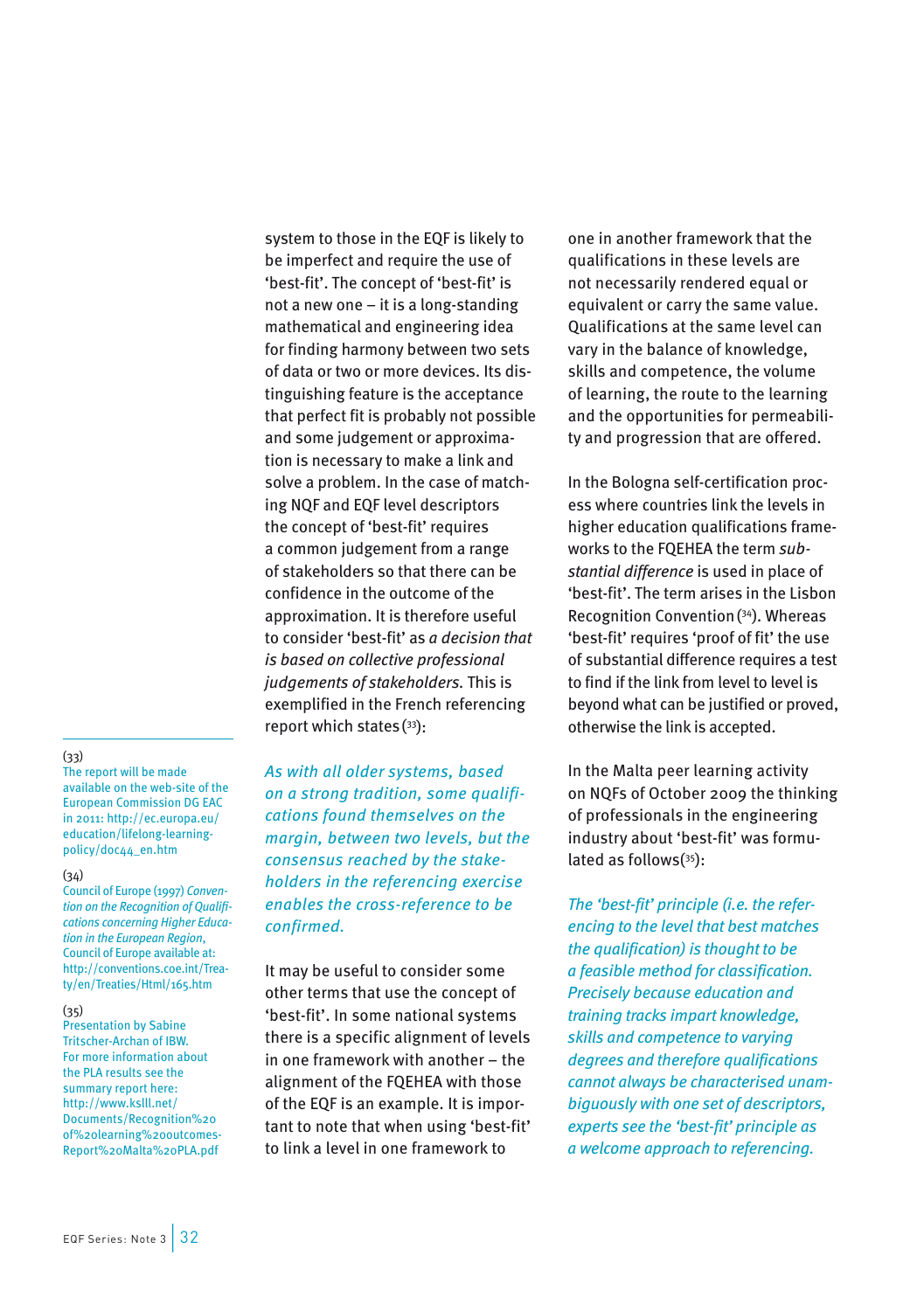

These engineering professionals identified another important characteristic of using 'best-fit' – namely that of flexibility and tolerance in interpretation:

*Most of the workshop participants advocated 'respectable generosity'. Not every word should be seen as 'written in stone', descriptions would not necessarily have to match 100%. The descriptions' abstract nature is considered necessary – because this is the only way all qualifications can be identified. Greater detail would narrow the scope of interpretation and make it more difficult to apply the descriptors.*

NQF descriptors are usually more detailed than those of the EQF and they are normally closely linked to the specific national context, therefore it is unlikely that there will ever be a perfect correlation to the EQF descriptors that are necessarily broader and more general. The Maltese referencing report describes the Malta Qualifications Framework (MQF) as closely aligned to the EQF levels. However, 'best-fit' was still required in the referencing of MQF levels to the EQF levels. This is exemplified through a direct comparison of the descriptor text within the national framework to the text in the EQF descriptors (see Annex 2 example 2).

All of the referencing reports to date have been written after a consultation process involving, *inter alia*, surveys and workshops. It can be argued that respondents to these

consultations apply 'best-fit' as a natural process of considering the implications of a proposed level-tolevel matching – they consider the broad implications of the matching to the qualifications they know well. The evidence from consultations is particularly important. If confidence levels of international users of referencing agreements are to be high, then the evidence from consultations should be included in the published referencing report. The statistics from consultations about the numbers and types of respondents selecting each of these categories is important from an international point of view.

However, a fruitful consultation process requires that those consulted have a good understanding of issues at stake. This is evident in countries that have qualifications frameworks in place for some time, but in many countries NQFs are new instruments and it is not guaranteed that stakeholders fully perceive their implications and operational principles. While the expectations from the EQF are generally high (as shown for example by the national consultations that took place prior to EQF adoption) some pilot projects also show that stakeholders such as employers' representatives and trade unions do not have sufficient and accessible information about EQF and how it is designed to operate. Explaining the EQF and the referencing process to these parties prior to the consultation exercise is one of the roles of the NCPs.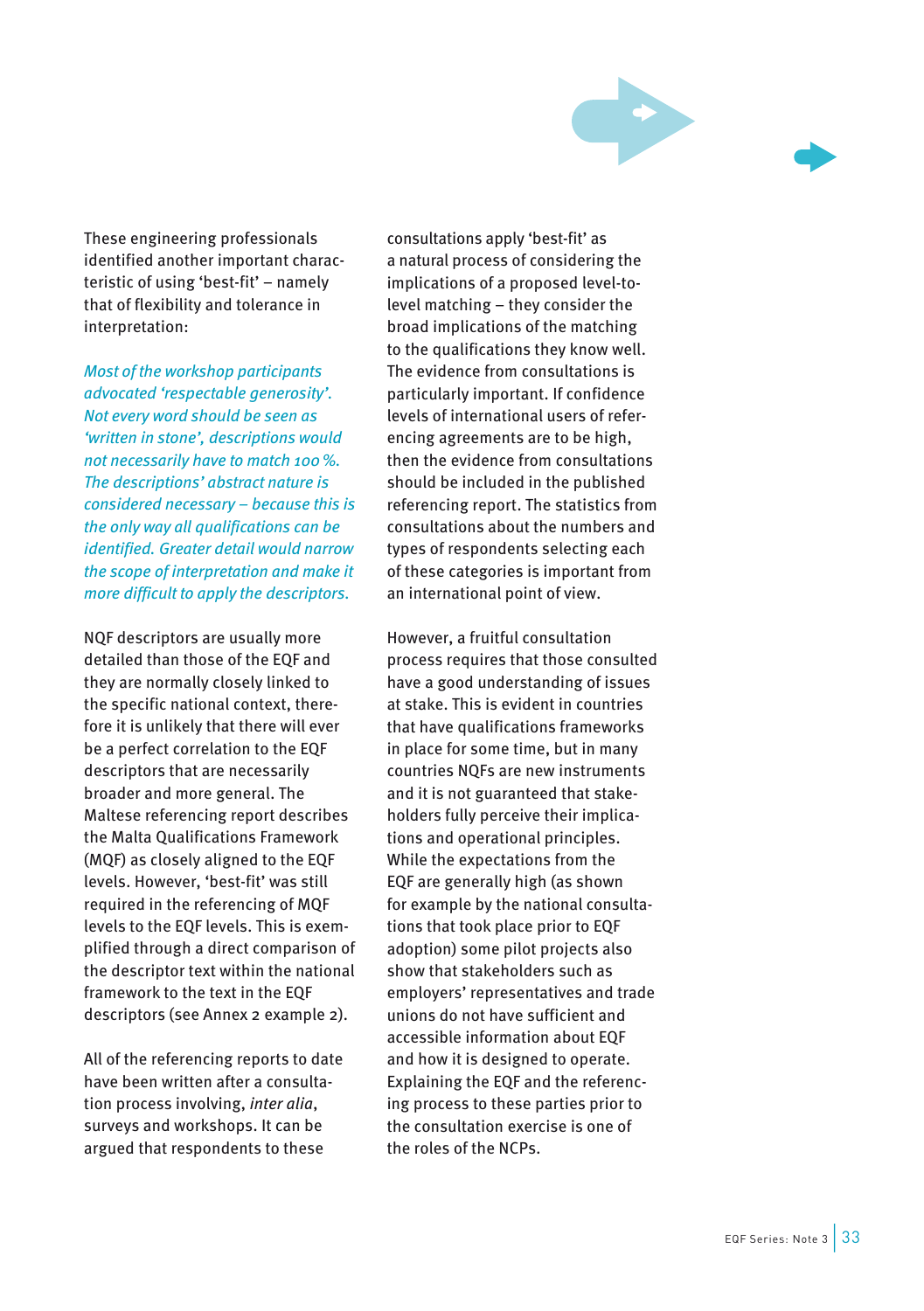

The process of 'best-fit' includes deciding on the weighting given to the technical and social dimensions in the final referencing decision. In the case of the English and Northern Ireland report the social dimension was given a strong weighting in matching level 4 of the national framework to the EQF (see Annex 3 example 3 further explanation).

The need to apply the 'best-fit' principle may be most obvious when there are differences in the number of levels in the national framework and the EQF. In such situations, it is impossible to achieve a single level to single level match. This is the case in Scotland (see Annex 2 example  $4$ ). The concept of 'best-fit' is evident in the existing referencing reports in the process of

comparing different qualifications descriptors to EQF levels. Annex 2 example 5 includes information about using qualification descriptors in the referencing process.

The detail of the methodology for the actual level-to-level referencing (and therefore 'best-fit') varies between existing referencing reports. Sometimes the process is described in detail; this enables international readers to appreciate the 'best-fit' decisions made. The texts need to make these decisions explicit – this includes description of where the 'best-fit' decision differs from what some stakeholders would believe to be perfect fit. Some questions may be useful to guide the description of 'best-fit' in referencing reports:

- *• Is the expression of level descriptors in the NQF suitable for the use of 'best-fit'? When it comes to, for example, the coverage of knowledge, skills and competence, the use of learning outcomes (written at a useful level of detail).*
- *• Following on from this, what are the main differences in the scope of the NQF level descriptors when compared to those in the EQF? For example are there additional elements such as the description of key competences or aspects of self-management?*
- *• Where does a broad consideration of text in the two sets of descriptors suggest a linkage between the national qualifications framework and the European meta-framework?*
- *• Is there a potential difference between the referencing suggested by technical methodologies (text analysis, weighting of learning outcomes) and the expected referencing based on the opinion of stakeholder groups (such as the social partners)?*
- *• What evidence sources were available to support the decision making about level-to-level referencing?*
- *• Have stakeholder groups endorsed the 'best-fit' outcomes? Is the evidence of consultation with stakeholders available?*
- *• Finally is it possible to trust that the final referencing decisions are based on collective professional judgements of stakeholders?*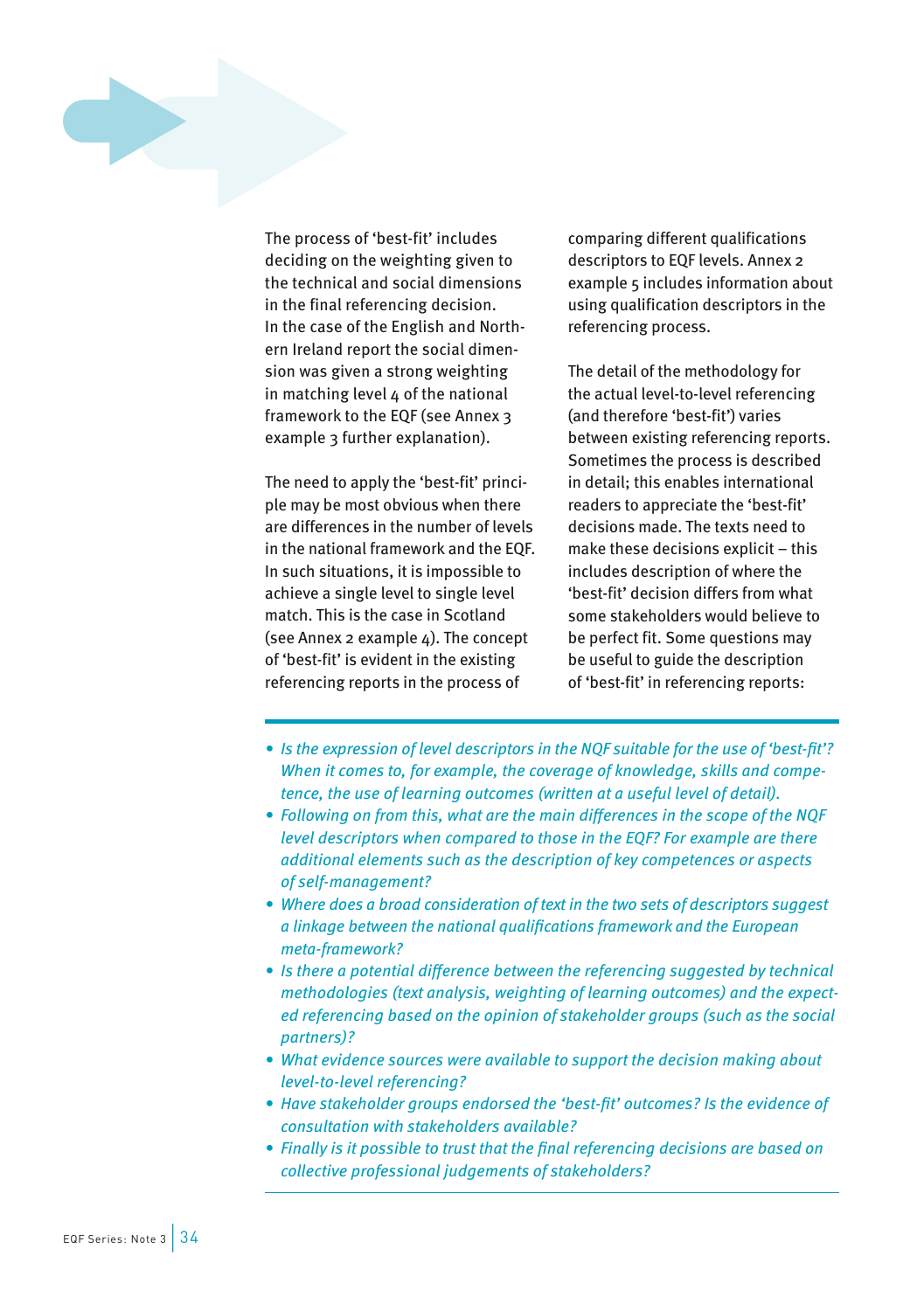## <span id="page-35-0"></span>**7** Potential issues arising in the referencing process

In each country the referencing process takes a different form as it takes into account the different sectoral and institutional settings that apply. However there are some issues that are common to many countries. These are considered below in the form of a question and answer approach. The questions have been identified by NCPs.

## *Q. How can we reference to the EQF if learning outcomes are not yet a reality in some sectors of education and training?*

A. Learning outcomes can transform standards expected in curricula or qualifications from implicit understandings into explicit understandings. It is sometimes the case that some qualifications are not yet expressed in learning outcomes. In these situations it is essential that stakeholders agree how these qualifications are set at a specific level in an NQF. In other words, how the implicit qualification standards are linked to the explicit NQF standards. The referencing process is only fully effective if NQF levels are expressed as learning outcomes and have been agreed by a wide range of stakeholders. It is, however, expected that over time all qualifications will be expressed as learning outcomes.

National referencing reports should indicate some planning on this.

*Q. The referencing to the EQF is best done via an NQF, should the NQF development take priority and what can be done when an NQF does not cover all qualifications or sectors in a country?*

A. The NQF development is the priority. Through the NQF development the EQF referencing process is more easily managed. Some countries have developed NQFs that represent a provisional position and the intention is to expand and deepen the scope and functions of the NQF after a number of years have elapsed. These provisional NQFs should be referenced to the EQF without delay as they will guide the more elaborate and difficult referencing process that is required in sectors with no NQF levels.

*Q. How can efficient governance be ensured whilst involving the widest range of stakeholders and opinions in the referencing process?*

A. It is probably the case that a combination of top-down (centrally determined structures and proposals) and bottom up (highly consultative, consensus building) is the most effective approach. Whereas a process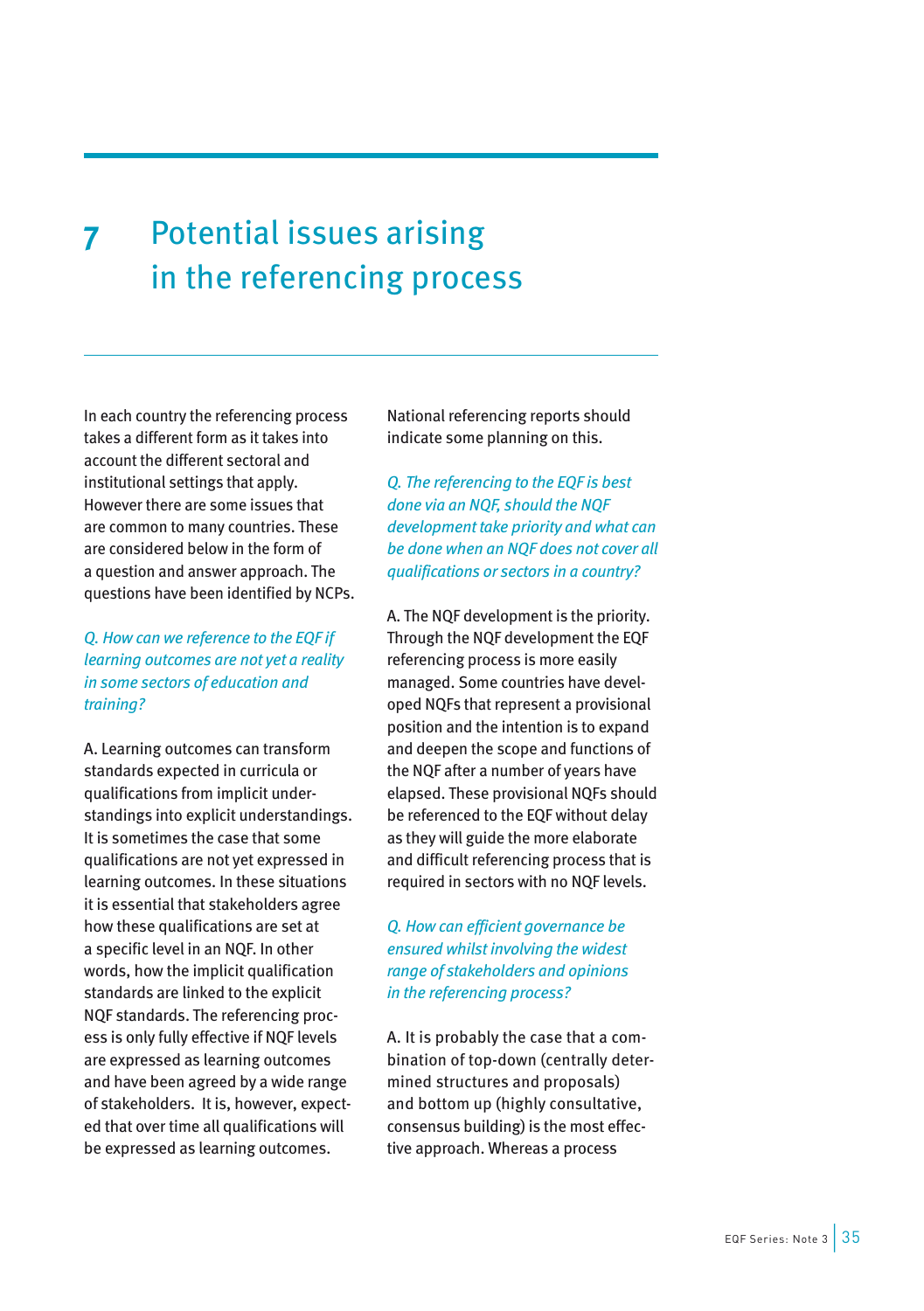

dominated by a top down approach may lack in stakeholder engagement a process dominated by a bottom up approach may take a long time and appear, at times, to be lacking in vision. A vision from the policy level is always essential, which may be influenced by stakeholders.

*Q. The timescales for implementation of the EQF (2010 and 2012) are clearly not attainable for some countries – what is a realistic deadline for all countries to complete the referencing? This especially refers to countries in which the learning outcomes approach has not yet very developed.*

A. The strength of the EQF (and therefore its benefits) depends on the number of countries that have referenced their qualification systems to the EQF levels. Therefore this process should be completed by countries as soon as possible. The main obstacle to referencing is likely to be the time needed to establish learning outcomes (this can take many years) and the need for the development of an NQF (which may take two or three years). Whilst an NQF is not formally required for the referencing process they are very desirable from the point of view of trust and transparency. Countries therefore have to judge the optimum time to spend on these two processes in advance of proposing a defensible referencing of the national system to the EQF.

*Q. What is the position if the outcome of referencing is something unexpected and calls into question a long-standing relationship between qualifications and levels in the country?*

A. This outcome should be seen in a positive light. Qualifications systems cannot be precisely engineered and the environment in which they operate changes. The referencing outcome could be viewed as a quality check on the coherence of the national system as a whole.

*Q. How should a country respond to adverse commentary on a referencing report (process) from the Advisory Group and other Member States?*

A. A decision needs to be made about whether adverse commentary is based on weak understanding of the national qualifications system, in which case some better communication materials are needed to convey a more understandable description, or whether the adverse commentary is challenging the national position. In the latter case the country in question should be strongly recommended, for reasons of trust and transparency, to be open to further discussions, possibly with the help of international experts. For example, in the case of the UK referencing reports the response of the EQF Advisory Group included some comments in the first category above and these have been addressed in a second (electronic) version of the referencing report from the UK.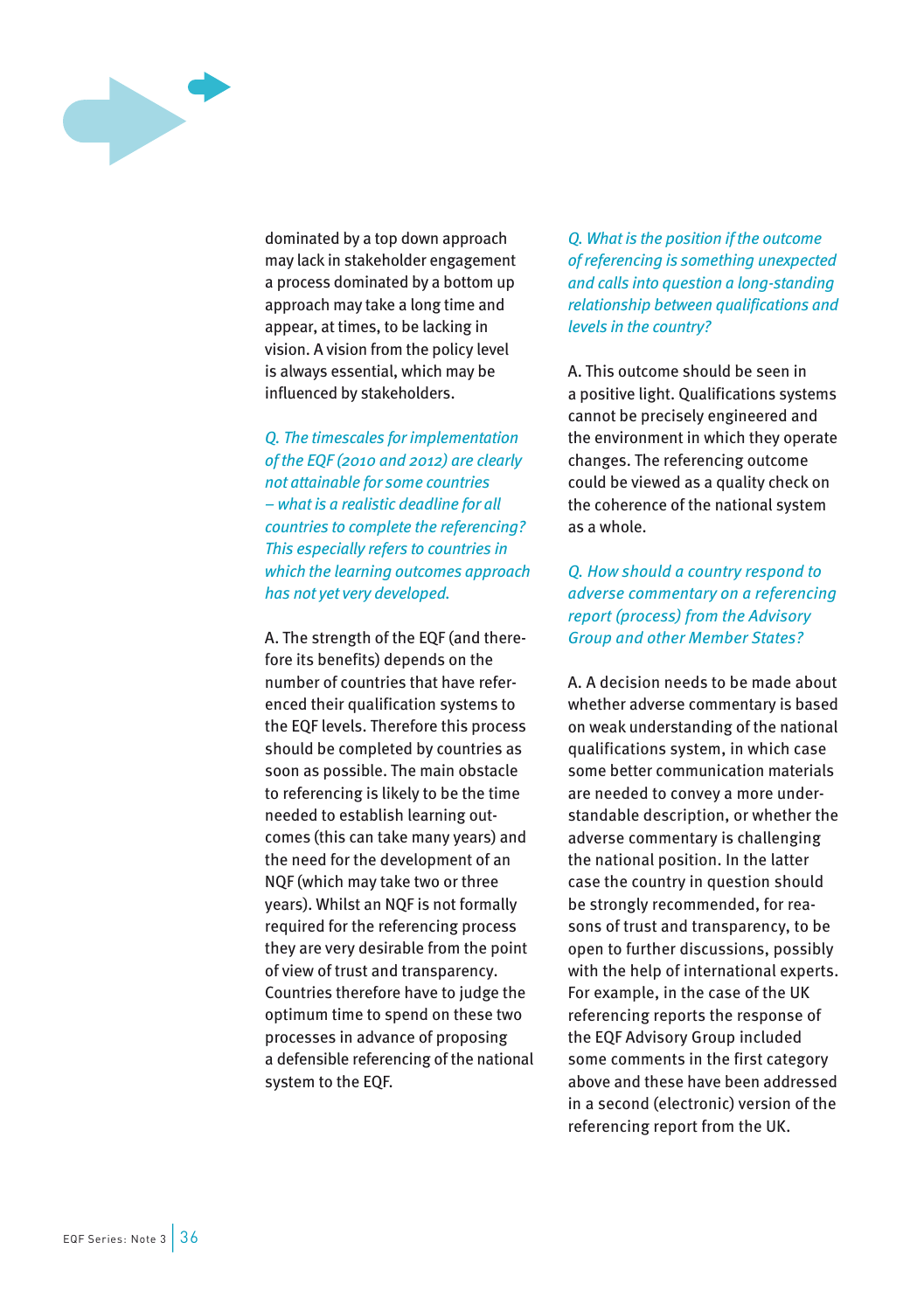## <span id="page-37-0"></span>**8** Reporting the referencing

The referencing process involves national stakeholders and could include consultation on the possible outcomes of the process. However the national report reaches a far wider national and international audience and represents a statement of the country's relationship with the EQF and the qualifications systems in other countries. It is therefore a critically important element of the referencing process.

The 10 referencing criteria provide a basis of a structure for the report and have been used in the reports published so far as a spine for reporting. However it is useful to consider some additional elements included in the reports published to date. For example the Maltese report examines the relatively new Maltese Qualifications Framework (MQF) in some depth and uses the referencing report as a tool for dissemination of the MQF and how it relates to both the EQF and the Framework for Qualifications in the European Area of Higher Education. This mechanism for highlighting national policy and instruments is clearly important, the English and Northern Irish reports put emphasis on the new Qualifications and Credit Framework. In the UK reports, there is emphasis on the quality assurance processes that are a strong feature of the qualifications

systems in the countries of the UK. In Ireland emphasis is given to the position of 'benchmark' awards and the ways these fit to the Irish Framework and the EQF.

The international perspective on national referencing reports is as important as the national perspective. As stated earlier the report is a statement of the relationship between the national system and the EQF, and the referencing outcome will be of great interest to professionals who are involved in supporting mobility for learning and for work. The international experts have an important task in ensuring the referencing outcome is clearly communicated to the international audiences and therefore are likely to be engaged in preparing and editing the report.

The first international audience to read the reports and begin dissemination is the EQF Advisory Group. Each report is brought before this group for scrutiny and observations are made. This process is clearly important and it is beneficial to use it to refine the referencing report so that it becomes even more convincing when read from an international perspective and optimises trust in the national referencing outcome. For example, as stated earlier, the UK as well as Irish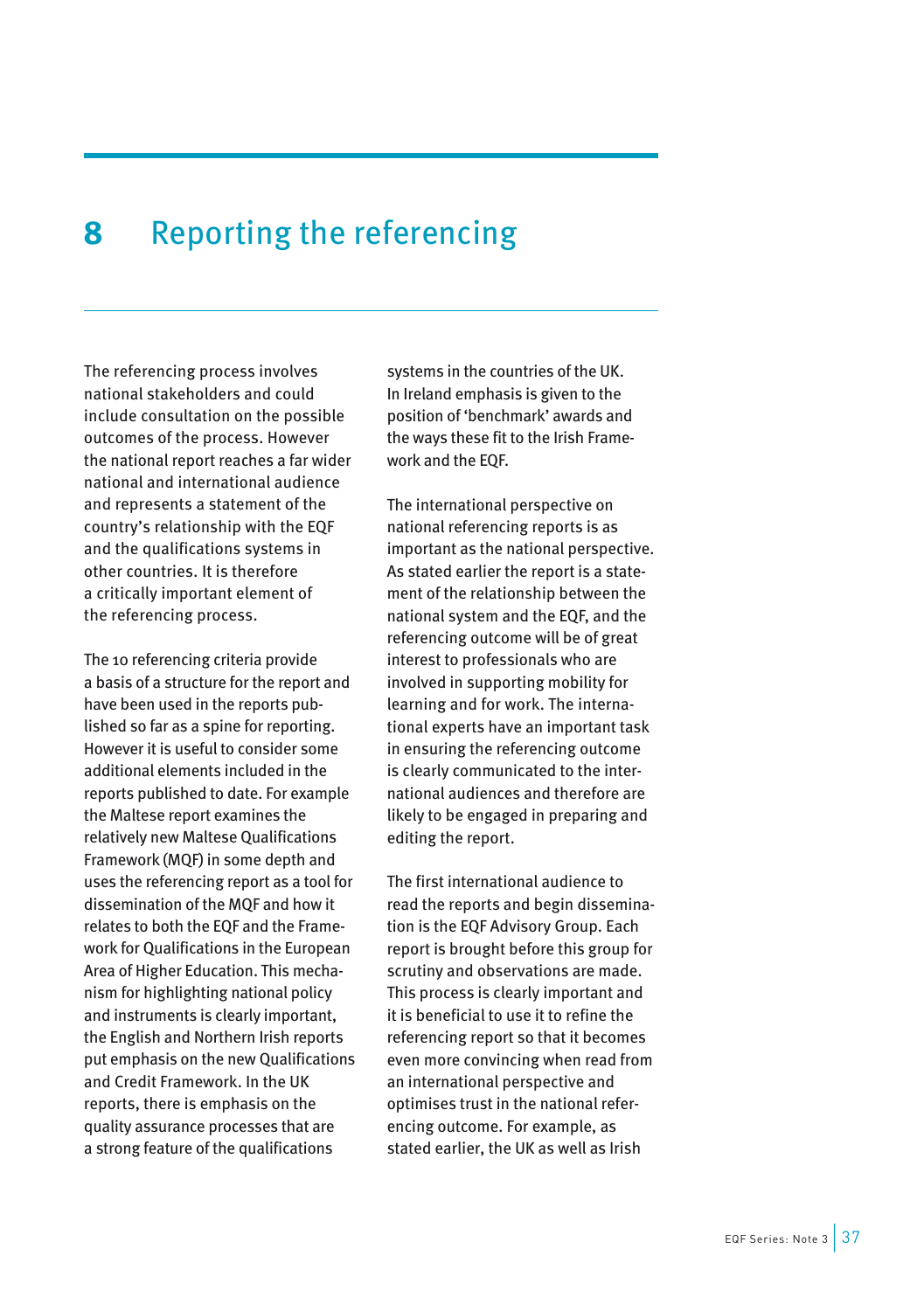

NCPs have decided that their report will be amended from time to time to take into account problems encountered by users with the communication of the referencing outcome. For his reason it is being maintained as an electronic document.

However not all stakeholders (national and international) are interested in all the detail in the referencing reports and the outcome and its implications are of greater interest. It is likely that the EQF portal will be important here.

It is planned that the results of the referencing will be presented in the European EQF portal that will allow citizens to compare different national qualifications levels via the levels of the EQF and to see examples of qualifications at particular levels. The production of a referencing outcome may only involve a small group of 'leaders' of sectoral groups and it is important to consider wider dissemination. This important process is necessary if the added value of the EQF is to be realised.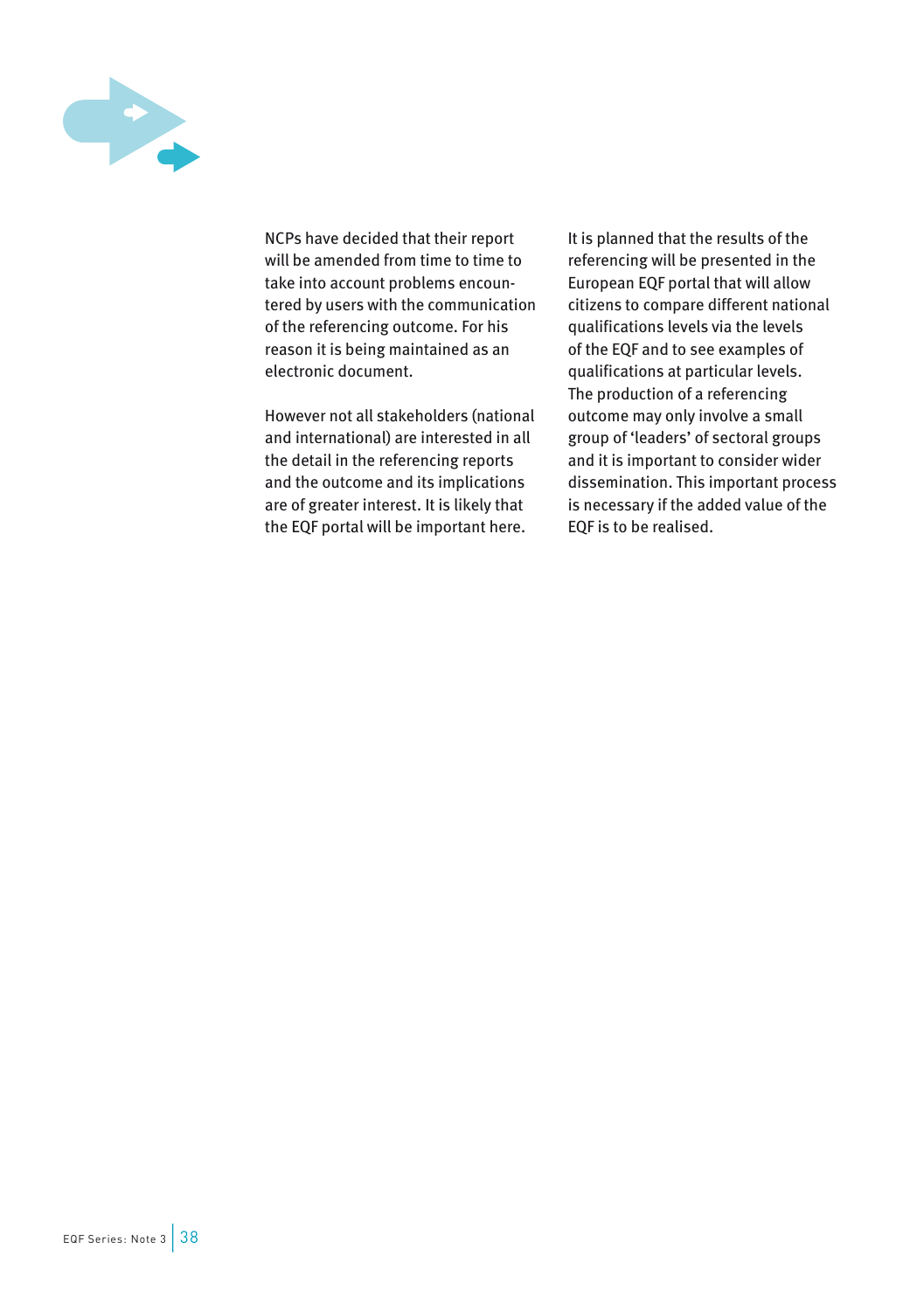## <span id="page-39-0"></span>**9** After the referencing – the beginning of the end or the end of the beginning?

The referencing report is simply a snapshot of the national qualifications levels and the EQF at a specific time. There is evidence that NQFs and qualifications are evolving and are adapted to meet new needs. Therefore it will be necessary to review the referencing outcome from time to time, especially in the light of the publishing of the referencing in other countries.

As stated earlier, communications activity is likely to form the basis of most post referencing activity for NCPs. Most countries have made plans to engage with qualifications experts from other countries to ensure a two way exchange of information and understanding of the referencing process, its outcomes and its implications.

It is also the case that the criterion 10 request that national qualifications carry a reference to EQF levels. This is also an area of post referencing activity that might be substantial in some countries.

The development of European tools for quality assurance and credit accumulation and transfer link directly to the EQF levels and the referencing process. These are ongoing projects and their development may affect the results of

the referencing process. Though this impact is likely to be on the way the qualifications system is explained and not so much when it comes to the links between national and European levels, an update of the referencing report may be needed.

In some countries the referencing process has led to increased focus on learning outcomes and the development of NQFs. Their implementation is a long term processes. It is possible that as learning outcomes are being implemented at the level of qualifications and assessment processes it may occur that some qualifications are in fact in another level than originally assigned. While this will not affect the relationship between the NQF and EQF levels as such (it will affect the way a qualification is referenced in the NQF) it may also require an update of the referencing report. Finally, it may become necessary over a longer time period for some countries to create an additional type of qualification or even a new level.

For all of these reasons it is clear that the referencing outcome is not the end of the road but a beginning towards a range of means of bringing deeper understanding to Europe's diverse range of national qualifications systems.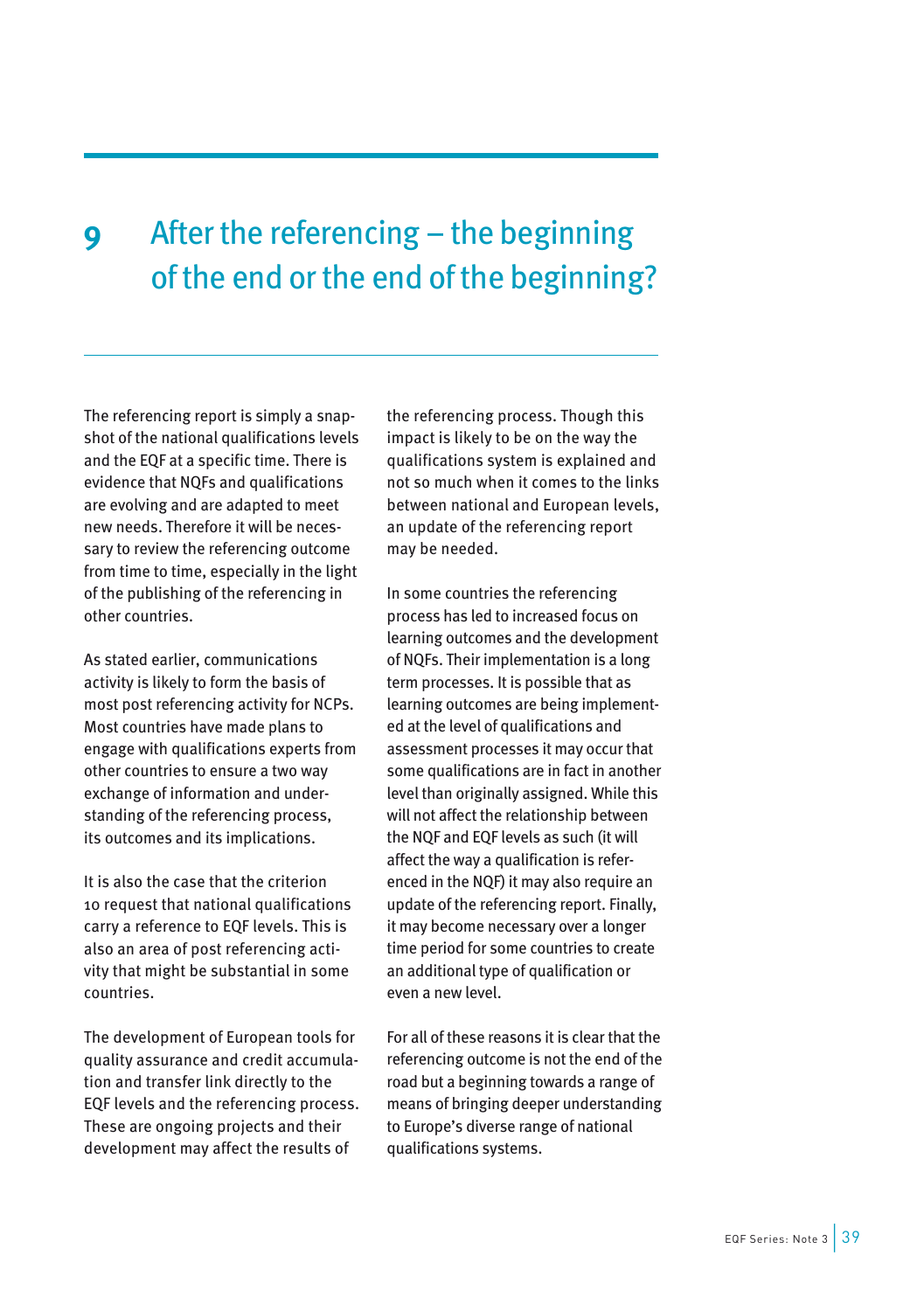## <span id="page-40-0"></span>**10** Practical points for NCP leaders

In every country the referencing process takes a different shape. Here some general points are listed as an *aide memoire* for those NCP leaders just getting started with the process.

### *The steering committee*

- How will members be identified?
- How will their individual contributions be optimised?
- Who will be the chairman, will they need to be seen as an independent voice or a representative voice?

## *Managing the process*

- What will be the managing agency?
- What will be the management structure (who has what responsibility)?
- What will be the timeline for the process?
- What finances will be needed (consultation, experts, gathering and analysing evidence)?
- How will the work on this project tie in with other projects in the qualification system (national and European)?
- Make EQF referencing concurrent with QF EHEA self-certification or not?

#### *Stakeholders*

- What are the main stakeholder bodies in the qualifications system?
- How will each body's contributions be optimised?
- What will be their role in managing their own constituencies?
- What is the understanding of the EQF/NQF by stakeholders and does it need to be improved in view of making consultation meaningful?

## *Making a proposal*

- Who will generate the first proposal, an expert? a small group of experts?
- What methodologies will they use?
- How will the social and technical dimensions be married together?
- What role is there for 'best-fit'?
- Will there be reference to existing referencing reports?
- How widely will the first proposal be tested?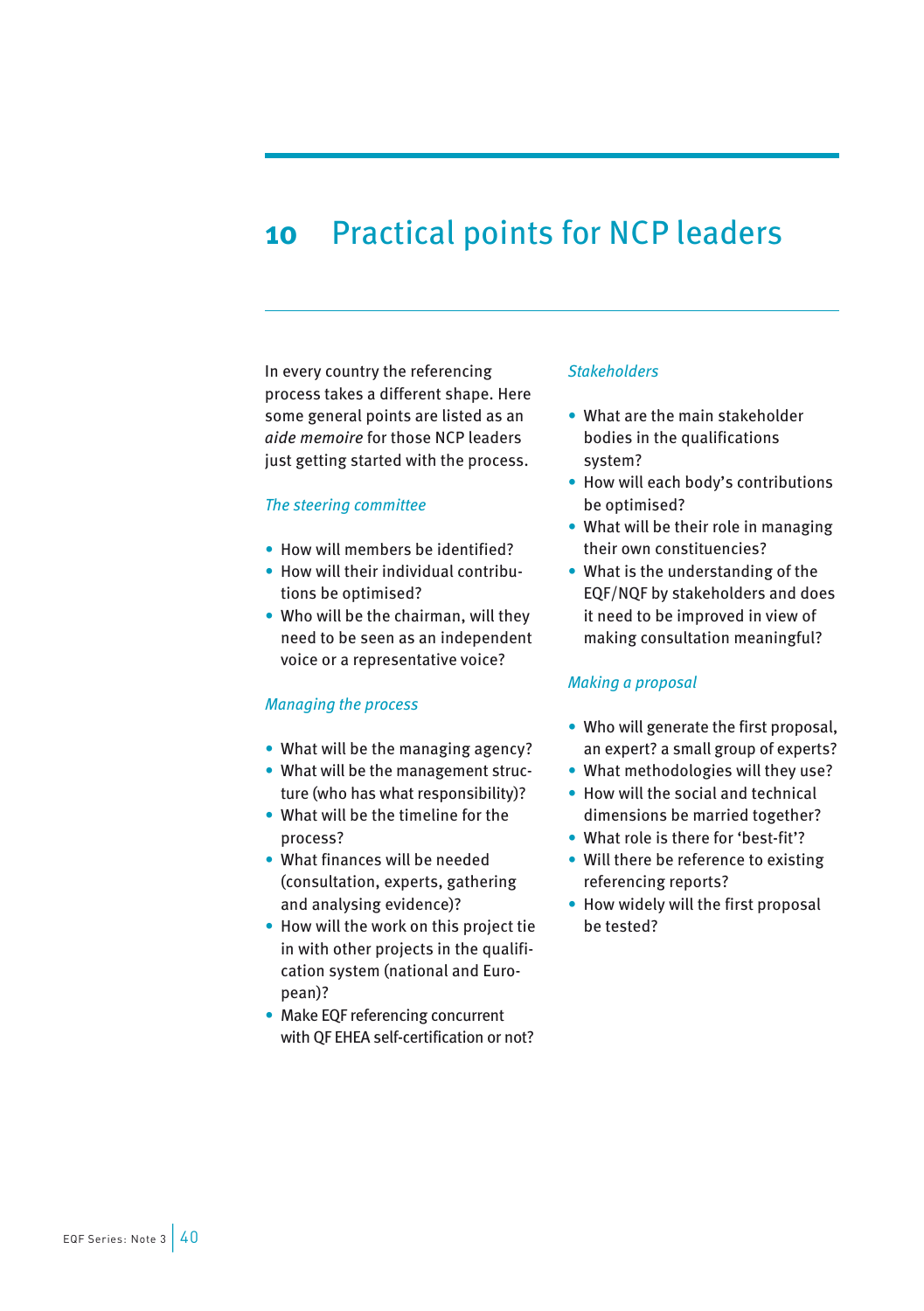

## *International experts*

- How many international experts will be used?
- At what stage of the process will they be engaged?
- What are the priorities for their contribution?
- What will be the profile of the experts and reasons for their selection?

## *Communication*

- If the awareness of EQF/NQF issues in the country is low, communication, before consultation, is needed.
- What needs to be communicated (what are the key stakes for the country/different types of actors)?
- How to communicate these issues in an accessible manner?
- What resources are available?

## *Consulting*

- Will the first proposal be the focus of a national consultation or a more limited process?
- What forms will the consultation take (surveys, events, face-to-face meetings)?
- How will the results be analysed and reported?

## *Decisions on level-to-level referencing*

- How will a firm proposal for referencing level to level be made?
- Are there key stakeholders who must be given priority for agreement?
- How will referencing issues be resolved?

## *Reporting*

- Who will structure the report?
- Who will write it?
- How will it be signed off as a national agreement?
- Who will present it to the EQF AG?
- How will comments be taken into account?

## *General communications and dissemination*

- What events and publications will be needed?
- What web-based information will be made available?
- How will the referencing (and examples of qualifications) be included in the EQF web portal?
- Who will deal with questions?
- What international dissemination is needed?

The first referencing process is a significant first step towards relating a national system to the EQF. However further adjustments may be necessary to reflect changes to qualifications systems, the NQF, the EQF and as a result of the referencing process in other countries. It is important that the referencing process is seen as dynamic rather than a 'once and for all' defining process.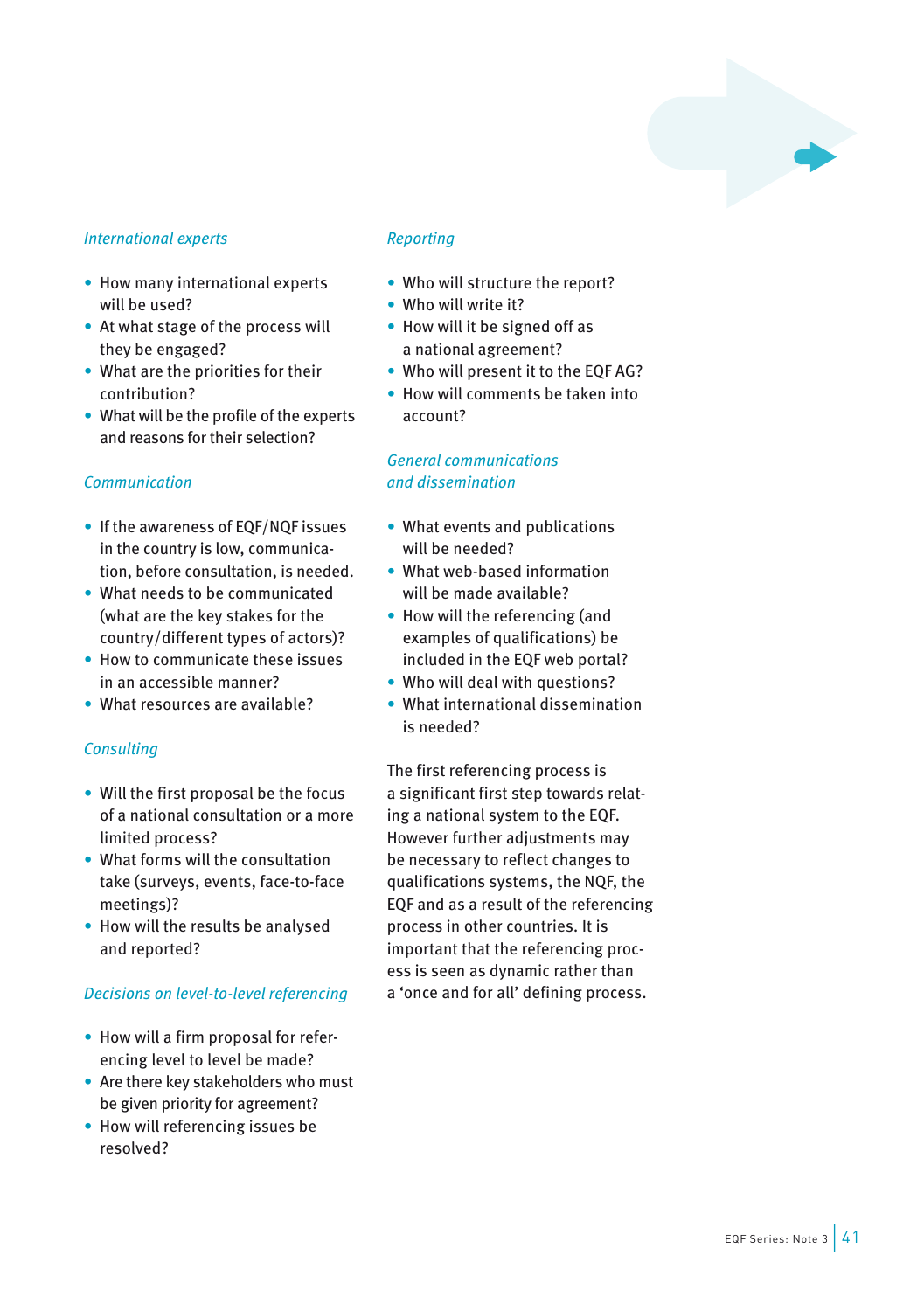### <span id="page-42-0"></span>**Useful resources for referencing**

EQF Recommendation *[http://eur-lex.europa.eu/LexUriServ/](http://eur-lex.europa.eu/LexUriServ/LexUriServ.do?uri=OJ:C:2008:111:0001:0007:EN:PDF) [LexUriServ.do?uri=OJ:C:2008:111:0001:0007:EN:PDF](http://eur-lex.europa.eu/LexUriServ/LexUriServ.do?uri=OJ:C:2008:111:0001:0007:EN:PDF)* 

EQF press release *[http://europa.eu/legislation\\_summaries/education\\_training\\_youth/](http://europa.eu/legislation_summaries/education_training_youth/vocational_training/c11104_en.htm) [vocational\\_training/c11104\\_en.htm](http://europa.eu/legislation_summaries/education_training_youth/vocational_training/c11104_en.htm)* 

Referencing reports published as of December 2010. See References.

### *EQF Series*

Note 1 – Explaining the European Qualifications Framework for Lifelong Learning: *[http://ec.europa.eu/education/lifelong-learning-policy/doc/eqf/](http://ec.europa.eu/education/lifelong-learning-policy/doc/eqf/brochexp_en.pdf) [brochexp\\_en.pdf](http://ec.europa.eu/education/lifelong-learning-policy/doc/eqf/brochexp_en.pdf)* 

Note 2 – Added value of National Qualifications Frameworks in implementing the EQF: *[http://ec.europa.eu/education/lifelong-learning-policy/doc/eqf/note2\\_en.pdf](http://ec.europa.eu/education/lifelong-learning-policy/doc/eqf/note2_en.pdf)* 

Note 4 (forthcoming in 2011) – Use of learning outcomes (provisional title) will be published on the web-site of DG EAC: *[http://ec.europa.eu/education/lifelong-learning-policy/doc44\\_en.htm](http://ec.europa.eu/education/lifelong-learning-policy/doc44_en.htm)* 

## *Summary of EQF test projects*

Karin Luomi- Messerer: Summary of EQF projects. 2010. (Manuscript) Available on: *[http://ec.europa.eu/education/lifelong-learning-policy/doc44\\_en.htm](http://ec.europa.eu/education/lifelong-learning-policy/doc44_en.htm)* 

It is in particular worthwhile noting the project: EQF Referencing Process – Exchange of Experience. Summary of national case studies, conclusions and Recommendations: *<http://www.eqf-ref.eu>*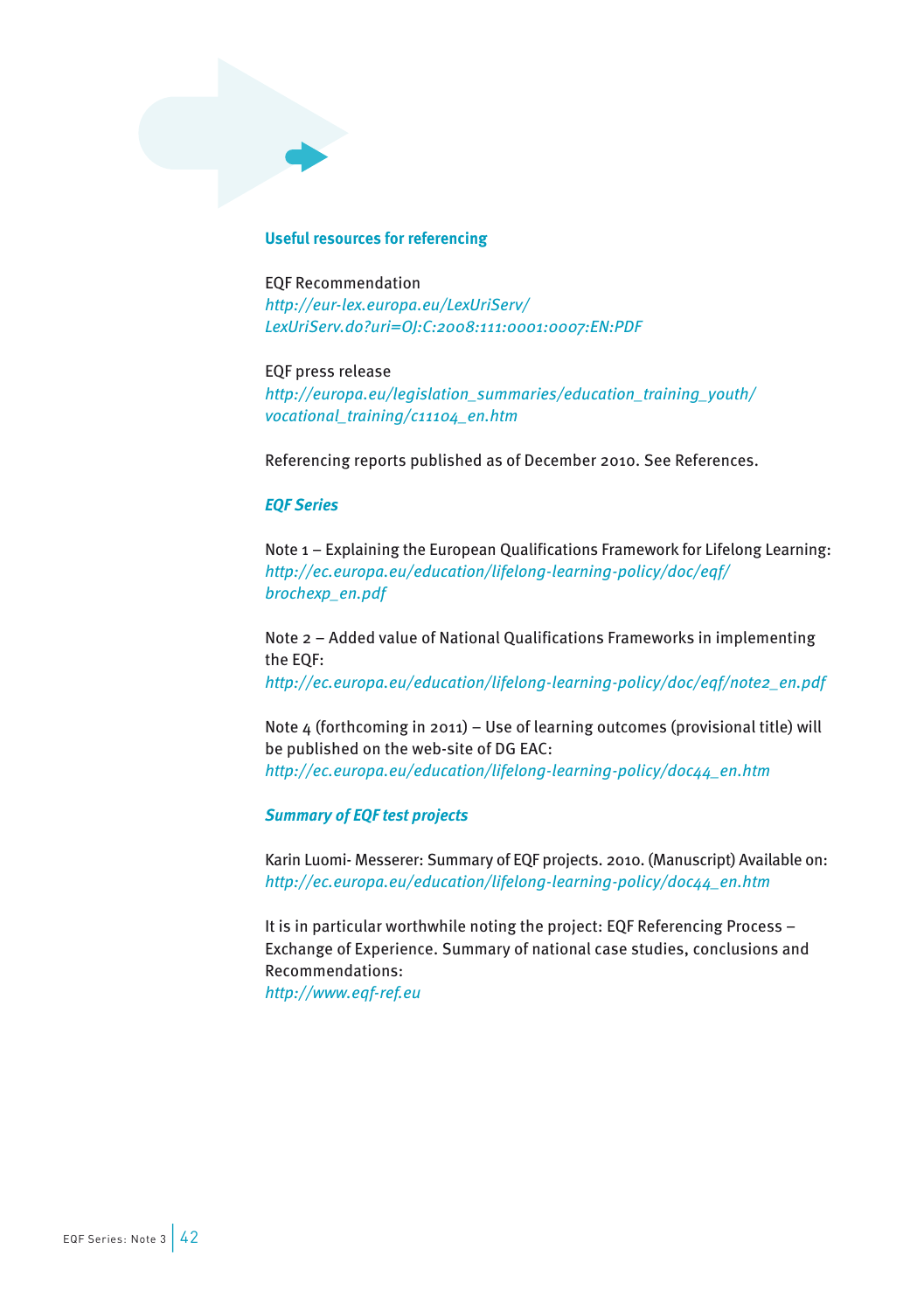## *Key EQF Advisory Group papers*

Accessible on the website of European Commission DG Education and Culture: European Qualifications Framework *[http://ec.europa.eu/education/](http://ec.europa.eu/education/lifelong-learning-policy/doc44_en.htm) [lifelong-learning-policy/doc44\\_en.htm](http://ec.europa.eu/education/lifelong-learning-policy/doc44_en.htm)*

## *EQF newsletters*

Three issues per year.

All available on the DG EAC web-site: *[http://ec.europa.eu/education/lifelong-learning-policy/doc44\\_en.htm](http://ec.europa.eu/education/lifelong-learning-policy/doc44_en.htm)* 

## *CEDEFOP reports related to the EQF*

The selection of Cedefop publications relevant for EQF and NQF implementation is available here: *<http://www.cedefop.europa.eu/EN/publications.aspx?project=2651>*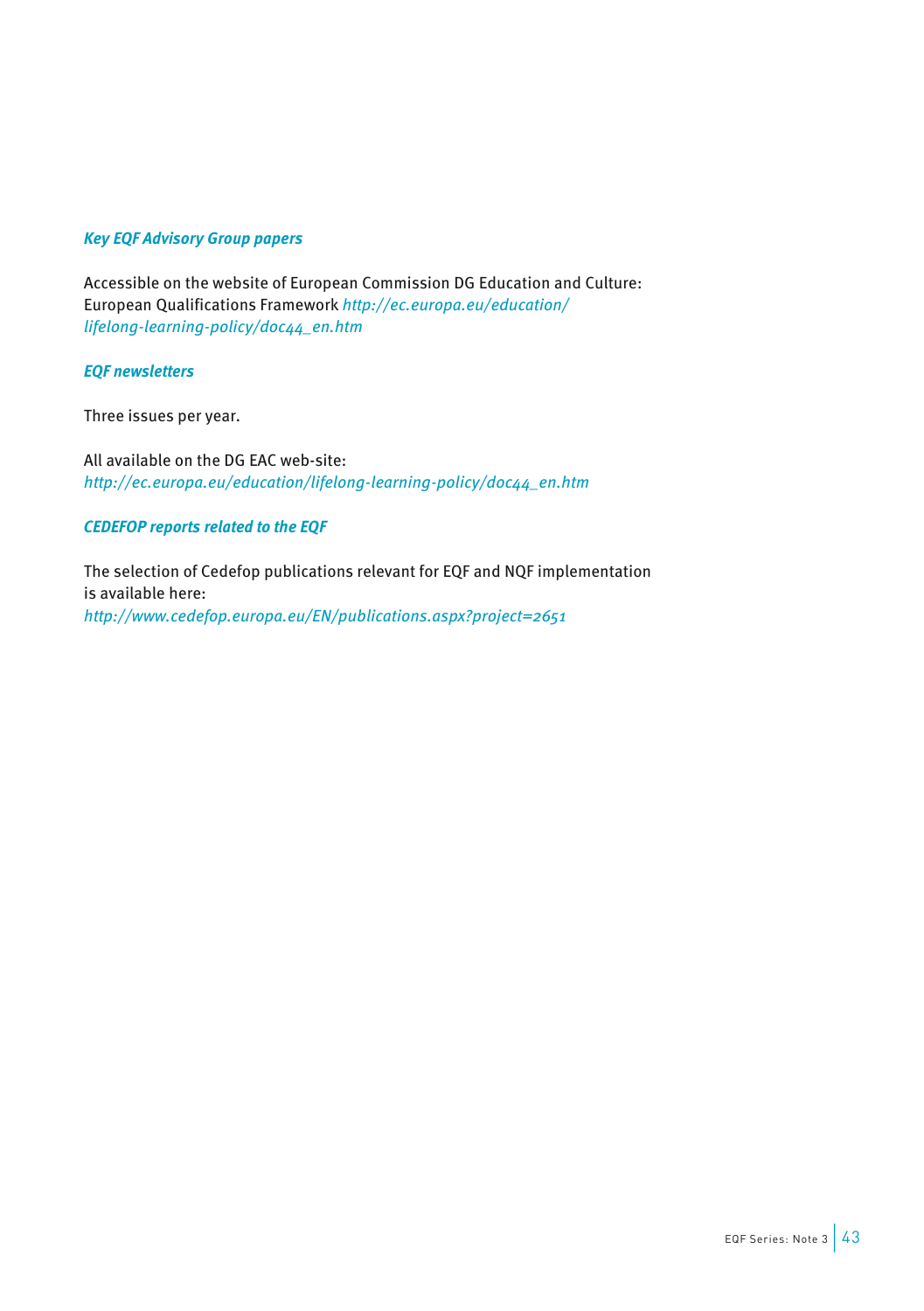## <span id="page-44-0"></span>**Annex 1** Information about National **Coordination Points**

This table presents information about EQF National Coordination Points.

| <b>Countries</b>        | <b>National Coordination Point</b>                                                                                              |
|-------------------------|---------------------------------------------------------------------------------------------------------------------------------|
| Austria                 | Österreischischer Austauschdienst (OeAD) -<br><b>Austrian Agency for International Cooperation</b><br>in Education and Research |
| <b>Belgium Flanders</b> | Agentschap voor Kwaliteitszorg in Onderwijs en Vorming<br>(AKOV) Flemish Agency for Quality Assurance                           |
| Belgium Wallonia        | Service Francophone des Métiers<br>et des Qualifications                                                                        |
| <b>Bulgaria</b>         | Ministry of Education, Youth and Culture                                                                                        |
| Croatia                 | Ministry of Science, Education and Sport                                                                                        |
| Cyprus                  | Ministry of Education and Culture                                                                                               |
| <b>Czech Republic</b>   | Národní ústav odborného vzdělávání (NUOV) -<br>National Institute of Technical and Vocational Education                         |
| <b>Denmark</b>          | Ministry of Science, Technology and Innovation                                                                                  |
| Estonia                 | <b>Estonian Qualification Authority</b>                                                                                         |
| <b>Finland</b>          | <b>National Board of Education</b>                                                                                              |
| <b>France</b>           | <b>Commission Nationale de Certification Professionnelle</b>                                                                    |
| Germany                 | Bundesministerium für Bildung und Forschung                                                                                     |
| Greece                  | National Organisation for the Certification of<br>Qualifications (NOCQ/EOPP)                                                    |
| <b>Hungary</b>          | <b>Ministry of National Resources</b>                                                                                           |
| Iceland                 | Ministry of Education, Science and Culture                                                                                      |
| Ireland                 | National Qualifications Authority of Ireland (NQAI)                                                                             |
| <b>Italy</b>            | National Institute for Development of Vocational<br><b>Training (ISFOL)</b>                                                     |
| Latvia                  | <b>Academic Information Centre</b>                                                                                              |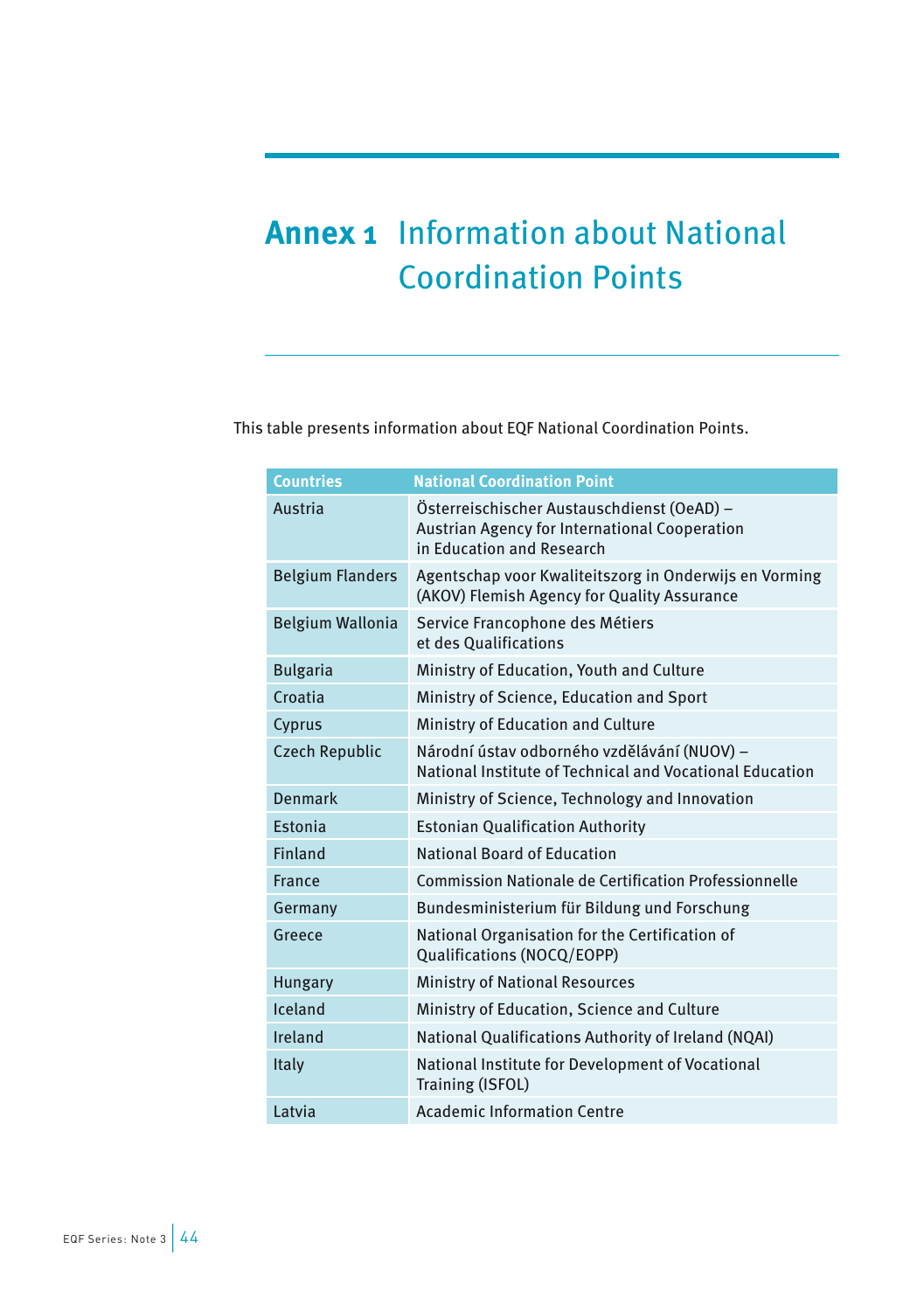

| <b>Countries</b>      | <b>National Coordination Point</b>                                                                                                                                                                                                       |  |
|-----------------------|------------------------------------------------------------------------------------------------------------------------------------------------------------------------------------------------------------------------------------------|--|
| Lithuania             | Methodological Centre for Vocational Education<br>and Training                                                                                                                                                                           |  |
| Luxembourg            | Ministère de l'Éducation nationale et<br>de la Formation professionelle                                                                                                                                                                  |  |
| Malta                 | <b>Malta Qualifications Council</b>                                                                                                                                                                                                      |  |
| <b>Netherlands</b>    | Ministry of Education, Culture and Science                                                                                                                                                                                               |  |
| Norway                | Nasjonalt Organ for Kvalitet i Utdanningen (NOKUT) -<br>Norwegian Agency for Quality Assurance in Education                                                                                                                              |  |
| Poland                | <b>Bureau for Academic Recognition and</b><br><b>International Exchange</b>                                                                                                                                                              |  |
| Portugal              | <b>National Agency for Qualifications</b>                                                                                                                                                                                                |  |
| Romania               | <b>Executive Unit of National Council for Qualifications</b><br>and Adults' Vocational Training                                                                                                                                          |  |
| Slovakia              | Ministry of Education of the Slovak Republic                                                                                                                                                                                             |  |
| Slovenia              | National Institute for Vocational Education and Training                                                                                                                                                                                 |  |
| Sweden                | Myndigheten för yrkeshögskolan (YH) - Swedish National<br><b>Agency for Higher Vocational Education</b>                                                                                                                                  |  |
| Spain                 | Ministry of Education, Social Policy and Sport                                                                                                                                                                                           |  |
| <b>Turkey</b>         | <b>Vocational Qualifications Authority</b>                                                                                                                                                                                               |  |
| <b>United Kingdom</b> | २ NCPs:<br>NCP England and Northern Ireland: Office of<br>Qualifications and Examinations (Ofqual/CCEA)<br>• NCP Scotland: Scottish Credit and Qualifications<br>Frameworks Partnership (SCQF)<br>• NCP Wales: Welsh Assembly Government |  |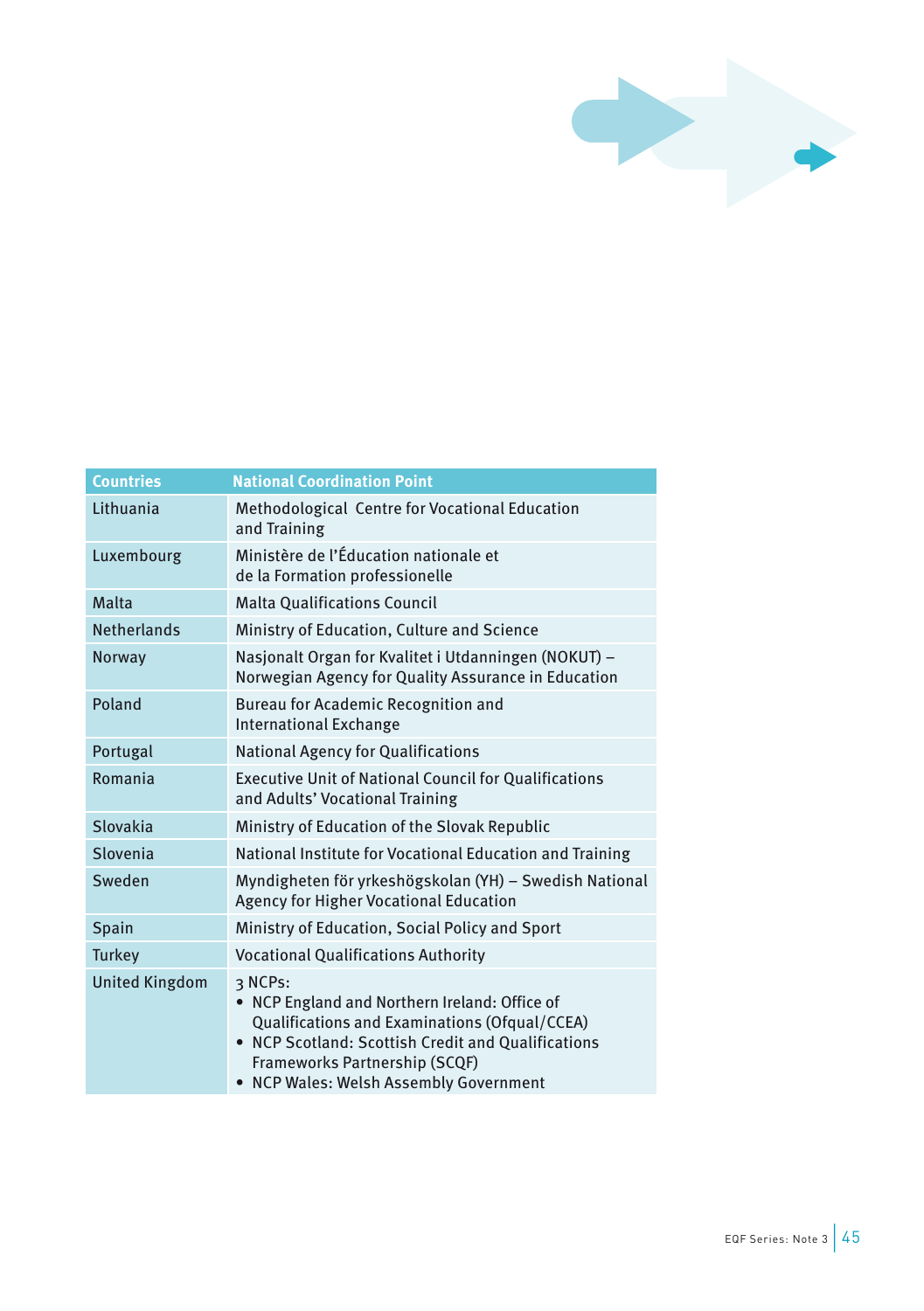## <span id="page-46-0"></span>**Annex 2** Examples of methods used in available referencing reports

### **Example 1: The Irish textual analysis**

A process of direct comparison of the text in the NFQ level indicators and in the EQF level descriptors was undertaken in order to complement other means of establishing correspondences between levels.

*The EQF descriptor for knowledge at level 6 refers to advanced knowledge of a field and a critical understanding of theories and principles. Both of these concepts are reflected in the NFQ indicators for level 8, which refer to detailed knowledge, some of it at the current boundaries of the field and to an understanding of the theory, concepts and methods pertaining to a field.* 

*Under 'skill', both frameworks refer explicitly to 'advanced skills' and to the need to 'demonstrate mastery'. EQF refers to the need to demonstrate innovation, whereas NFQ requires the ability to modify advanced skills and tools. The ability to deploy skills in challenging situations is required at these levels in both frameworks: in NFQ, in relation to complex planning, design, technical and/or management functions and in EQF to solve complex and unpredictable problems.* 

*The challenging operating environment is referred to again in the description of the competence outcomes in both frameworks: in NFQ, as variable and unfamiliar learning contexts and in EQF as unpredictable work or study contexts. The role envisaged for the holder of a level 8 award in NFQ is characterised by advanced technical or professional activity; this is closely paralleled by the EQF level 6 reference to managing complex technical or professional activities. The leadership and managerial aspect of this role is specified in NFQ as accepting accountability for all related decision making and in the requirement to lead multiple, complex and heterogeneous groups. Similarly, EQF refers to taking responsibility for decision-making and for managing the professional development of individuals and groups.* 

*The correspondence between the NFQ indicator and the EQF descriptor at these levels in the two frameworks is very strong.*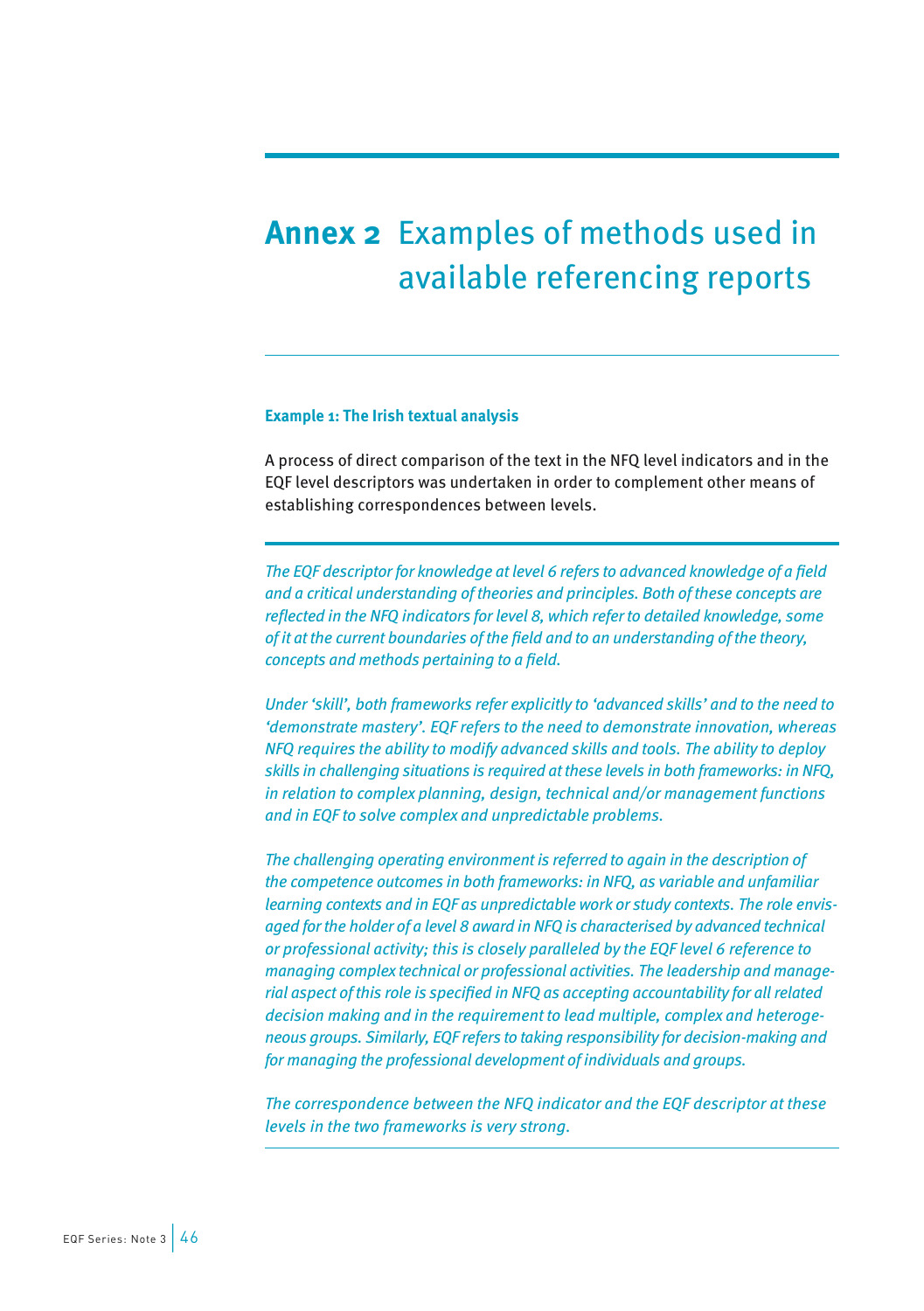

## <span id="page-47-0"></span>**Example 2: The Malta example – Direct comparison of descriptor text**

The MQC is based on the 8 levels of the EQF and there is an implicit message in the referencing report that the levels are equivalent and the links only need to be explained rather than justified.

However there are distinct differences in the coverage of each level descriptor in the Maltese framework when compared to that of the EQF. For example at level 2.

*The EQF defines knowledge at Level 2 as basic factual knowledge of a field of work or study. The MQF goes beyond this and considers knowledge in a field of work or study as good knowledge not just basic, and adds the understanding of facts and procedures in the application of basic tasks and instructions. Judgmental skills are used in selecting, using and interpreting knowledge related to the specific assigned tasks. The EQF skills are focused on practical skills in a routine environment and using simple rules and tools, whereas the MQF indicate demonstration of a range of skills in carrying out complex tasks. The MQF also adds the communication of basic information and the judgement that an individual checks that the tasks are carried out effectively. The MQF and the EQF agree that the individual must complete tasks with limited supervision and autonomy at this level. However, the MQF gives judgmental value and adds pro-activity in one's actions. It also includes the learning skills to acquire and apply key competences at this level.*

## **Example 3: Best-fit in England and Northern Ireland**

The technical analysis was finely balanced suggesting a level between level 4 and 5 in the EQF but tending to associate the level with level 4. However the social analysis suggested level 5 was a better match.

In England and Northern Ireland the technical process revealed difficulties and pointed to 'best-fit'.

*The findings indicated that QCF Entry 1 and Entry 2 did not map to any of the EQF levels. The descriptors of QCF Entry 3 demonstrated a good match to EQF level 1, and those of QCF levels 1-3 matched to EQF levels 2-4 respectively. The descriptors for QCF level 4 exceeded those of EQF level 4, but without matching to EQF level 5. From QCF level 5 upwards the QCF levels showed a good correspondence with their numerically equivalent EQF levels. The referencing of QCF level 4 was potentially*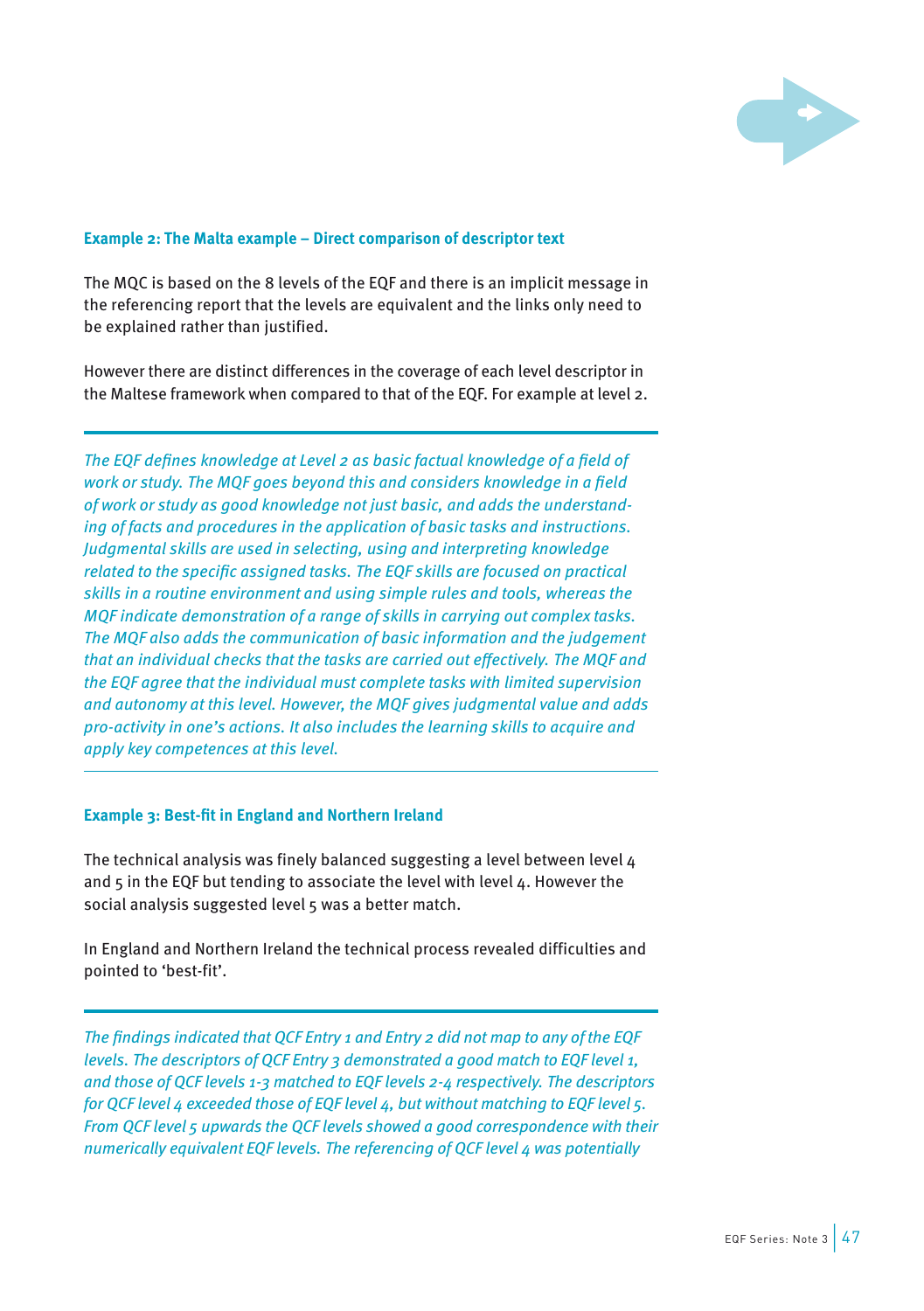

*problematic as, on the basis of the descriptors alone, it exhibited a better match with EQF level 4 rather than EQF level 5. This would suggest referencing both QCF levels 3 and 4 to EQF level 4, when customarily QCF/NQF level 3 represents the upper end of secondary and further education with qualifications above that level being within or parallel to higher education. However it was decided to proceed to consultation on the basis of the relationship supported by the level descriptors rather than that suggested by the workings of the qualification system.*

Best-fit sometimes means bringing into play a wider set of evidence

*Following consideration of a wider range of factors than those that had been taken into account in the original mapping exercise, the Group decided to adjust the referencing of QCF level 4 to EQF level 5. The consultation responses had indicated that there would be significant negative implications from referencing QCF 4 to EQF 4, primarily concerning consistency between national systems within and beyond the UK; the appropriate valuing of learners' achievements in relation to employment and progression; and the confusion that would result from having a single EQF level spanning a major boundary in the UK qualification system. The main evidence considered in taking these responses into account was:*

*The level descriptors, which suggest that while QCF level 4 is pitched at a slightly higher level than EQF level 4, it is still closer to EQF level 4 than to EQF level 5.* 

*The actual relationships between qualifications at QCF levels 3, 4 and 5. This suggests that there is a stronger differentiation, perceived and actual, between achievements at QCF levels 3 and 4 than there is between those at QCF levels 4 and 5.* 

*Relationships with the other frameworks in the UK and with the Irish NFQ. Achieving consistency of referencing between the QCF, the SCQF, the CQFW and the NFQ points to QCF level 4 being referenced to EQF level 5. This referencing is also consistent with the relationship between the FHEQ and the framework of qualifications of the European Higher Education Area.* 

*The level of typical qualifications positioned at level 4 in the QCF, which are closer to EQF level 5 than to EQF level 4.* 

*Detailed consideration of both the technical argument based on a comparison of descriptors and the weight of evidence from current UK understandings of qualifications at these levels points clearly to QCF levels 4 and 5 being referenced to EQF level 5.*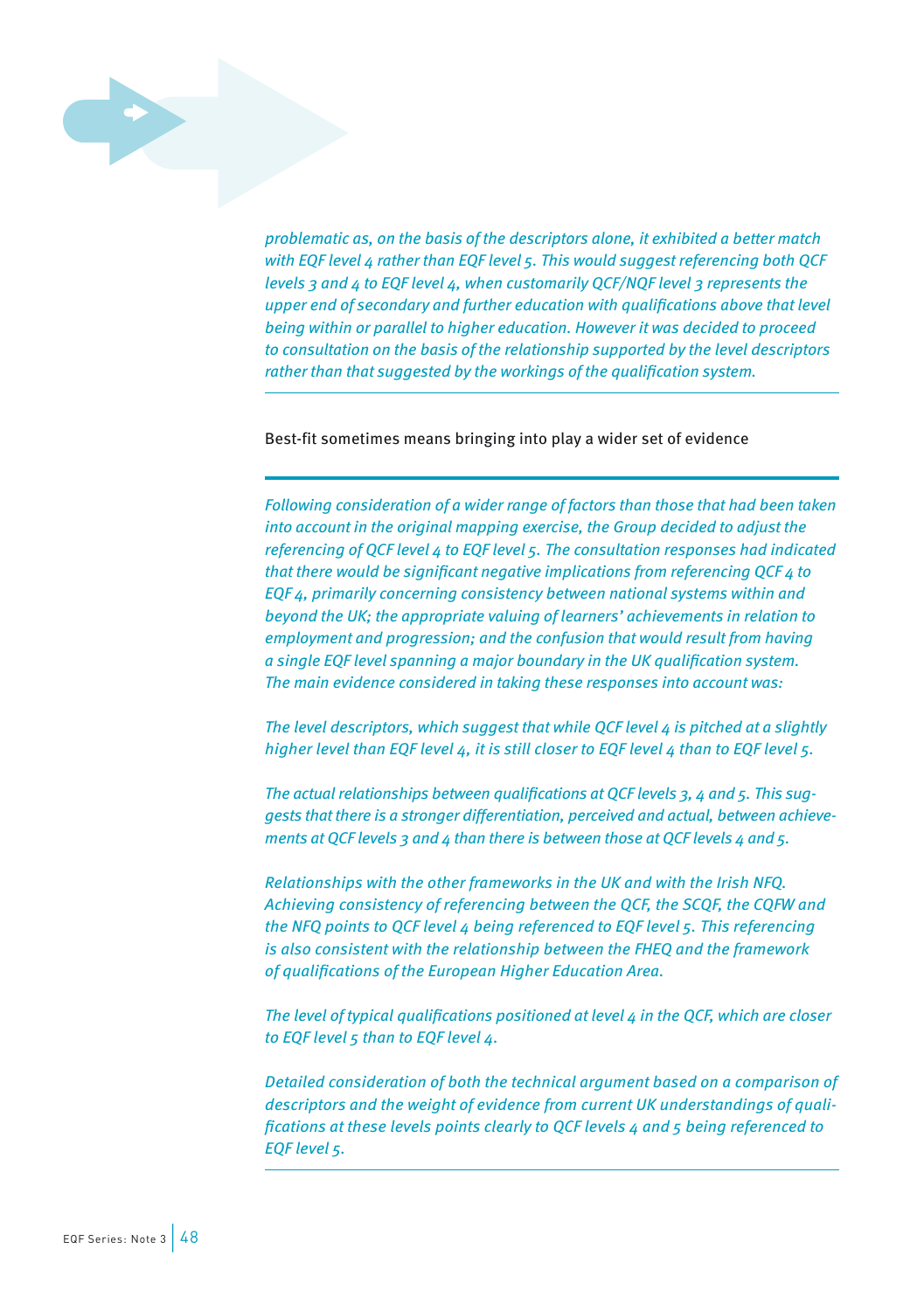## <span id="page-49-0"></span>**Example 4: The matching of multiple levels (Scotland)**

The SCQF has 12 levels; the EQF has 8 levels. In Scotland the difference between the number of levels was resolved using 'best-fit'.

- *(a) There are no grounds for referencing SCQF level 1 to the EQF.*
- *(b) SCQF level 2 can be referenced to EQF level 1 only in some domains. This partial matching was not typical of other levels. Considering the intention of the SCQF level and the extent to which referencing is not possible, it is agreed that SCQF level 2 should not be referenced to the EQF.*
- *(c) SCQF levels 3-6 can be confidently referenced to EQF levels 1-4.*
- *(d) For SCQF level 7, it is difficult to employ 'best-fit' on the basis of an analysis of the descriptors alone. However, it is agreed that SCQF level 7 should be referenced to EQF level 5.*
- *(e) SCQF level 8 can be confidently referenced to EQF level 5.*
- *(f) While SCQF level 9 is intended to be more demanding than EQF level 5, it may not reference fully to EQF level 6 in terms of the language of the descriptors. It is agreed, however, that SCQF level 9 should be referenced to EQF level 6.*
- *(g) SCQF level 10 can be confidently referenced to EQF level 6.*

*SCQF levels 11 and 12 can be confidently referenced to EQF levels 7 and 8.*

Using the principle of 'best-fit', SCQF levels can be referenced to EQF levels in terms of aims, descriptors and contents as shown on the right.

| <b>SCQF</b>    | <b>EQF</b>     |
|----------------|----------------|
| 12             | 8              |
| 11             | $\overline{7}$ |
| 10             | 6              |
| 9              |                |
| 8              |                |
| $\overline{7}$ | 5              |
| 6              | 4              |
| 5              | 3              |
| 4              | $\overline{2}$ |
| 3              | $\mathbf{1}$   |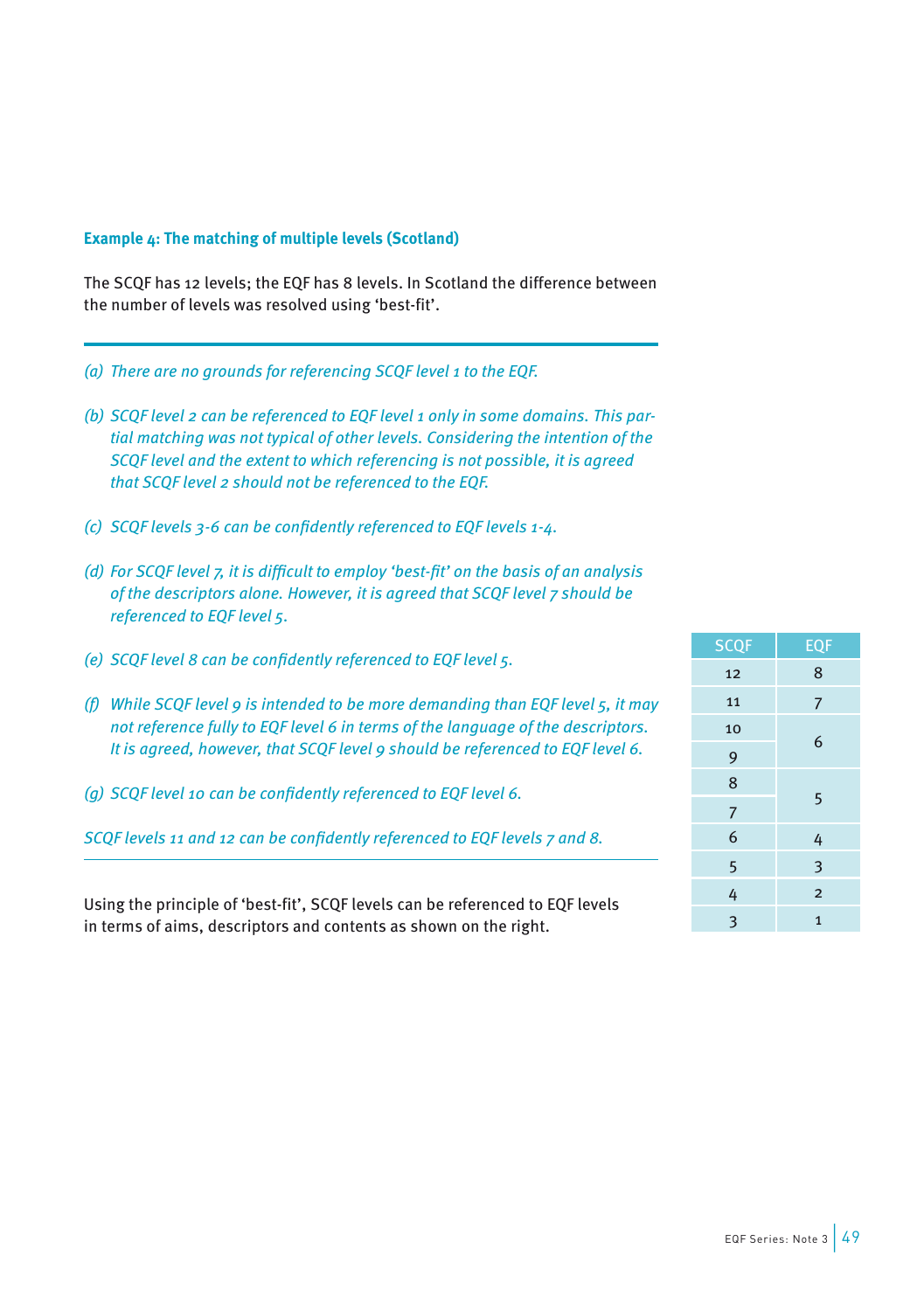<span id="page-50-0"></span>

## **Example 5: Using qualifications descriptors**

An important stage of the referencing work in Wales took the form of an analysis based on as many types of qualification in the CQFW as possible.

Available generic descriptions or descriptors of qualifications in the CQFW were compared with the levels of the EQF as represented both by the level descriptors and by the official links between the EQF and the Dublin Descriptors used in the Bologna Process.

The process of comparing qualification descriptors and EQF level descriptors is subject to some of the difficulties encountered in comparing level descriptors, notably:

- differences in approach;
- conclusions are based on interpretation and inference;
- there is some doubt as to whether what appear to be shared terms actually refer to the same outcomes.

In the process, direct level-to-level comparison is supplemented by three forms of indirect matching:

- comparing a qualification with the EQF descriptors from the levels above and below the target level (this approach is also used in comparing descriptors);
- showing that the level of a qualification comes above, below or between two levels which have previously been matched using direct evidence; and
- using the relationship of the EQF level descriptors to the higher education Dublin Descriptors.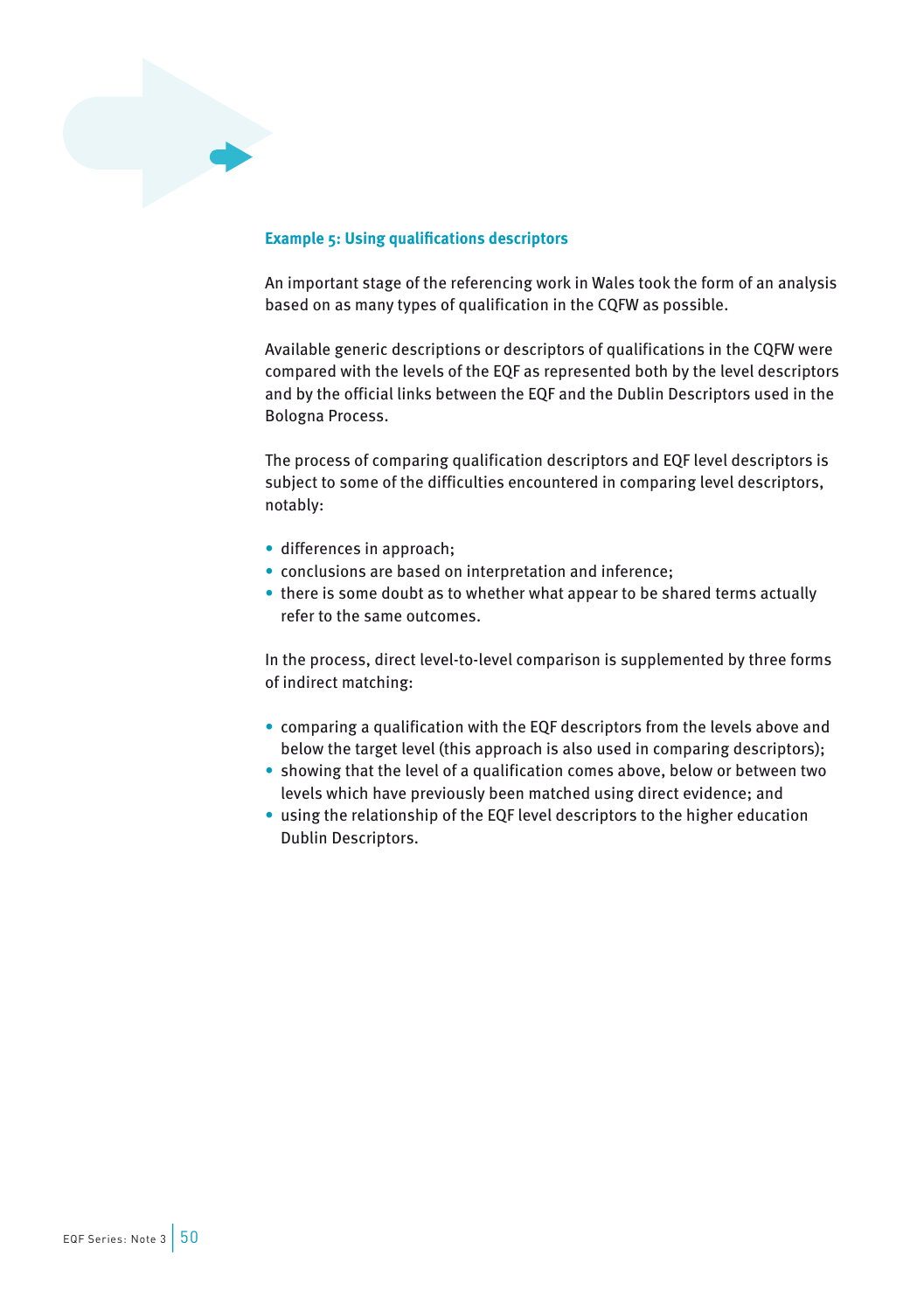## <span id="page-51-0"></span>References

## **Publications**

Bologna Working Group on Qualifications Frameworks (2005) *The Bologna Framework and National Qualifications Frameworks: An introduction*. Available online: *[http://www.ond.vlaanderen.be/hogeronderwijs/bologna/qf/documents/](http://www.ond.vlaanderen.be/hogeronderwijs/bologna/qf/documents/Bologna_Framework_and_Certification_revised_29_02_08.pdf) [Bologna\\_Framework\\_and\\_Certification\\_revised\\_29\\_02\\_08.pdf](http://www.ond.vlaanderen.be/hogeronderwijs/bologna/qf/documents/Bologna_Framework_and_Certification_revised_29_02_08.pdf)* 

Bjornavold, Jens and Coles, Mike (2008) Governing education and training; the case of qualifications frameworks, *European Journal of vocational training,*  n°42-43, CEDEFOP. Available online: *<http://www.cedefop.europa.eu/EN/publications/12958.aspx>*

Bjornavold, Jens and Coles, Mike for the European Commission (2010) EQF Note 2: Added value of National Qualifications Frameworks in implementing the EQF. European Commission. Available online: *[http://ec.europa.eu/education/lifelong-learning-policy/doc/eqf/note2\\_en.pdf](http://ec.europa.eu/education/lifelong-learning-policy/doc/eqf/note2_en.pdf)* 

Cedefop (2008) *The Shift to Learning Outcomes. Conceptual, political and pratical developments in Europe*. Available online: *[http://www.cedefop.europa.eu/EN/Files/4079\\_en.pdf](http://www.cedefop.europa.eu/EN/Files/4079_en.pdf)* 

Cedefop (2009a) *The relationship between quality assurance and VET certification in EU Member States.* Available online: *[http://www.cedefop.europa.eu/EN/Files/5196\\_en.pdf](http://www.cedefop.europa.eu/EN/Files/5196_en.pdf)*

Cedefop (2009b) *The development of national qualifications frameworks in Europe (September 2009). <http://www.cedefop.europa.eu/EN/publications/5030.aspx>*

Cedefop (2010a) *Linking credit systems and qualifications frameworks. [http://www.cedefop.europa.eu/EN/Files/5505\\_en.pdf](http://www.cedefop.europa.eu/EN/Files/5505_en.pdf)*

Cedefop (2010b) *The Development of National Qualifications Frameworks in Europe*. Available online: *<http://www.cedefop.europa.eu/EN/publications/16666.aspx>*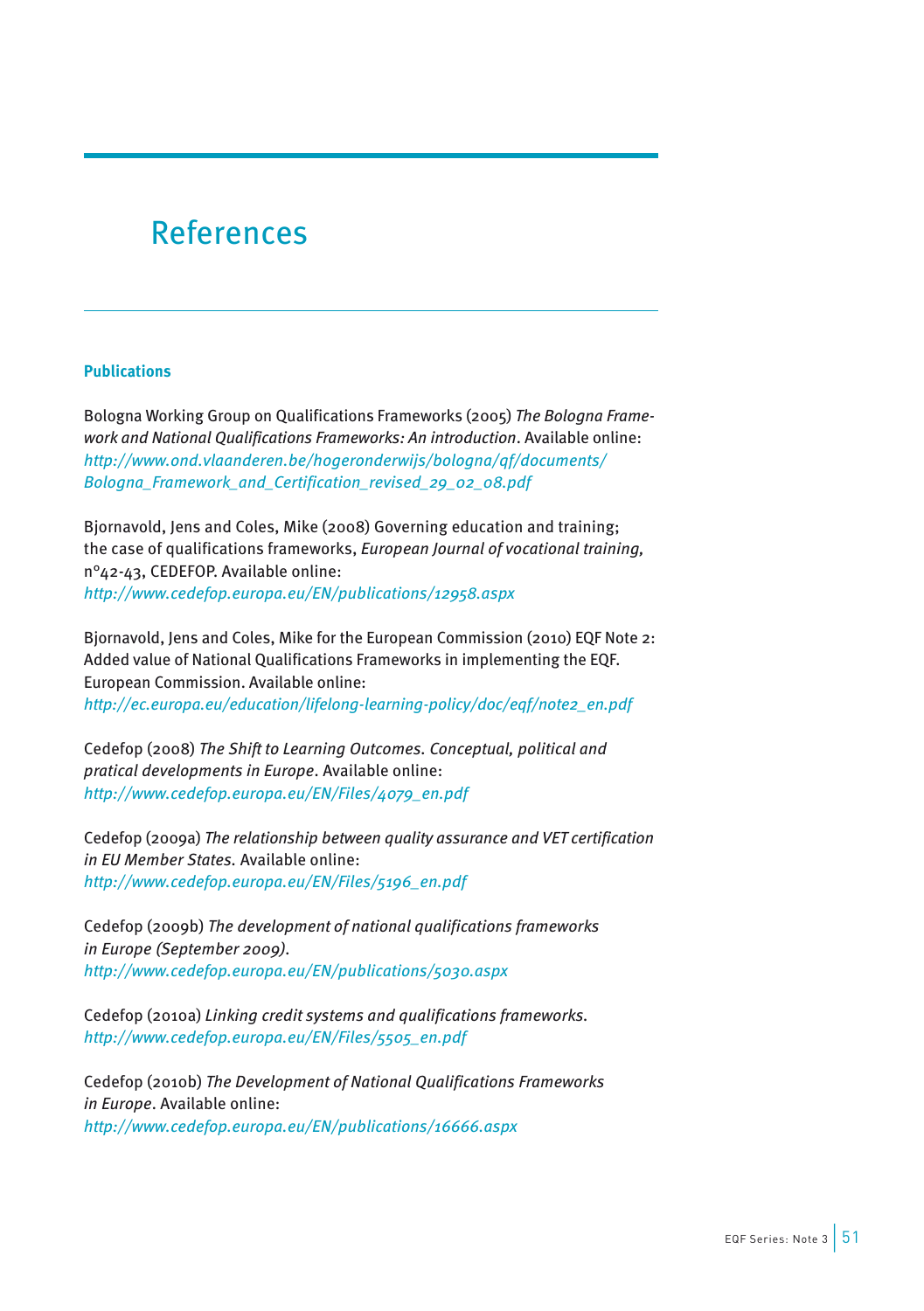Coles, Mike for ETF (2006) *A Review of international and national developments in the use of qualifications frameworks.* Available online: *[http://www.etf.europa.eu/pubmgmt.nsf/\(getAttachment\)/](http://www.etf.europa.eu/pubmgmt.nsf/(getAttachment)/4B4A9080175821D1C12571540054B4AF/$File/SCAO6NYL38.pdf) [4B4A9080175821D1C12571540054B4AF/\\$File/SCAO6NYL38.pdf](http://www.etf.europa.eu/pubmgmt.nsf/(getAttachment)/4B4A9080175821D1C12571540054B4AF/$File/SCAO6NYL38.pdf)* 

Council of Europe (1997) *Convention on the Recognition of Qualifications concerning Higher Education in the European Region*, Council of Europe. Available online: *<http://conventions.coe.int/Treaty/en/Treaties/Html/165.htm>* 

ENQA (2005) *Standards and Guidelines for Quality Assurance in the European Higher Education Area*. Available online: *[http://www.enqa.eu/files/ESG\\_3edition%20\(2\).pdf](http://www.enqa.eu/files/ESG_3edition%20(2).pdf)* 

European Commission (2009) *Criteria and procedures for referencing national qualifications levels to the EQF*. Available online: *[http://ec.europa.eu/education/lifelong-learning-policy/doc/eqf/criteria\\_en.pdf](http://ec.europa.eu/education/lifelong-learning-policy/doc/eqf/criteria_en.pdf)* 

European Commission (2008) *Explaining the European Qualifications Framework for Lifelong Learning.* Available online: *[http://ec.europa.eu/education/lifelong-learning-policy/doc/eqf/brochexp\\_en.pdf](http://ec.europa.eu/education/lifelong-learning-policy/doc/eqf/brochexp_en.pdf)*

European Commission (2010) *European Quality Assurance Reference Framework for VET: summary*. Available online: *[http://europa.eu/legislation\\_summaries/education\\_training\\_youth/lifelong\\_](http://europa.eu/legislation_summaries/education_training_youth/lifelong_learning/c11108_en.htm) [learning/c11108\\_en.htm](http://europa.eu/legislation_summaries/education_training_youth/lifelong_learning/c11108_en.htm)* 

European Commission (forthcoming) *EQF Note on the Use of Learning Outcomes.*  (provisional title)

European Parliament and the Council (2008) Recommendation of the European Parliament and of the Council on the establishment of the European Qualifications Framework for lifelong learning in *Official Journal of the European Union 2008/C 111/01.* Available online: *[http://eur-lex.europa.eu/LexUriServ/](http://eur-lex.europa.eu/LexUriServ/LexUriServ.do?uri=OJ:C:2008:111:0001:0007:EN:PDF)*

*[LexUriServ.do?uri=OJ:C:2008:111:0001:0007:EN:PDF](http://eur-lex.europa.eu/LexUriServ/LexUriServ.do?uri=OJ:C:2008:111:0001:0007:EN:PDF)* 

Higher Education Authority and National Qualifications Authority of Ireland (2010) *National Qualifications Frameworks and the European Overarching Frameworks: Supporting Lifelong Learning in European Education and Training. A Report on the Bologna Expert Conference*. Available online: *[http://www.nqai.ie/documents/](http://www.nqai.ie/documents/QualificationsFrameworksConferenceFinalReport130910.pdf) [QualificationsFrameworksConferenceFinalReport130910.pdf](http://www.nqai.ie/documents/QualificationsFrameworksConferenceFinalReport130910.pdf)*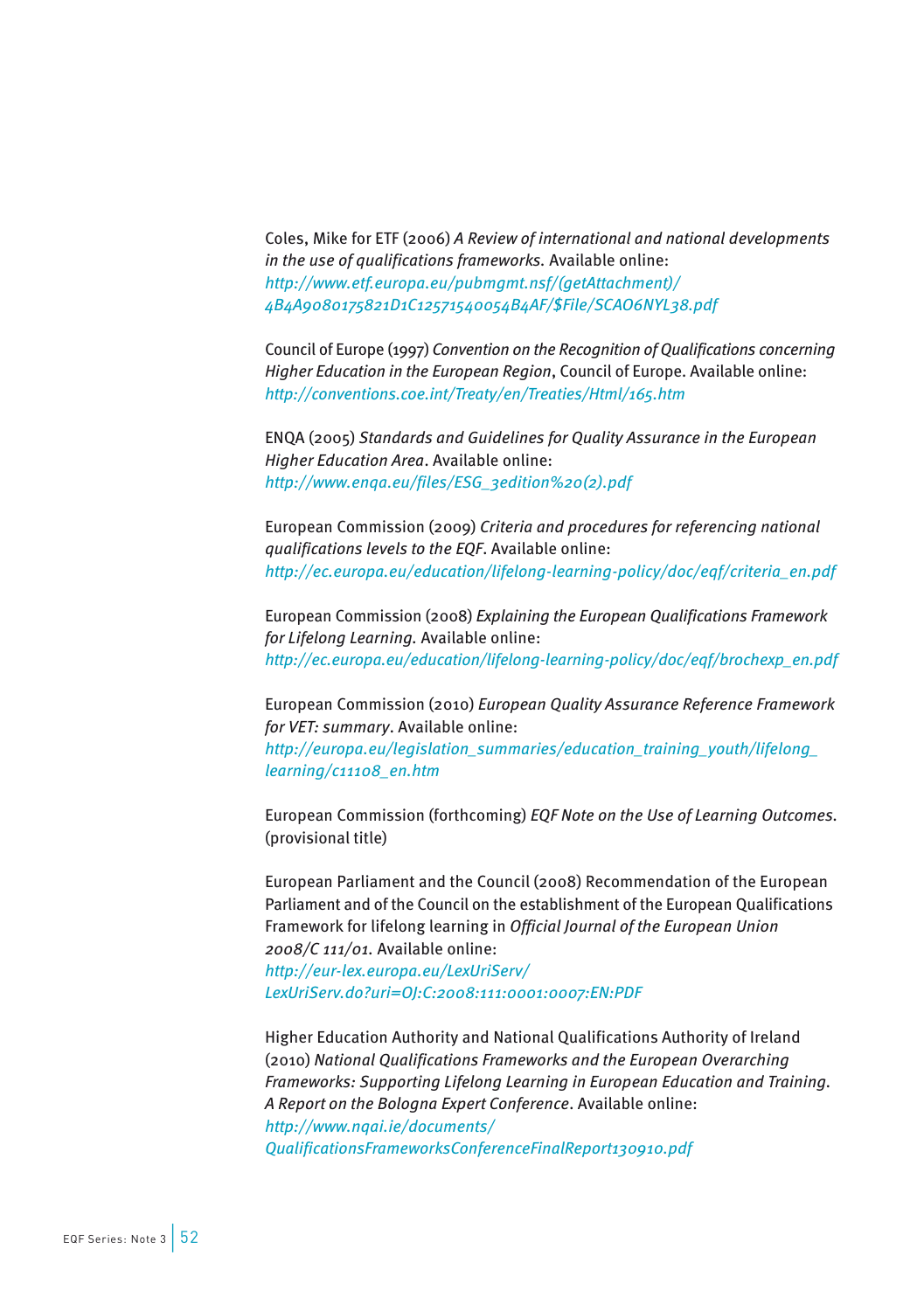

*Karin Luomi-Messerer (2010) Summary of EQF projects*. 2010. (Manuscript) *Available on: [http://ec.europa.eu/education/lifelong-learning-policy/doc44\\_en.htm](http://ec.europa.eu/education/lifelong-learning-policy/doc44_en.htm)*

Maguire Bryan (2010) *National Qualifications Frameworks and the European Overarching Frameworks: Supporting Lifelong Learning in European Education and Training. Issues arising from qualifications frameworks in Europe*. Available online: *<http://www.nqai.ie/documents/QualificationsFrameworksConf-April2010.pdf>*

Tuck, Ron for ILO (2007) *An Introductory Guide to National Qualifications Frameworks: Conceptual and Practical Issues for Policy Makers.* Available online: *[http://www.ilocarib.org.tt/portal/images/stories/contenido/pdf/](http://www.ilocarib.org.tt/portal/images/stories/contenido/pdf/TechnicalandVocational/nqfframe.pdf) [TechnicalandVocational/nqfframe.pdf](http://www.ilocarib.org.tt/portal/images/stories/contenido/pdf/TechnicalandVocational/nqfframe.pdf)* 

Young, Michael for ILO (2005) *National qualifications frameworks: their feasibility for effective implementation in developing countries*. Available online: *[http://www.ilo.org/wcmsp5/groups/public/---ed\\_emp/---ifp\\_skills/documents/](http://www.ilo.org/wcmsp5/groups/public/---ed_emp/---ifp_skills/documents/publication/wcms_103626.pdf) [publication/wcms\\_103626.pdf](http://www.ilo.org/wcmsp5/groups/public/---ed_emp/---ifp_skills/documents/publication/wcms_103626.pdf)* 

## **Web-sites**

European Commission DG Education and Culture: European Qualifications Framework *[http://ec.europa.eu/education/lifelong-learning-policy/doc44\\_en.htm](http://ec.europa.eu/education/lifelong-learning-policy/doc44_en.htm)* 

Bologna Process: Qualifications Frameworks in the EHEA *<http://www.ond.vlaanderen.be/hogeronderwijs/bologna/qf/qf.asp>* 

Cedefop: Understanding Qualifications *<http://www.cedefop.europa.eu/EN/understanding-qualifications/index.aspx>*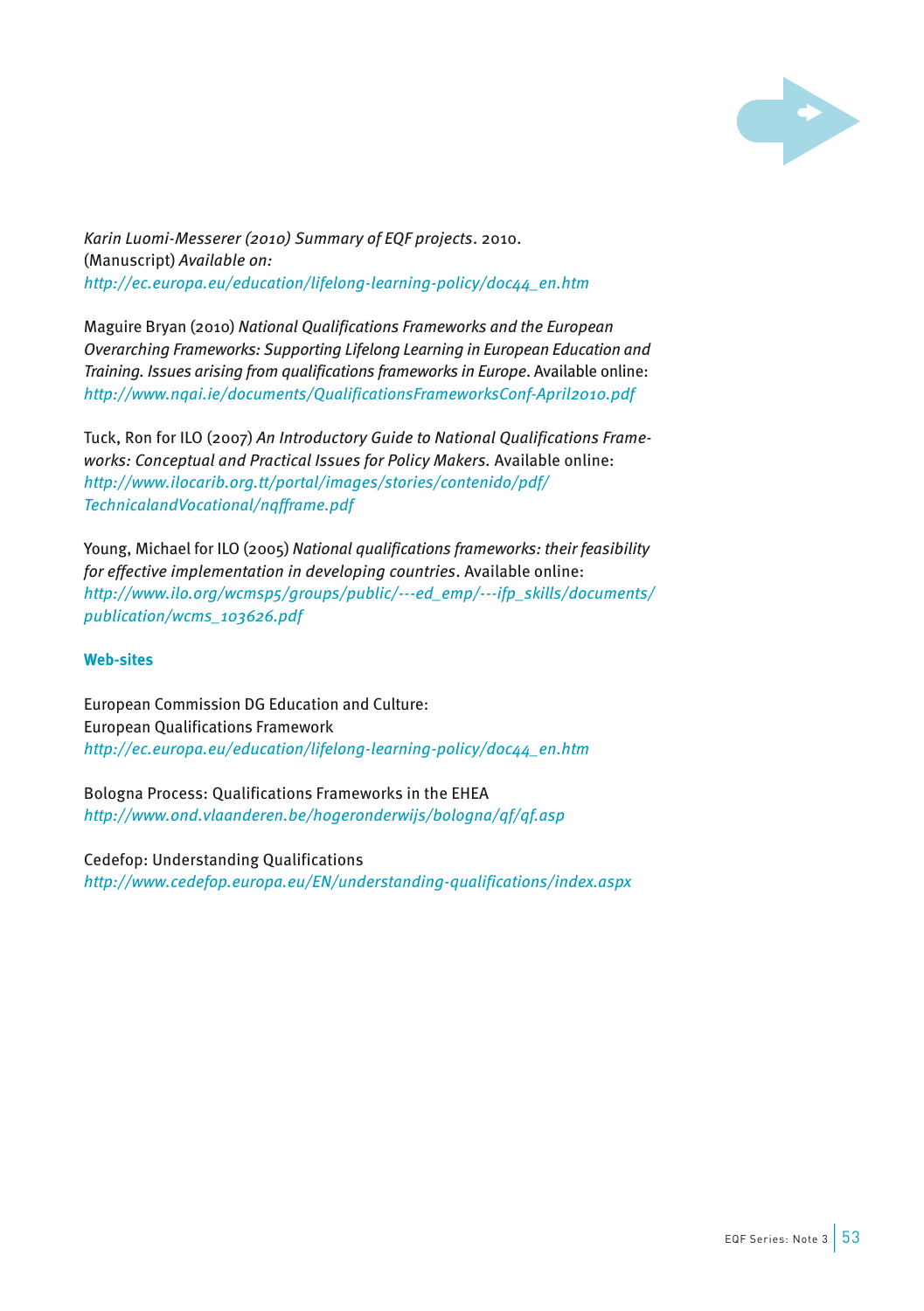## **EQF Referencing reports**

*France* Forthcoming

## *Ireland*

National Qualifications Authority of Ireland (2009) *Referencing of the Irish National Framework of Qualifications (NFQ) to the European Qualifications Framework for Lifelong Learning (EQF)*. Available online: *[http://ec.europa.eu/education/lifelong-learning-policy/doc/eqf/](http://ec.europa.eu/education/lifelong-learning-policy/doc/eqf/irelandreport_en.pdf) [irelandreport\\_en.pdf](http://ec.europa.eu/education/lifelong-learning-policy/doc/eqf/irelandreport_en.pdf)* 

## Annexes:

*[http://ec.europa.eu/education/lifelong-learning-policy/doc/eqf/](http://ec.europa.eu/education/lifelong-learning-policy/doc/eqf/ireland2_en.pdf) [ireland2\\_en.pdf](http://ec.europa.eu/education/lifelong-learning-policy/doc/eqf/ireland2_en.pdf)*

*[http://ec.europa.eu/education/lifelong-learning-policy/doc/eqf/](http://ec.europa.eu/education/lifelong-learning-policy/doc/eqf/ireland3_en.pdf) [ireland3\\_en.pdf](http://ec.europa.eu/education/lifelong-learning-policy/doc/eqf/ireland3_en.pdf)*

## *Malta*

Malta Qualifications Council, Ministry of Education, Culture, Youth and Sport (2009) *Referencing of the Malta Qualifications Framework (MQF) to the European Qualifications Framework (EQF) and the Qualifications Framework of the European Higher Education Area (QF/EHEA).* Available online: *[http://ec.europa.eu/education/lifelong-learning-policy/doc/eqf/maltareport\\_en.pdf](http://ec.europa.eu/education/lifelong-learning-policy/doc/eqf/maltareport_en.pdf)*

## *United Kingdom*

Qualifications and Curriculum Development Agency, Council for the Curriculum, Examinations and Assessment, Scottish Credit and Qualifications Framework, Credit and Qualifications Framework for Wales (2010) *Referencing the qualifications frameworks of the UK to the EQF.* Available online:

*[http://ec.europa.eu/education/lifelong-learning-policy/doc/eqf/ukreport\\_en.pdf](http://ec.europa.eu/education/lifelong-learning-policy/doc/eqf/ukreport_en.pdf)*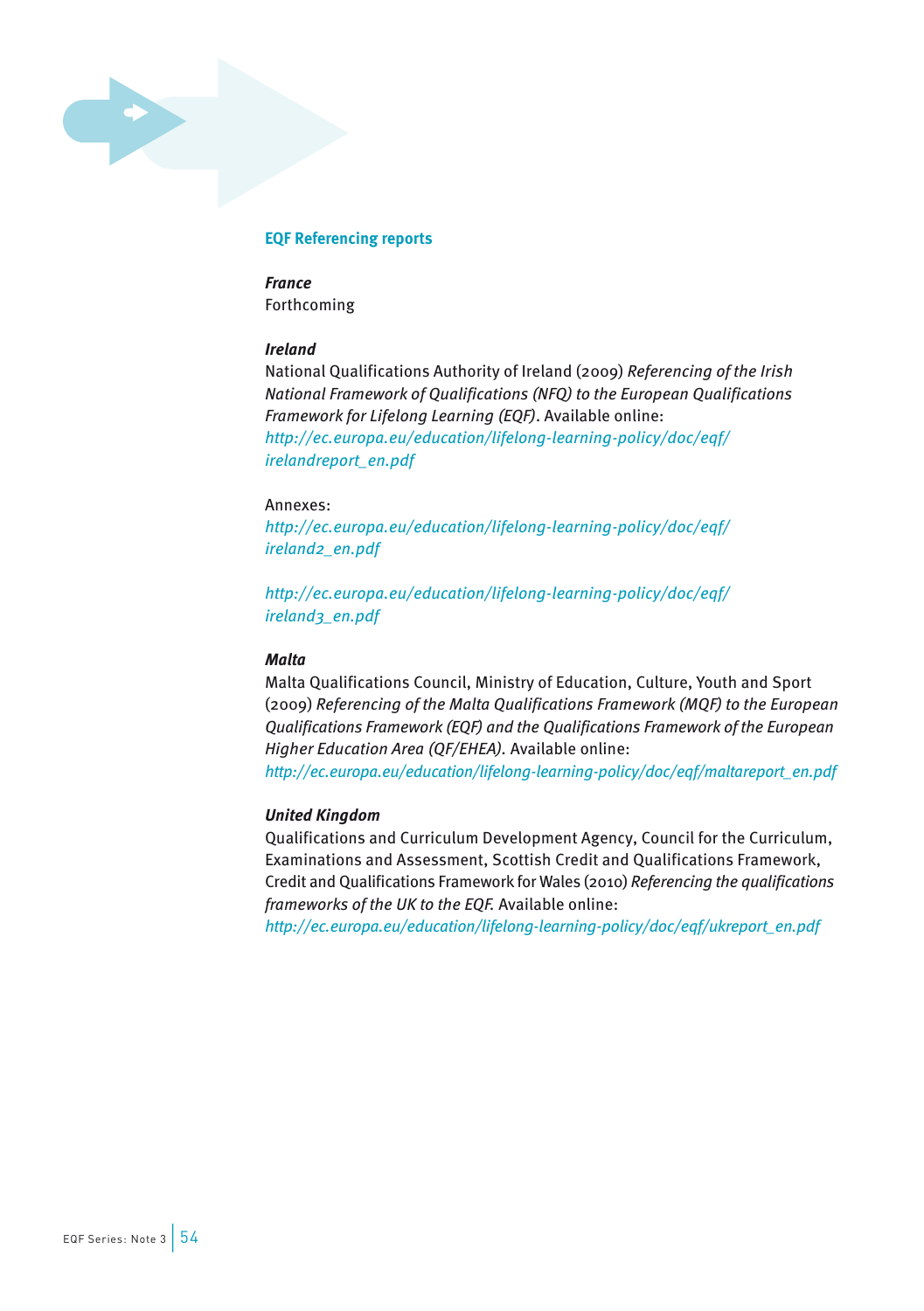European Commission

## **Referencing National Qualifications Levels to the eqf – European Qualifications Framework Series: Note 3**

Luxembourg: Publications Office of the European Union

 $2011 - 54$  pp.  $- 25.0 \times 17.6$  cm

ISBN 978-92-79-19030-8 doi:10.2766/10878

## **How to obtain EU publications**

**Free publications:**

- via EU Bookshop [\(http://bookshop.europa.eu\);](http://bookshop.europa.eu);�)
- [•](http://bookshop.europa.eu);�) at the European Commission's representations or delegations. You can obtain their contact details on the Internet ([http://ec.europa.eu\)](http://ec.europa.eu))  or by sending a fax to +352 2929-42758.

### **Priced publications:**

• via EU Bookshop [\(http://bookshop.europa.eu\);](http://bookshop.europa.eu);) 

**Priced subscriptions (e.g. annual series of the** *Official Journal of the European Union* **and reports of cases before the Court of Justice of the European Union):**

• via one of the sales agents of the Publications Office of the European Union [\(http://publications.europa.eu/others/agents/index\\_en.htm\).](http://publications.europa.eu/others/agents/index_en.htm).)